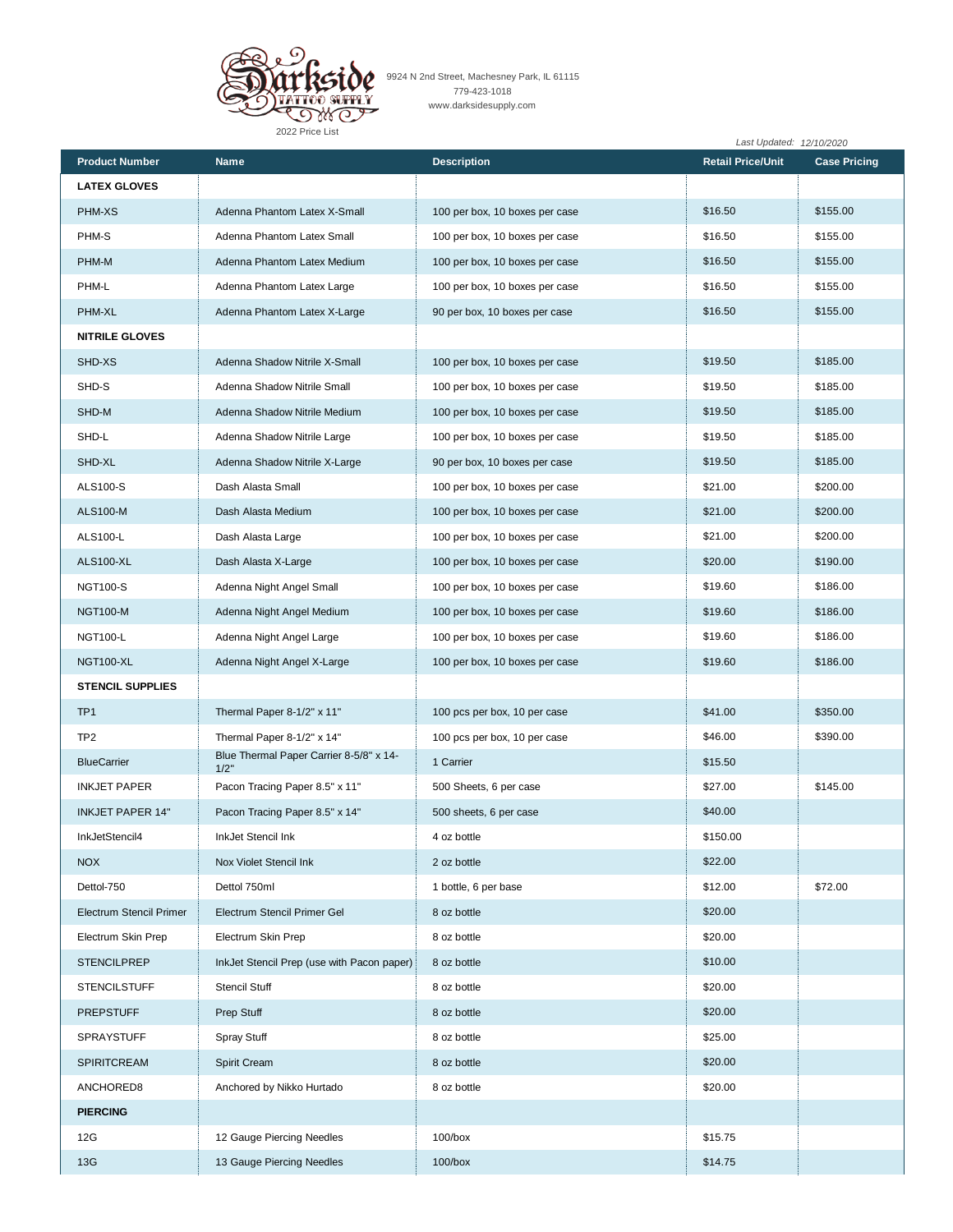| <b>Product Number</b>   | Name                                  | <b>Description</b>                            | <b>Retail Price/Unit</b> | <b>Case Pricing</b> |
|-------------------------|---------------------------------------|-----------------------------------------------|--------------------------|---------------------|
| 14G                     | 14 Gauge Piercing Needles             | $100/b$ ox                                    | \$13.75                  |                     |
| 15G                     | 15 Gauge Piercing Needles             | $100/b$ ox                                    | \$13.25                  |                     |
| 16G                     | 16 Gauge Piercing Needles             | $100/b$ ox                                    | \$12.75                  |                     |
| <b>18G</b>              | 18 Gauge Piercing Needles             | $100/b$ ox                                    | \$12.50                  |                     |
| 20G                     | 20 Gauge Piercing Needles             | $100/b$ ox                                    | \$12.00                  |                     |
| <b>CORKS</b>            | Corks                                 | 100/bag                                       | \$8.50                   |                     |
| BIOPSY 1.5mm            | Biopsy Punch 1.5mm                    | $25/b$ ox                                     | \$40.00                  |                     |
| BIOPSY 2.0mm            | Biopsy Punch 2.0mm                    | $25/b$ ox                                     | \$40.00                  |                     |
| <b>STERILIZATION</b>    |                                       |                                               |                          |                     |
| SP2144                  | Sterilization Pouch 2-1/4" x 3"       | 200/box, 20 per case                          | \$7.50                   | \$130.00            |
| SP2145                  | Sterilization Pouch 2-1/4" x 5"       | 200/box, 20 per case                          | \$8.25                   | \$140.00            |
| SP23410                 | Sterilization Pouch 2-3/4" x 10"      | 200/box, 10 per case                          | \$8.00                   | \$72.00             |
| SP312612                | Sterilization Pouch 3-1/2" x 6-1/2"   | 200/box, 10 per case                          | \$7.75                   | \$69.75             |
| SP3129                  | Sterilization Pouch 3-1/2" x 9"       | 200/box, 10 per case                          | \$8.00                   | \$70.00             |
| SP51411                 | Sterilization Pouch 5-1/4" x 11"      | 200/box, 10 per case                          | \$11.75                  | \$105.50            |
| SP71213                 | Sterilization Pouch 7-1/2" x 13"      | 200/box, 10 per case                          | \$18.00                  | \$158.25            |
| <b>PAPER PRODUCTS</b>   |                                       |                                               |                          |                     |
| Aprons                  | Aprons 28" x 35"                      | Black, 2-ply, 50 per case                     | \$45.00                  |                     |
| <b>BIB500</b>           | Dental Bibs 13.5" x 18"               | Blue, 2-ply, 500/box                          | \$22.75                  |                     |
| <b>BIB-Black</b>        | Dental Bibs 13.5" x 18"               | Black, 2-ply, 500/box                         | \$33.50                  |                     |
| <b>CSR</b>              | CSR Wrap 12" x 12"                    | Blue, 1000/box                                | \$78.25                  |                     |
| FaceMask1               | Dash Procedural Face Mask Latex Free  | Blue, Level #1, 50/box, 10 per case           | \$35.00                  | \$350.00            |
| PC100                   | Pillowcase 21" x 30"                  | White, 2 ply, 100 per case                    | \$34.25                  |                     |
| DRAPE50                 | Drape 40" x 48"                       | Blue, 3-ply, 50 per case                      | \$21.75                  |                     |
| DRAPE-BLACK             | Drape 36" x 50"                       | Black, 2-ply cloth-like material, 50 per case | \$49.50                  |                     |
| <b>Multifold Towel</b>  | Empress Multifold Towel 9.45" x 9.06" | white, 250/bundle, 16 bundles per case        | \$3.00                   | \$30.00             |
| EXTP                    | Exam Table Paper 21" x 225'           | Smooth white rolls, 12 rolls per case         | \$46.00                  |                     |
| <b>TOILETPAPER</b>      | Empress Bath Tissue 4.5" x 3.5"       | 96 rolls/case                                 |                          | \$65.00             |
| <b>PLASTIC PRODUCTS</b> |                                       |                                               |                          |                     |
| 5OZCUPS                 | 5 oz cups                             | 100 cups/sleeve, 25 sleeves per case          | \$2.25                   | \$47.50             |
| BC                      | Bottle Covers 6" x 10"                | clear, 500/box, 20 boxes per case             | \$14.50                  |                     |
| <b>CBB</b>              | <b>Cartridge Barrier Bags</b>         | fits up to 1", 100 per bag                    | \$4.95                   |                     |
| CBB-Large               | Cartidge Barrier Bags Large           | fits up to $1-1/4$ ", 100 per box             | \$8.00                   |                     |
| CCC-D                   | Clipcord Covers 2" x 24"              | 250 pcs box, 12/case                          | \$11.75                  | 12700               |
| <b>MBC</b>              | Machine Bag Covers                    | Clear, 500/box, 16 per case                   | \$9.00                   |                     |
| <b>BARRIERFILM</b>      | Dental Barrier Film 4" x 6"           | Blue, 1200 sheets per box, 8 boxes/case       | \$15.25                  | \$110.00            |
| <b>BARRIERSLEEVE</b>    | Disposable Tattoo Arm Sleeve Barrier  | Blue, 100 per box, 5 per case                 | \$25.00                  | \$125.00            |
| IC1000-11mm             | Dynarex Ink Cups 11mm Small           | Clear, 1000 per bag, 10 bags/case             | \$9.50                   | \$85.50             |
| IC1000-14mm             | Dynarex Ink Cups 14mm Medium          | Clear, 1000 per bag, 10 bags/case             | \$9.50                   | \$85.50             |
| IC1000-17mm             | Dynarex Ink Cups 17mm Large           | Clear, 1000 per bag, 10 bags/case             | \$10.75                  | \$97.50             |
| IC500-20mm              | Dynarex Ink Cups 20mm X-Large         | Clear, 500 per bag, 10 bags/case              | \$10.75                  | \$97.50             |
| <b>HIVECAPS</b>         | Hive Caps                             | 200 caps/bag totaling 50 pcs                  | \$8.00                   |                     |
| BOTTLE2                 | Empty Ink Bottle 2 oz                 | 2 oz bottle                                   | \$1.25                   |                     |
| BOTTLE4                 | Empty Ink Bottle 4 oz                 | 4 oz bottle                                   | \$1.50                   |                     |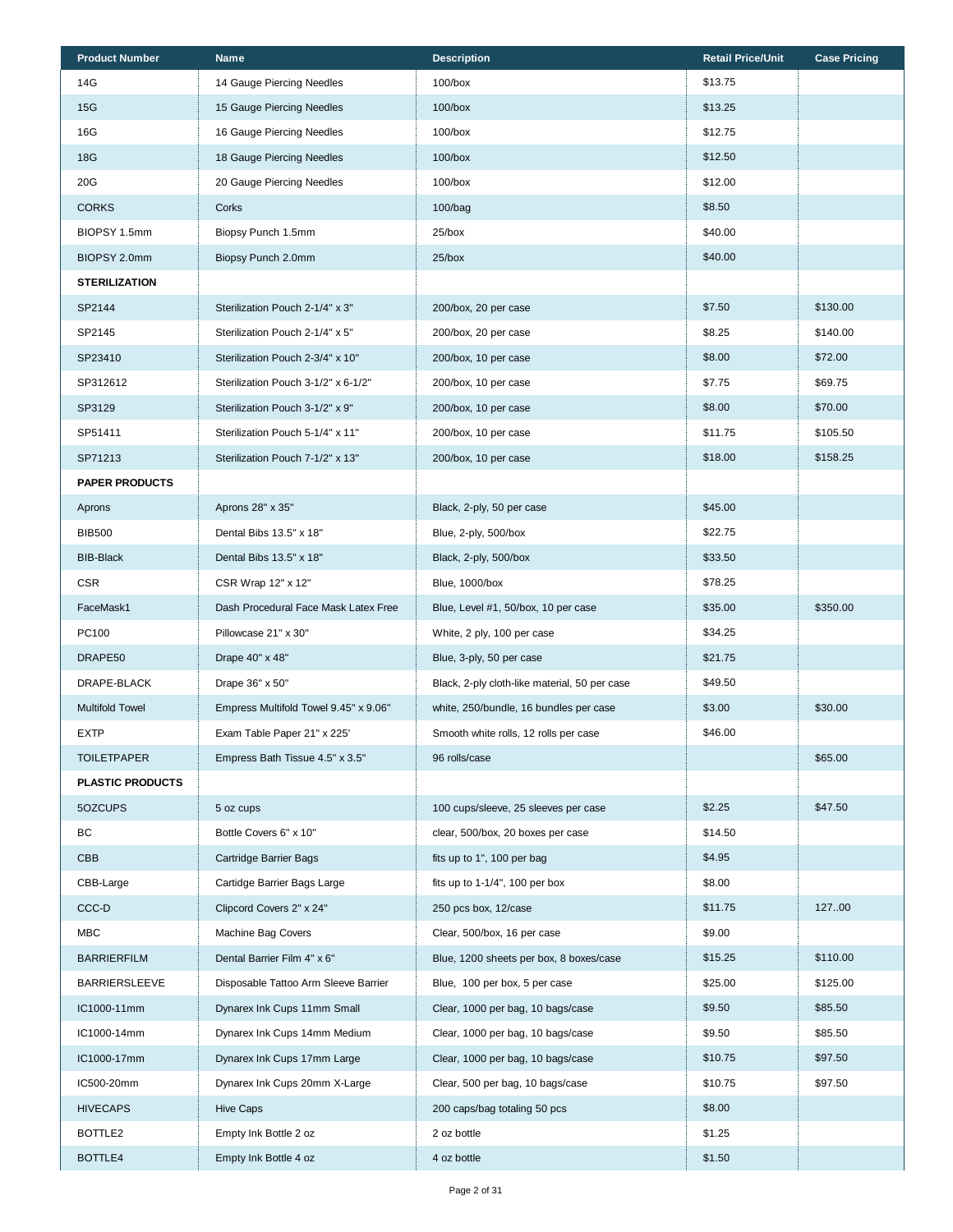| <b>Product Number</b>                         | <b>Name</b>                               | <b>Description</b>              | <b>Retail Price/Unit</b> | <b>Case Pricing</b> |
|-----------------------------------------------|-------------------------------------------|---------------------------------|--------------------------|---------------------|
| <b>PUMP</b>                                   | Gallon pump dispenser                     | will fit all Metrex gallon jugs | \$6.00                   |                     |
| <b>NP</b>                                     | <b>Nipples</b>                            | 100/bag                         | \$3.00                   |                     |
| <b>GRM-New</b>                                | <b>Precision Grommets</b>                 | 100/bag                         | \$4.99                   |                     |
| OR.                                           | Orings                                    | 100/bag                         | \$5.00                   |                     |
| <b>PLASTICWRAP</b>                            | Plastic Wrap w/Cutter 18" x 2000'         | 1 roll includes ZipSafe cutter  | \$20.00                  |                     |
| RB1                                           | Rubber Bands #12                          | Black, 100/bag, Large 2900/bag  | \$2.00                   | \$15.00             |
| <b>Sharps Container</b>                       | <b>Sharps Container</b>                   | 5.4 Quart, 20 per case          | \$6.75                   | \$120.00            |
| <b>WB250-N</b>                                | Nalgene Wash Bottle 250ml                 | 250 ml                          | \$7.00                   |                     |
| <b>WB500-N</b>                                | Nalgene Wash Bottle 500ml                 | 500 ml                          | \$8.00                   |                     |
| <b>POWER SUPPLIES</b>                         |                                           |                                 |                          |                     |
| Critical Atom X                               | Critical Atom X                           | Silver                          | \$225.99                 |                     |
| <b>FOOTSWITCHES &amp;</b><br><b>CLIPCORDS</b> |                                           |                                 |                          |                     |
| CC-002                                        | Clipcord - Basic                          | no warranty                     | \$10.00                  |                     |
| <b>CC-RCA</b>                                 | Clipcord w/RCA plug                       | no warranty                     | \$13.00                  |                     |
| Clipcord                                      | Evolution Clipcord 6.5ft                  | 1 year warranty                 | \$44.99                  |                     |
| Clipcord RCA                                  | Evolution RCA Right Angled Clipcord 6.5ft | 1 year warranty                 | \$49.99                  |                     |
| FS-004                                        | Combo Footswitch/Clipcord                 | no warranty                     | \$15.00                  |                     |
| FS-001                                        | Footswitch - Basic Square                 | no warranty                     | \$8.00                   |                     |
| FS-003                                        | Ultra Slim Footswitch                     | no warranty                     | \$11.50                  |                     |
| <b>FS-005</b>                                 | Flat Round Foot Switch                    | 6 month warranty                | \$28.50                  |                     |
| CC-RCA-Adapter                                | <b>RCA Adapter</b>                        |                                 | \$3.00                   |                     |
| <b>NUMBING</b>                                |                                           |                                 |                          |                     |
| <b>BACTINEMAX</b>                             | Bactine Max 5 oz                          | 5 oz bottle                     | \$7.00                   |                     |
| <b>DERMANUMBSOAP</b>                          | DermaNumb Soap Tattoo Anesthetic          | 1.7 oz foam pump bottle         | \$15.00                  |                     |
| DERMANUMB1                                    | DermaNumb Tattoo Anesthetic Spray         | 1 oz spray bottle, 12 per case  | \$15.00                  | \$90.00             |
| DERMANUMB4                                    | DermaNumb Tattoo Anesthetic Spray         | 4 oz spray bottle               | \$30.00                  |                     |
| DERMANUMBGEL                                  | DermaNumb Tattoo Anesthetic Gel           | 2 oz bottle, 12 per case        | \$25.00                  | \$150.00            |
| <b>HOLY WATER</b>                             | New Religion Holy Water Anesthetic        | 8 oz bottle                     | \$50.00                  |                     |
| Noble Art Numbing<br>Cream                    | Noble Art Numbing2                        | 2 oz tub                        | \$28.00                  |                     |
| <b>TAC Anesthetic Cream</b>                   | <b>TAC Anesthetic Cream</b>               | 1 oz tub                        | \$49.99                  |                     |
| <b>TATTOO NEEDLES</b>                         |                                           |                                 |                          |                     |
| <b>Darkside Needles</b>                       | <b>Round Liners</b>                       |                                 |                          |                     |
| 1RL                                           | 1 Round Liner Needles                     | 50 pcs/box                      | \$10.00                  |                     |
| 3RL                                           | 3 Round Liner Needles                     | 50 pcs/box                      | \$11.00                  |                     |
| 5RL                                           | 5 Round Liner Needles                     | 50 pcs/box                      | \$13.50                  |                     |
| 7RL                                           | 7 Round Liner Needles                     | 50 pcs/box                      | \$15.00                  |                     |
| 8RL                                           | 8 Round Liner Needles                     | 50 pcs/box                      | \$16.00                  |                     |
| 9RL                                           | 9 Round Liner Needles                     | 50 pcs/box                      | \$19.00                  |                     |
| 11RL                                          | 11 Round Liner Needles                    | 50 pcs/box                      | \$19.50                  |                     |
| 13RL                                          | 13 Round Liner Needles                    | 50 pcs/box                      | \$20.00                  |                     |
| 14RL                                          | 14 Round Liner Needles                    | 50 pcs/box                      | \$20.00                  |                     |
| 15RL                                          | 15 Round Liner Needles                    | 50 pcs/box                      | \$20.00                  |                     |
| <b>18RL</b>                                   | 18 Round Liner Needles                    | 50 pcs/box                      | \$20.00                  |                     |
|                                               | <b>Round Liners - Super Tight</b>         |                                 |                          |                     |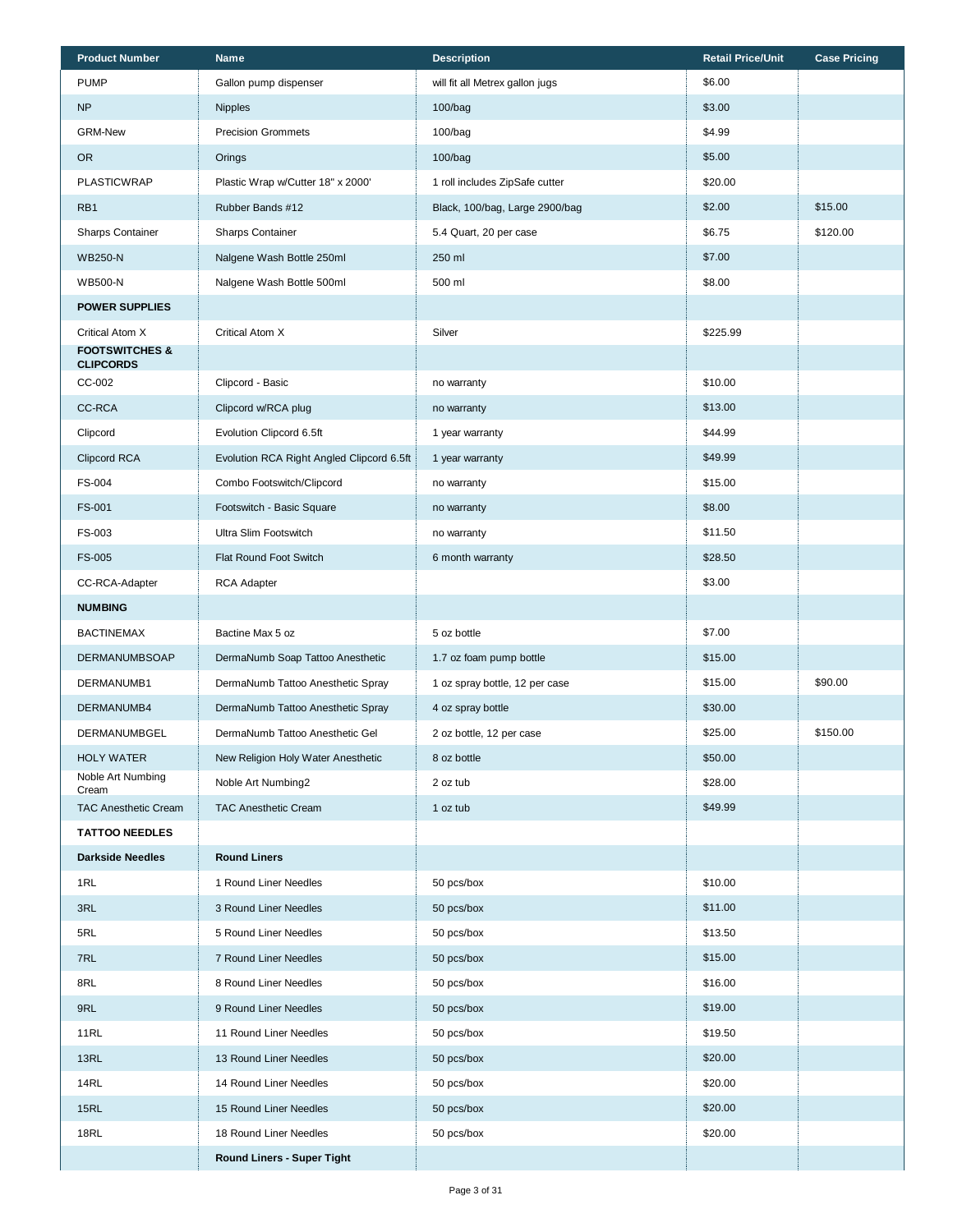| <b>Product Number</b> | <b>Name</b>                       | <b>Description</b> | <b>Retail Price/Unit</b> | <b>Case Pricing</b> |
|-----------------------|-----------------------------------|--------------------|--------------------------|---------------------|
| 5RL-ST                | 5 Round Liner Super Tight Needles | 50 pcs/box         | \$13.50                  |                     |
| 7RL-ST                | 7 Round Liner Super Tight Needles | 50 pcs/box         | \$15.00                  |                     |
| 8RL-ST                | 8 Round Liner Super Tight Needles | 50 pcs/box         | \$16.00                  |                     |
| 9RL-ST                | 9 Round Liner Super Tight Needles | 50 pcs/box         | \$19.00                  |                     |
|                       | Round Liner Bugpins (#8 or #10)   |                    |                          |                     |
| 5RL-B                 | 5 Round Liner Bugpin Needles      | 50 pcs/box         | \$13.50                  |                     |
| 7RL-B                 | 7 Round Liner Bugpin Needles      | 50 pcs/box         | \$15.00                  |                     |
| 8RL-B                 | 8 Round Liner Bugpin Needles      | 50 pcs/box         | \$16.00                  |                     |
| 9RL-B                 | 9 Round Liner Bugpin Needles      | 50 pcs/box         | \$19.00                  |                     |
| $11RL-B$              | 11 Round Liner Bugpin Needles     | 50 pcs/box         | \$19.50                  |                     |
|                       | <b>Round Shaders</b>              |                    |                          |                     |
| 3RS                   | 3 Round Shader Needles            | 50 pcs/box         | \$11.00                  |                     |
| 5RS                   | 5 Round Shader Needles            | 50 pcs/box         | \$13.50                  |                     |
| 7RS                   | 7 Round Shader Needles            | 50 pcs/box         | \$15.00                  |                     |
| 8RS                   | 8 Round Shader Needles            | 50 pcs/box         | \$16.00                  |                     |
| 9RS                   | 9 Round Shader Needles            | 50 pcs/box         | \$19.00                  |                     |
| <b>11RS</b>           | 11 Round Shader Needles           | 50 pcs/box         | \$19.50                  |                     |
| <b>14RS</b>           | 14 Round Shader Needles           | 50 pcs/box         | \$20.00                  |                     |
| <b>15RS</b>           | 15 Round Liner Needles            | 50 pcs/box         | \$20.00                  |                     |
| <b>18RS</b>           | 18 Round Shader Needles           | 50 pcs/box         | \$20.00                  |                     |
|                       | Magnum                            |                    |                          |                     |
| 5M1                   | 5 Magnum Needles                  | 50 pcs/box         | \$14.00                  |                     |
| 7M1                   | 7 Magnum Needles                  | 50 pcs/box         | \$15.00                  |                     |
| 9M1                   | 9 Magnum Needles                  | 50 pcs/box         | \$17.00                  |                     |
| 11M1                  | 11 Magnum Needles                 | 50 pcs/box         | \$20.00                  |                     |
| 13M1                  | 13 Magnum Needles                 | 50 pcs/box         | \$21.00                  |                     |
| 15M1                  | 15 Magnum Needles                 | 50 pcs/box         | \$23.00                  |                     |
| 17M1                  | 17 Magnum Needles                 | 50 pcs/box         | \$23.00                  |                     |
|                       | Magnum Bugpins (#8 or #10)        |                    |                          |                     |
| 7M1-B                 | 7 Magnum Bugpin Needles           | 50 pcs/box         | \$15.00                  |                     |
| 9M1-B                 | 9 Magnum Bugpin Needles           | 50 pcs/box         | \$17.00                  |                     |
| 11M1-B                | 11 Magnum Bugpin Needles          | 50 pcs/box         | \$20.00                  |                     |
| 13M1-B                | 13 Magnum Bugpin Needles          | 50 pcs/box         | \$21.00                  |                     |
| 15M1-B                | 15 Magnum Bugpin Needles          | 50 pcs/box         | \$23.00                  |                     |
| 17M1-B                | 17 Magnum Bugpin Needles          | 50 pcs/box         | \$23.00                  |                     |
|                       | <b>Curved Magnum</b>              |                    |                          |                     |
| 7CM                   | 7 Curved Magnum Needles           | 50 pcs/box         | \$15.00                  |                     |
| 9CM                   | 9 Curved Magnum Needles           | 50 pcs/box         | \$17.00                  |                     |
| 11CM                  | 11 Curved Magnum Needles          | 50 pcs/box         | \$20.00                  |                     |
| 13CM                  | 13 Curved Magnum Needles          | 50 pcs/box         | \$21.00                  |                     |
| 15CM                  | 15 Curved Magnum Needles          | 50 pcs/box         | \$23.00                  |                     |
| 17CM                  | 17 Curved Magnum Needles          | 50 pcs/box         | \$23.00                  |                     |
|                       | Curved Magnum Bugpins (#8 or #10) |                    |                          |                     |
| 7CM-B                 | 7 Curved Magnum Bugpin Needles    | 50 pcs/box         | \$15.00                  |                     |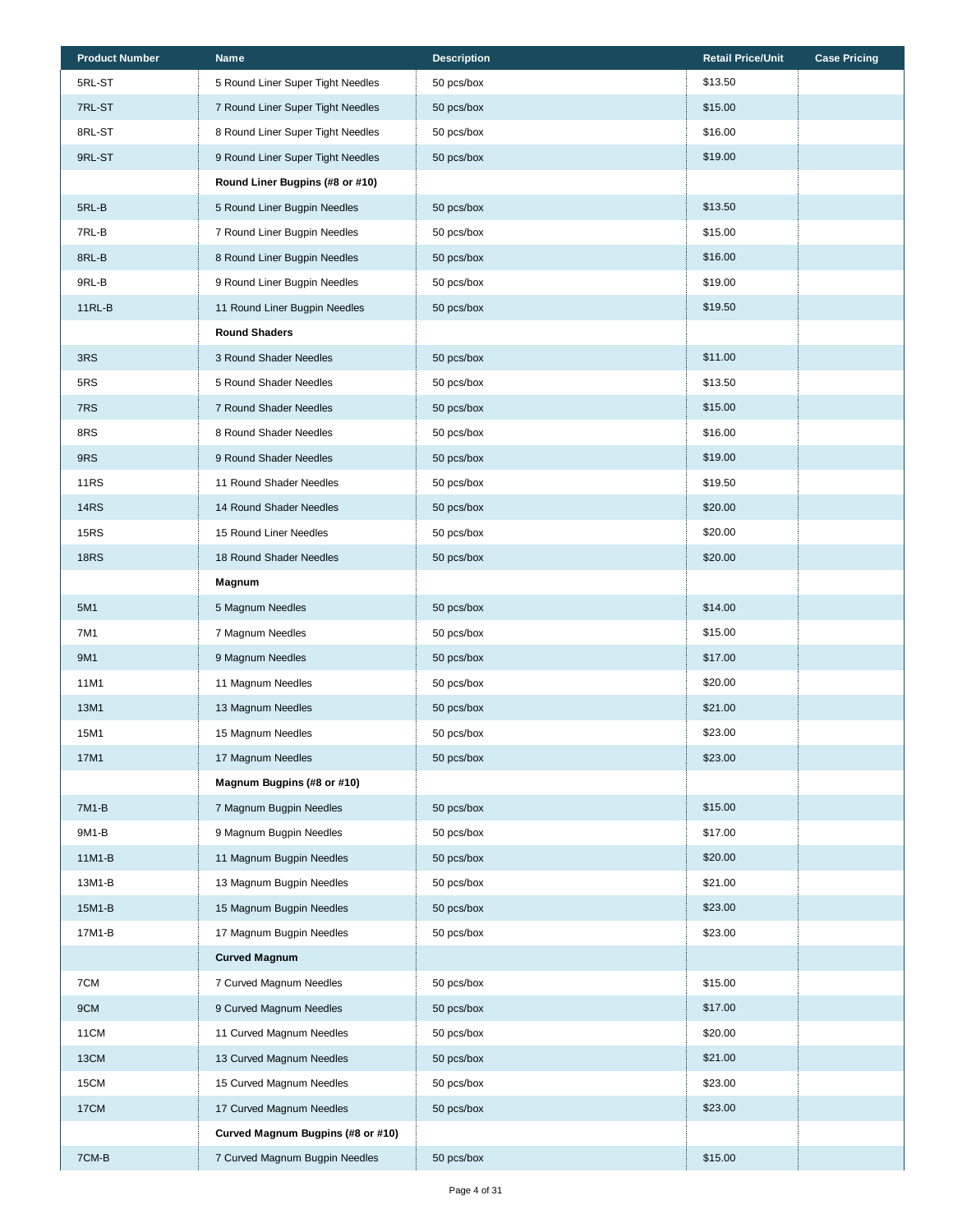| <b>Product Number</b>                       | <b>Name</b>                                                | <b>Description</b> | <b>Retail Price/Unit</b> | <b>Case Pricing</b> |
|---------------------------------------------|------------------------------------------------------------|--------------------|--------------------------|---------------------|
| 9CM-B                                       | 9 Curved Magnum Bugpin Needles                             | 50 pcs/box         | \$17.00                  |                     |
| <b>11CM-B</b>                               | 11 Curved Magnum Bugpin Needles                            | 50 pcs/box         | \$20.00                  |                     |
| 13CM-B                                      | 13 Curved Magnum Bugpin Needles                            | 50 pcs/box         | \$21.00                  |                     |
| <b>15CM-B</b>                               | 15 Curved Magnum Bugpin Needles                            | 50 pcs/box         | \$23.00                  |                     |
| 17CM-B                                      | 17 Curved Magnum Bugpin Needles                            | 50 pcs/box         | \$23.00                  |                     |
| <b>Darkside Cartridge</b><br><b>Needles</b> | <b>Round Liners Cartridges</b>                             |                    |                          |                     |
| D-3RL                                       | Darkside 3 Round Liner Cartridge Needles                   | 20 pcs/box         | \$24.50                  |                     |
| D-5RL                                       | Darkside 5 Round Liner Cartridge Needles                   | 20 pcs/box         | \$24.50                  |                     |
| D-7RL                                       | Darkside 7 Round Liner Cartridge Needles                   | 20 pcs/box         | \$25.00                  |                     |
| D-9RL                                       | Darkside 9 Round Liner Cartridge Needles                   | 20 pcs/box         | \$25.00                  |                     |
| <b>D-11RL</b>                               | Darkside 11 Round Liner Cartridge<br>Needles               | 20 pcs/box         | \$26.00                  |                     |
| <b>D-14RL</b>                               | Darlsode 14 Round Liner Cartridge<br><b>Needles</b>        | 20 pcs/box         | \$26.00                  |                     |
|                                             | Round Liner Bugpins(#10) Cartridges                        |                    |                          |                     |
| D-3RL-B                                     | Darkside 3 Round Liner Bugpin Cartridge<br><b>Needles</b>  | 20 pcs/box         | \$24.50                  |                     |
| D-5RL-B                                     | Darkside 5 Round Liner Bugpin Cartridge<br>Needles         | 20 pcs/box         | \$24.50                  |                     |
| D-7RL-B                                     | Darkside 7 Round Liner Bugpin Cartridge<br><b>Needles</b>  | 20 pcs/box         | \$25.00                  |                     |
| D-9RL-B                                     | Darkside 9 Round Liner Bugpin Cartridge<br>Needles         | 20 pcs/box         | \$25.00                  |                     |
| D-11RL-B                                    | Darkside 11 Round Liner Bugpin Cartridge<br><b>Needles</b> | 20 pcs/box         | \$26.00                  |                     |
| D-14RL-B                                    | Darkside 14 Round Liner Bugpin Cartridge<br><b>Needles</b> | 20 pcs/box         | \$26.00                  |                     |
|                                             | <b>Round Shader Cartridges</b>                             |                    |                          |                     |
| D-3RS                                       | Darkside 3 Round Shader Cartridge<br>Needles               | 20 pcs/box         | \$24.50                  |                     |
| $D-5RS$                                     | Darkside 5 Round Shader Cartridge<br><b>Needles</b>        | 20 pcs/box         | \$24.50                  |                     |
| D-7RS                                       | Darkside 7 Round Shader Cartridge<br>Needles               | 20 pcs/box         | \$25.00                  |                     |
| D-9RS                                       | Darkside 9 Round Shader Cartridge<br><b>Needles</b>        | 20 pcs/box         | \$25.00                  |                     |
| <b>D-11RS</b>                               | Darkside 11 Round Shader Cartridge<br>Needles              | 20 pcs/box         | \$26.00                  |                     |
| <b>D-14RS</b>                               | Darkside 14 Round Shader Cartridge<br><b>Needles</b>       | 20 pcs/box         | \$26.00                  |                     |
|                                             | <b>Magnum Cartridges</b>                                   |                    |                          |                     |
| D-5M1                                       | Darkside 5 Magnum Cartridge Needles                        | 20 pcs/box         | \$24.50                  |                     |
| D-7M1                                       | Darkside 7 Magnum Cartridge Needles                        | 20 pcs/box         | \$25.00                  |                     |
| D-9M1                                       | Darkside 9 Magnum Cartridge Needles                        | 20 pcs/box         | \$25.00                  |                     |
| D-11M1                                      | Darkside 11 Magnum Cartridge Needles                       | 20 pcs/box         | \$26.00                  |                     |
| D-13M1                                      | Darkside 13 Magnum Cartridge Needles                       | 20 pcs/box         | \$26.00                  |                     |
| D-15M1                                      | Darkside 15 Magnum Cartridge Needles                       | 20 pcs/box         | \$26.00                  |                     |
| D-17M1                                      | Darkside 17 Magnum Cartridge Needles                       | 20 pcs/box         | \$27.00                  |                     |
| D-19M1                                      | Darkside 19 Magnum Cartridge Needles                       | 20 pcs/box         | \$29.50                  |                     |
| D-21M1                                      | Darkside 21 Magnum Cartridge Needles                       | 20 pcs/box         | \$29.00                  |                     |
| D-23M1                                      | Darkside 23 Magnum Cartridge Needles                       | 20 pcs/box         | \$29.00                  |                     |
|                                             | <b>Curved Magnum Cartridges</b>                            |                    |                          |                     |
| D-5CM                                       | Darkside 5 Curved Magnum Cartridge<br><b>Needles</b>       | 20 pcs/box         | \$24.50                  |                     |
| D-7CM                                       | Darkside 7 Curved Magnum Cartridge<br><b>Needles</b>       | 20 pcs/box         | \$25.00                  |                     |
| D-9CM                                       | Darkside 9 Curved Magnum Cartridge<br><b>Needles</b>       | 20 pcs/box         | \$25.00                  |                     |
| <b>D-11CM</b>                               | Darkside 11 Curved Magnum Cartridge<br><b>Needles</b>      | 20 pcs/box         | \$26.00                  |                     |
| <b>D-13CM</b>                               | Darkside 13 Curved Magnum Cartridge<br><b>Needles</b>      | 20 pcs/box         | \$26.00                  |                     |
| <b>D-15CM</b>                               | Darkside 15 Curved Magnum Cartridge<br><b>Needles</b>      | 20 pcs/box         | \$26.00                  |                     |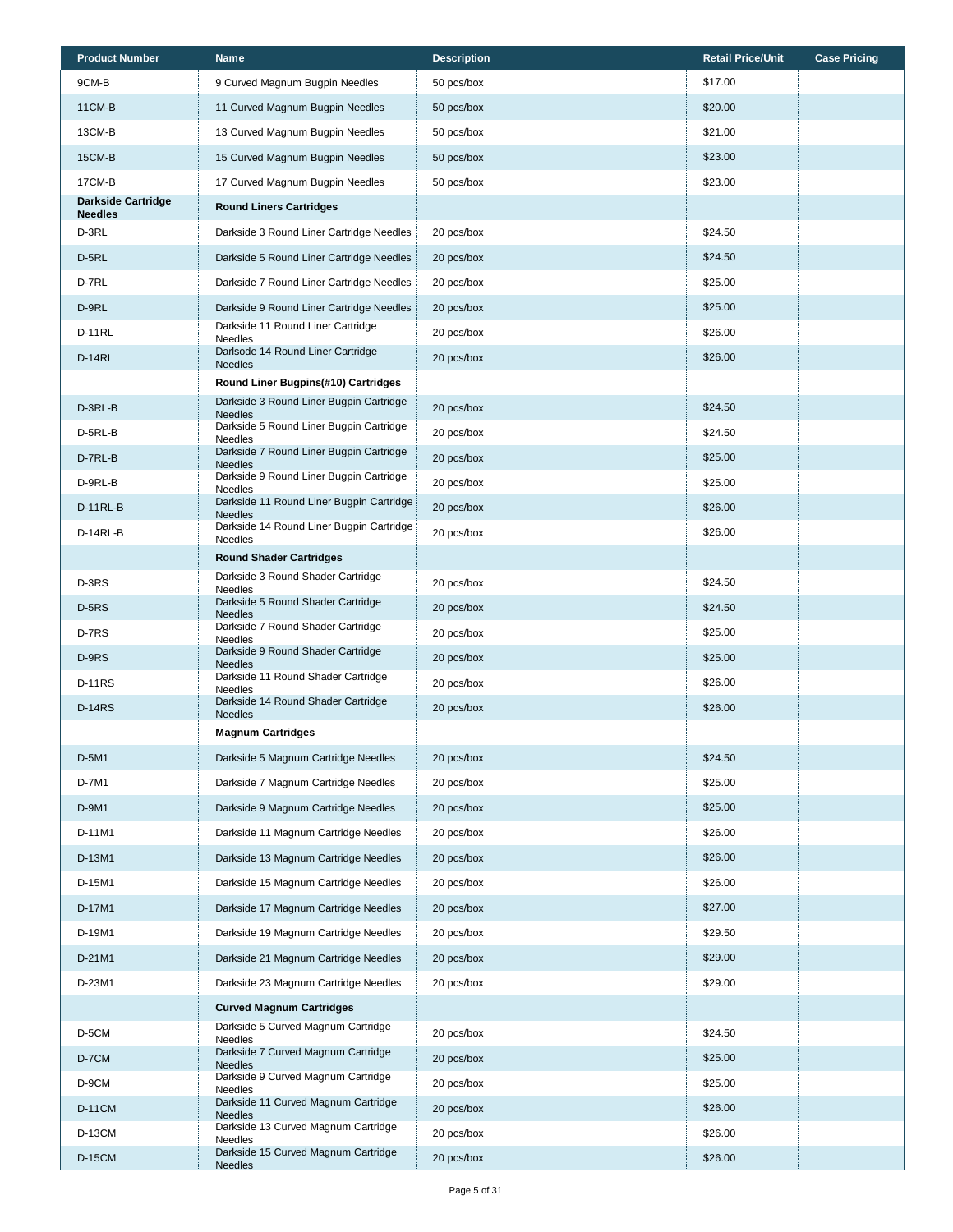| Darkside 17 Curved Magnum Cartridge<br>\$27.00<br><b>D-17CM</b><br>20 pcs/box<br><b>Needles</b><br>Darkside 23 Curved Magnum Cartridge<br>\$29.00<br><b>D-23CM</b><br>20 pcs/box<br><b>Needles</b><br>Curved Magnum Bugpin (#10)<br><b>Cartridges</b><br>Darkside 5 Curved Magnum Bugpin<br>\$24.50<br>D-5CM-B<br>20 pcs/box<br><b>Cartridge Needles</b><br>Darkside 7 Curved Magnum Bugpin<br>D-7CM-B<br>\$25.00<br>20 pcs/box<br>Cartridge Needles<br>Darkside 9 Curved Magnum Bugpin<br>20 pcs/box<br>D-9CM-B<br>\$25.00<br><b>Cartridge Needles</b><br>Darkside 11 Curved Magnum Bugpin<br>\$26.00<br><b>D-11CM-B</b><br>20 pcs/box<br><b>Cartridge Needles</b><br>Darkside 13 Curved Magnum Bugpin<br>\$26.00<br><b>D-13CM-B</b><br>20 pcs/box<br><b>Cartridge Needles</b><br>Darkside 15 Curved Magnum Bugpin<br>\$26.00<br><b>D-15CM-B</b><br>20 pcs/box<br><b>Cartridge Needles</b><br>Darkside 17 Curved Magnum Bugpin<br><b>D-17CM-B</b><br>20 pcs/box<br>\$27.00<br><b>Cartridge Needles</b><br>Darkside 23 Curved Magnum Bugpin<br>\$29.00<br>D-23CM-B<br>20 pcs/box<br><b>Cartridge Needles</b><br>Darkside 27 Curved Magnum Bugpin<br>\$31.00<br><b>D-27CM-B</b><br>20 pcs/box<br><b>Cartridge Needles</b><br><b>Helios Cartridge</b><br><b>Round Liner Cartridges</b><br><b>Needles</b><br>$H-1RL$<br>Helios 1 Round Liner Cartridge Needles<br>20 pcs/box<br>\$26.98<br>H-3RL<br>\$26.98<br>Helios 3 Round Liner Cartridge Needles<br>20 pcs/box<br>$H-5RL$<br>Helios 5 Round Liner Cartridge Needles<br>\$26.98<br>20 pcs/box<br>H-7RL<br>\$27.98<br>Helios 7 Round Liner Cartridge Needles<br>20 pcs/box<br>H-9RL<br>\$27.98<br>Helios 9 Round Liner Cartridge Needles<br>20 pcs/box<br>\$30.75<br><b>H-11RL</b><br>Helios 11 Round Liner Cartridge Needles<br>20 pcs/box<br>\$30.75<br><b>H-14RL</b><br>Helios 14 Round Liner Cartridge Needles<br>20 pcs/box<br>Round Liner Bold (Turbo) Cartridges<br>Helios 6 Turbo Round Liner Cartridge<br>\$31.98<br>20 pcs/box<br>H-6RL-T<br><b>Needles</b><br>Helios 8 Turbo Round Liner Cartridge<br>\$32.98<br>H-8RL-T<br>20 pcs/box<br>Needles<br>Helios 10 Turbo Round Liner Cartridge<br><b>H-10RL-T</b><br>20 pcs/box<br>\$34.98<br><b>Needles</b><br><b>Round Liner Extra Tight Cartridges</b><br>Helios 3 Round Liner Extra Tight<br>H-3RL-XT<br>\$26.98<br>20 pcs/box<br>Cartridges<br>Helios 5 Round Liner Extra Tight<br>\$26.98<br>H-5RL-XT<br>20 pcs/box<br>Cartridges<br>Helios 7 Round Liner Extra Tight<br>\$27.98<br>20 pcs/box<br>H-7RL-XT<br>Cartridges<br>Helios 9 Round Liner Extra Tight<br>\$27.98<br>H-9RL-XT<br>20 pcs/box<br>Cartridges<br>Round Liner Bugpin Cartridges (#10)<br>Helios 3 Round Liner Bugpin Cartridge<br>\$26.98<br>H-3RL-B<br>20 pcs/box<br>Needles<br>Helios 5 Round Liner Bugpin Cartridge<br>\$26.98<br>$H-5RL-B$<br>20 pcs/box<br><b>Needles</b><br>Helios 7 Round Liner Bugpin Cartridge<br>H-7RL-B<br>20 pcs/box<br>\$27.98<br>Needles<br>Helios 9 Round Liner Bugpin Cartridge<br>H-9RL-B<br>20 pcs/box<br>\$27.98<br><b>Needles</b><br>Helios 11 Round Liner Bugpin Cartridge<br>H-11RL-B<br>20 pcs/box<br>\$30.75<br><b>Needles</b><br>Helios 14 Round Liner Bugpin Cartridge<br>\$30.75<br>$H-14RL-B$<br>20 pcs/box<br><b>Needles</b><br><b>Round Shader Cartridges</b><br>\$26.98<br>$H-5RS$<br>Helios 5 Round Shader Cartridge Needles<br>20 pcs/box<br>\$27.98<br>H-7RS<br>Helios 7 Round Shader Cartridge Needles<br>20 pcs/box | <b>Product Number</b> | <b>Name</b> | <b>Description</b> | <b>Retail Price/Unit</b> | <b>Case Pricing</b> |
|-------------------------------------------------------------------------------------------------------------------------------------------------------------------------------------------------------------------------------------------------------------------------------------------------------------------------------------------------------------------------------------------------------------------------------------------------------------------------------------------------------------------------------------------------------------------------------------------------------------------------------------------------------------------------------------------------------------------------------------------------------------------------------------------------------------------------------------------------------------------------------------------------------------------------------------------------------------------------------------------------------------------------------------------------------------------------------------------------------------------------------------------------------------------------------------------------------------------------------------------------------------------------------------------------------------------------------------------------------------------------------------------------------------------------------------------------------------------------------------------------------------------------------------------------------------------------------------------------------------------------------------------------------------------------------------------------------------------------------------------------------------------------------------------------------------------------------------------------------------------------------------------------------------------------------------------------------------------------------------------------------------------------------------------------------------------------------------------------------------------------------------------------------------------------------------------------------------------------------------------------------------------------------------------------------------------------------------------------------------------------------------------------------------------------------------------------------------------------------------------------------------------------------------------------------------------------------------------------------------------------------------------------------------------------------------------------------------------------------------------------------------------------------------------------------------------------------------------------------------------------------------------------------------------------------------------------------------------------------------------------------------------------------------------------------------------------------------------------------------------------------------------------------------------------------------------------------------------------------------------------------------------------------------------------------------------------------------------------------------------------------------------------------------------------------------------------------|-----------------------|-------------|--------------------|--------------------------|---------------------|
|                                                                                                                                                                                                                                                                                                                                                                                                                                                                                                                                                                                                                                                                                                                                                                                                                                                                                                                                                                                                                                                                                                                                                                                                                                                                                                                                                                                                                                                                                                                                                                                                                                                                                                                                                                                                                                                                                                                                                                                                                                                                                                                                                                                                                                                                                                                                                                                                                                                                                                                                                                                                                                                                                                                                                                                                                                                                                                                                                                                                                                                                                                                                                                                                                                                                                                                                                                                                                                                       |                       |             |                    |                          |                     |
|                                                                                                                                                                                                                                                                                                                                                                                                                                                                                                                                                                                                                                                                                                                                                                                                                                                                                                                                                                                                                                                                                                                                                                                                                                                                                                                                                                                                                                                                                                                                                                                                                                                                                                                                                                                                                                                                                                                                                                                                                                                                                                                                                                                                                                                                                                                                                                                                                                                                                                                                                                                                                                                                                                                                                                                                                                                                                                                                                                                                                                                                                                                                                                                                                                                                                                                                                                                                                                                       |                       |             |                    |                          |                     |
|                                                                                                                                                                                                                                                                                                                                                                                                                                                                                                                                                                                                                                                                                                                                                                                                                                                                                                                                                                                                                                                                                                                                                                                                                                                                                                                                                                                                                                                                                                                                                                                                                                                                                                                                                                                                                                                                                                                                                                                                                                                                                                                                                                                                                                                                                                                                                                                                                                                                                                                                                                                                                                                                                                                                                                                                                                                                                                                                                                                                                                                                                                                                                                                                                                                                                                                                                                                                                                                       |                       |             |                    |                          |                     |
|                                                                                                                                                                                                                                                                                                                                                                                                                                                                                                                                                                                                                                                                                                                                                                                                                                                                                                                                                                                                                                                                                                                                                                                                                                                                                                                                                                                                                                                                                                                                                                                                                                                                                                                                                                                                                                                                                                                                                                                                                                                                                                                                                                                                                                                                                                                                                                                                                                                                                                                                                                                                                                                                                                                                                                                                                                                                                                                                                                                                                                                                                                                                                                                                                                                                                                                                                                                                                                                       |                       |             |                    |                          |                     |
|                                                                                                                                                                                                                                                                                                                                                                                                                                                                                                                                                                                                                                                                                                                                                                                                                                                                                                                                                                                                                                                                                                                                                                                                                                                                                                                                                                                                                                                                                                                                                                                                                                                                                                                                                                                                                                                                                                                                                                                                                                                                                                                                                                                                                                                                                                                                                                                                                                                                                                                                                                                                                                                                                                                                                                                                                                                                                                                                                                                                                                                                                                                                                                                                                                                                                                                                                                                                                                                       |                       |             |                    |                          |                     |
|                                                                                                                                                                                                                                                                                                                                                                                                                                                                                                                                                                                                                                                                                                                                                                                                                                                                                                                                                                                                                                                                                                                                                                                                                                                                                                                                                                                                                                                                                                                                                                                                                                                                                                                                                                                                                                                                                                                                                                                                                                                                                                                                                                                                                                                                                                                                                                                                                                                                                                                                                                                                                                                                                                                                                                                                                                                                                                                                                                                                                                                                                                                                                                                                                                                                                                                                                                                                                                                       |                       |             |                    |                          |                     |
|                                                                                                                                                                                                                                                                                                                                                                                                                                                                                                                                                                                                                                                                                                                                                                                                                                                                                                                                                                                                                                                                                                                                                                                                                                                                                                                                                                                                                                                                                                                                                                                                                                                                                                                                                                                                                                                                                                                                                                                                                                                                                                                                                                                                                                                                                                                                                                                                                                                                                                                                                                                                                                                                                                                                                                                                                                                                                                                                                                                                                                                                                                                                                                                                                                                                                                                                                                                                                                                       |                       |             |                    |                          |                     |
|                                                                                                                                                                                                                                                                                                                                                                                                                                                                                                                                                                                                                                                                                                                                                                                                                                                                                                                                                                                                                                                                                                                                                                                                                                                                                                                                                                                                                                                                                                                                                                                                                                                                                                                                                                                                                                                                                                                                                                                                                                                                                                                                                                                                                                                                                                                                                                                                                                                                                                                                                                                                                                                                                                                                                                                                                                                                                                                                                                                                                                                                                                                                                                                                                                                                                                                                                                                                                                                       |                       |             |                    |                          |                     |
|                                                                                                                                                                                                                                                                                                                                                                                                                                                                                                                                                                                                                                                                                                                                                                                                                                                                                                                                                                                                                                                                                                                                                                                                                                                                                                                                                                                                                                                                                                                                                                                                                                                                                                                                                                                                                                                                                                                                                                                                                                                                                                                                                                                                                                                                                                                                                                                                                                                                                                                                                                                                                                                                                                                                                                                                                                                                                                                                                                                                                                                                                                                                                                                                                                                                                                                                                                                                                                                       |                       |             |                    |                          |                     |
|                                                                                                                                                                                                                                                                                                                                                                                                                                                                                                                                                                                                                                                                                                                                                                                                                                                                                                                                                                                                                                                                                                                                                                                                                                                                                                                                                                                                                                                                                                                                                                                                                                                                                                                                                                                                                                                                                                                                                                                                                                                                                                                                                                                                                                                                                                                                                                                                                                                                                                                                                                                                                                                                                                                                                                                                                                                                                                                                                                                                                                                                                                                                                                                                                                                                                                                                                                                                                                                       |                       |             |                    |                          |                     |
|                                                                                                                                                                                                                                                                                                                                                                                                                                                                                                                                                                                                                                                                                                                                                                                                                                                                                                                                                                                                                                                                                                                                                                                                                                                                                                                                                                                                                                                                                                                                                                                                                                                                                                                                                                                                                                                                                                                                                                                                                                                                                                                                                                                                                                                                                                                                                                                                                                                                                                                                                                                                                                                                                                                                                                                                                                                                                                                                                                                                                                                                                                                                                                                                                                                                                                                                                                                                                                                       |                       |             |                    |                          |                     |
|                                                                                                                                                                                                                                                                                                                                                                                                                                                                                                                                                                                                                                                                                                                                                                                                                                                                                                                                                                                                                                                                                                                                                                                                                                                                                                                                                                                                                                                                                                                                                                                                                                                                                                                                                                                                                                                                                                                                                                                                                                                                                                                                                                                                                                                                                                                                                                                                                                                                                                                                                                                                                                                                                                                                                                                                                                                                                                                                                                                                                                                                                                                                                                                                                                                                                                                                                                                                                                                       |                       |             |                    |                          |                     |
|                                                                                                                                                                                                                                                                                                                                                                                                                                                                                                                                                                                                                                                                                                                                                                                                                                                                                                                                                                                                                                                                                                                                                                                                                                                                                                                                                                                                                                                                                                                                                                                                                                                                                                                                                                                                                                                                                                                                                                                                                                                                                                                                                                                                                                                                                                                                                                                                                                                                                                                                                                                                                                                                                                                                                                                                                                                                                                                                                                                                                                                                                                                                                                                                                                                                                                                                                                                                                                                       |                       |             |                    |                          |                     |
|                                                                                                                                                                                                                                                                                                                                                                                                                                                                                                                                                                                                                                                                                                                                                                                                                                                                                                                                                                                                                                                                                                                                                                                                                                                                                                                                                                                                                                                                                                                                                                                                                                                                                                                                                                                                                                                                                                                                                                                                                                                                                                                                                                                                                                                                                                                                                                                                                                                                                                                                                                                                                                                                                                                                                                                                                                                                                                                                                                                                                                                                                                                                                                                                                                                                                                                                                                                                                                                       |                       |             |                    |                          |                     |
|                                                                                                                                                                                                                                                                                                                                                                                                                                                                                                                                                                                                                                                                                                                                                                                                                                                                                                                                                                                                                                                                                                                                                                                                                                                                                                                                                                                                                                                                                                                                                                                                                                                                                                                                                                                                                                                                                                                                                                                                                                                                                                                                                                                                                                                                                                                                                                                                                                                                                                                                                                                                                                                                                                                                                                                                                                                                                                                                                                                                                                                                                                                                                                                                                                                                                                                                                                                                                                                       |                       |             |                    |                          |                     |
|                                                                                                                                                                                                                                                                                                                                                                                                                                                                                                                                                                                                                                                                                                                                                                                                                                                                                                                                                                                                                                                                                                                                                                                                                                                                                                                                                                                                                                                                                                                                                                                                                                                                                                                                                                                                                                                                                                                                                                                                                                                                                                                                                                                                                                                                                                                                                                                                                                                                                                                                                                                                                                                                                                                                                                                                                                                                                                                                                                                                                                                                                                                                                                                                                                                                                                                                                                                                                                                       |                       |             |                    |                          |                     |
|                                                                                                                                                                                                                                                                                                                                                                                                                                                                                                                                                                                                                                                                                                                                                                                                                                                                                                                                                                                                                                                                                                                                                                                                                                                                                                                                                                                                                                                                                                                                                                                                                                                                                                                                                                                                                                                                                                                                                                                                                                                                                                                                                                                                                                                                                                                                                                                                                                                                                                                                                                                                                                                                                                                                                                                                                                                                                                                                                                                                                                                                                                                                                                                                                                                                                                                                                                                                                                                       |                       |             |                    |                          |                     |
|                                                                                                                                                                                                                                                                                                                                                                                                                                                                                                                                                                                                                                                                                                                                                                                                                                                                                                                                                                                                                                                                                                                                                                                                                                                                                                                                                                                                                                                                                                                                                                                                                                                                                                                                                                                                                                                                                                                                                                                                                                                                                                                                                                                                                                                                                                                                                                                                                                                                                                                                                                                                                                                                                                                                                                                                                                                                                                                                                                                                                                                                                                                                                                                                                                                                                                                                                                                                                                                       |                       |             |                    |                          |                     |
|                                                                                                                                                                                                                                                                                                                                                                                                                                                                                                                                                                                                                                                                                                                                                                                                                                                                                                                                                                                                                                                                                                                                                                                                                                                                                                                                                                                                                                                                                                                                                                                                                                                                                                                                                                                                                                                                                                                                                                                                                                                                                                                                                                                                                                                                                                                                                                                                                                                                                                                                                                                                                                                                                                                                                                                                                                                                                                                                                                                                                                                                                                                                                                                                                                                                                                                                                                                                                                                       |                       |             |                    |                          |                     |
|                                                                                                                                                                                                                                                                                                                                                                                                                                                                                                                                                                                                                                                                                                                                                                                                                                                                                                                                                                                                                                                                                                                                                                                                                                                                                                                                                                                                                                                                                                                                                                                                                                                                                                                                                                                                                                                                                                                                                                                                                                                                                                                                                                                                                                                                                                                                                                                                                                                                                                                                                                                                                                                                                                                                                                                                                                                                                                                                                                                                                                                                                                                                                                                                                                                                                                                                                                                                                                                       |                       |             |                    |                          |                     |
|                                                                                                                                                                                                                                                                                                                                                                                                                                                                                                                                                                                                                                                                                                                                                                                                                                                                                                                                                                                                                                                                                                                                                                                                                                                                                                                                                                                                                                                                                                                                                                                                                                                                                                                                                                                                                                                                                                                                                                                                                                                                                                                                                                                                                                                                                                                                                                                                                                                                                                                                                                                                                                                                                                                                                                                                                                                                                                                                                                                                                                                                                                                                                                                                                                                                                                                                                                                                                                                       |                       |             |                    |                          |                     |
|                                                                                                                                                                                                                                                                                                                                                                                                                                                                                                                                                                                                                                                                                                                                                                                                                                                                                                                                                                                                                                                                                                                                                                                                                                                                                                                                                                                                                                                                                                                                                                                                                                                                                                                                                                                                                                                                                                                                                                                                                                                                                                                                                                                                                                                                                                                                                                                                                                                                                                                                                                                                                                                                                                                                                                                                                                                                                                                                                                                                                                                                                                                                                                                                                                                                                                                                                                                                                                                       |                       |             |                    |                          |                     |
|                                                                                                                                                                                                                                                                                                                                                                                                                                                                                                                                                                                                                                                                                                                                                                                                                                                                                                                                                                                                                                                                                                                                                                                                                                                                                                                                                                                                                                                                                                                                                                                                                                                                                                                                                                                                                                                                                                                                                                                                                                                                                                                                                                                                                                                                                                                                                                                                                                                                                                                                                                                                                                                                                                                                                                                                                                                                                                                                                                                                                                                                                                                                                                                                                                                                                                                                                                                                                                                       |                       |             |                    |                          |                     |
|                                                                                                                                                                                                                                                                                                                                                                                                                                                                                                                                                                                                                                                                                                                                                                                                                                                                                                                                                                                                                                                                                                                                                                                                                                                                                                                                                                                                                                                                                                                                                                                                                                                                                                                                                                                                                                                                                                                                                                                                                                                                                                                                                                                                                                                                                                                                                                                                                                                                                                                                                                                                                                                                                                                                                                                                                                                                                                                                                                                                                                                                                                                                                                                                                                                                                                                                                                                                                                                       |                       |             |                    |                          |                     |
|                                                                                                                                                                                                                                                                                                                                                                                                                                                                                                                                                                                                                                                                                                                                                                                                                                                                                                                                                                                                                                                                                                                                                                                                                                                                                                                                                                                                                                                                                                                                                                                                                                                                                                                                                                                                                                                                                                                                                                                                                                                                                                                                                                                                                                                                                                                                                                                                                                                                                                                                                                                                                                                                                                                                                                                                                                                                                                                                                                                                                                                                                                                                                                                                                                                                                                                                                                                                                                                       |                       |             |                    |                          |                     |
|                                                                                                                                                                                                                                                                                                                                                                                                                                                                                                                                                                                                                                                                                                                                                                                                                                                                                                                                                                                                                                                                                                                                                                                                                                                                                                                                                                                                                                                                                                                                                                                                                                                                                                                                                                                                                                                                                                                                                                                                                                                                                                                                                                                                                                                                                                                                                                                                                                                                                                                                                                                                                                                                                                                                                                                                                                                                                                                                                                                                                                                                                                                                                                                                                                                                                                                                                                                                                                                       |                       |             |                    |                          |                     |
|                                                                                                                                                                                                                                                                                                                                                                                                                                                                                                                                                                                                                                                                                                                                                                                                                                                                                                                                                                                                                                                                                                                                                                                                                                                                                                                                                                                                                                                                                                                                                                                                                                                                                                                                                                                                                                                                                                                                                                                                                                                                                                                                                                                                                                                                                                                                                                                                                                                                                                                                                                                                                                                                                                                                                                                                                                                                                                                                                                                                                                                                                                                                                                                                                                                                                                                                                                                                                                                       |                       |             |                    |                          |                     |
|                                                                                                                                                                                                                                                                                                                                                                                                                                                                                                                                                                                                                                                                                                                                                                                                                                                                                                                                                                                                                                                                                                                                                                                                                                                                                                                                                                                                                                                                                                                                                                                                                                                                                                                                                                                                                                                                                                                                                                                                                                                                                                                                                                                                                                                                                                                                                                                                                                                                                                                                                                                                                                                                                                                                                                                                                                                                                                                                                                                                                                                                                                                                                                                                                                                                                                                                                                                                                                                       |                       |             |                    |                          |                     |
|                                                                                                                                                                                                                                                                                                                                                                                                                                                                                                                                                                                                                                                                                                                                                                                                                                                                                                                                                                                                                                                                                                                                                                                                                                                                                                                                                                                                                                                                                                                                                                                                                                                                                                                                                                                                                                                                                                                                                                                                                                                                                                                                                                                                                                                                                                                                                                                                                                                                                                                                                                                                                                                                                                                                                                                                                                                                                                                                                                                                                                                                                                                                                                                                                                                                                                                                                                                                                                                       |                       |             |                    |                          |                     |
|                                                                                                                                                                                                                                                                                                                                                                                                                                                                                                                                                                                                                                                                                                                                                                                                                                                                                                                                                                                                                                                                                                                                                                                                                                                                                                                                                                                                                                                                                                                                                                                                                                                                                                                                                                                                                                                                                                                                                                                                                                                                                                                                                                                                                                                                                                                                                                                                                                                                                                                                                                                                                                                                                                                                                                                                                                                                                                                                                                                                                                                                                                                                                                                                                                                                                                                                                                                                                                                       |                       |             |                    |                          |                     |
|                                                                                                                                                                                                                                                                                                                                                                                                                                                                                                                                                                                                                                                                                                                                                                                                                                                                                                                                                                                                                                                                                                                                                                                                                                                                                                                                                                                                                                                                                                                                                                                                                                                                                                                                                                                                                                                                                                                                                                                                                                                                                                                                                                                                                                                                                                                                                                                                                                                                                                                                                                                                                                                                                                                                                                                                                                                                                                                                                                                                                                                                                                                                                                                                                                                                                                                                                                                                                                                       |                       |             |                    |                          |                     |
|                                                                                                                                                                                                                                                                                                                                                                                                                                                                                                                                                                                                                                                                                                                                                                                                                                                                                                                                                                                                                                                                                                                                                                                                                                                                                                                                                                                                                                                                                                                                                                                                                                                                                                                                                                                                                                                                                                                                                                                                                                                                                                                                                                                                                                                                                                                                                                                                                                                                                                                                                                                                                                                                                                                                                                                                                                                                                                                                                                                                                                                                                                                                                                                                                                                                                                                                                                                                                                                       |                       |             |                    |                          |                     |
|                                                                                                                                                                                                                                                                                                                                                                                                                                                                                                                                                                                                                                                                                                                                                                                                                                                                                                                                                                                                                                                                                                                                                                                                                                                                                                                                                                                                                                                                                                                                                                                                                                                                                                                                                                                                                                                                                                                                                                                                                                                                                                                                                                                                                                                                                                                                                                                                                                                                                                                                                                                                                                                                                                                                                                                                                                                                                                                                                                                                                                                                                                                                                                                                                                                                                                                                                                                                                                                       |                       |             |                    |                          |                     |
|                                                                                                                                                                                                                                                                                                                                                                                                                                                                                                                                                                                                                                                                                                                                                                                                                                                                                                                                                                                                                                                                                                                                                                                                                                                                                                                                                                                                                                                                                                                                                                                                                                                                                                                                                                                                                                                                                                                                                                                                                                                                                                                                                                                                                                                                                                                                                                                                                                                                                                                                                                                                                                                                                                                                                                                                                                                                                                                                                                                                                                                                                                                                                                                                                                                                                                                                                                                                                                                       |                       |             |                    |                          |                     |
|                                                                                                                                                                                                                                                                                                                                                                                                                                                                                                                                                                                                                                                                                                                                                                                                                                                                                                                                                                                                                                                                                                                                                                                                                                                                                                                                                                                                                                                                                                                                                                                                                                                                                                                                                                                                                                                                                                                                                                                                                                                                                                                                                                                                                                                                                                                                                                                                                                                                                                                                                                                                                                                                                                                                                                                                                                                                                                                                                                                                                                                                                                                                                                                                                                                                                                                                                                                                                                                       |                       |             |                    |                          |                     |
|                                                                                                                                                                                                                                                                                                                                                                                                                                                                                                                                                                                                                                                                                                                                                                                                                                                                                                                                                                                                                                                                                                                                                                                                                                                                                                                                                                                                                                                                                                                                                                                                                                                                                                                                                                                                                                                                                                                                                                                                                                                                                                                                                                                                                                                                                                                                                                                                                                                                                                                                                                                                                                                                                                                                                                                                                                                                                                                                                                                                                                                                                                                                                                                                                                                                                                                                                                                                                                                       |                       |             |                    |                          |                     |
|                                                                                                                                                                                                                                                                                                                                                                                                                                                                                                                                                                                                                                                                                                                                                                                                                                                                                                                                                                                                                                                                                                                                                                                                                                                                                                                                                                                                                                                                                                                                                                                                                                                                                                                                                                                                                                                                                                                                                                                                                                                                                                                                                                                                                                                                                                                                                                                                                                                                                                                                                                                                                                                                                                                                                                                                                                                                                                                                                                                                                                                                                                                                                                                                                                                                                                                                                                                                                                                       |                       |             |                    |                          |                     |
|                                                                                                                                                                                                                                                                                                                                                                                                                                                                                                                                                                                                                                                                                                                                                                                                                                                                                                                                                                                                                                                                                                                                                                                                                                                                                                                                                                                                                                                                                                                                                                                                                                                                                                                                                                                                                                                                                                                                                                                                                                                                                                                                                                                                                                                                                                                                                                                                                                                                                                                                                                                                                                                                                                                                                                                                                                                                                                                                                                                                                                                                                                                                                                                                                                                                                                                                                                                                                                                       |                       |             |                    |                          |                     |
|                                                                                                                                                                                                                                                                                                                                                                                                                                                                                                                                                                                                                                                                                                                                                                                                                                                                                                                                                                                                                                                                                                                                                                                                                                                                                                                                                                                                                                                                                                                                                                                                                                                                                                                                                                                                                                                                                                                                                                                                                                                                                                                                                                                                                                                                                                                                                                                                                                                                                                                                                                                                                                                                                                                                                                                                                                                                                                                                                                                                                                                                                                                                                                                                                                                                                                                                                                                                                                                       |                       |             |                    |                          |                     |
|                                                                                                                                                                                                                                                                                                                                                                                                                                                                                                                                                                                                                                                                                                                                                                                                                                                                                                                                                                                                                                                                                                                                                                                                                                                                                                                                                                                                                                                                                                                                                                                                                                                                                                                                                                                                                                                                                                                                                                                                                                                                                                                                                                                                                                                                                                                                                                                                                                                                                                                                                                                                                                                                                                                                                                                                                                                                                                                                                                                                                                                                                                                                                                                                                                                                                                                                                                                                                                                       |                       |             |                    |                          |                     |
|                                                                                                                                                                                                                                                                                                                                                                                                                                                                                                                                                                                                                                                                                                                                                                                                                                                                                                                                                                                                                                                                                                                                                                                                                                                                                                                                                                                                                                                                                                                                                                                                                                                                                                                                                                                                                                                                                                                                                                                                                                                                                                                                                                                                                                                                                                                                                                                                                                                                                                                                                                                                                                                                                                                                                                                                                                                                                                                                                                                                                                                                                                                                                                                                                                                                                                                                                                                                                                                       |                       |             |                    |                          |                     |
|                                                                                                                                                                                                                                                                                                                                                                                                                                                                                                                                                                                                                                                                                                                                                                                                                                                                                                                                                                                                                                                                                                                                                                                                                                                                                                                                                                                                                                                                                                                                                                                                                                                                                                                                                                                                                                                                                                                                                                                                                                                                                                                                                                                                                                                                                                                                                                                                                                                                                                                                                                                                                                                                                                                                                                                                                                                                                                                                                                                                                                                                                                                                                                                                                                                                                                                                                                                                                                                       |                       |             |                    |                          |                     |
| H-9RS<br>\$27.98<br>Helios 9 Round Shader Cartridge Needles<br>20 pcs/box                                                                                                                                                                                                                                                                                                                                                                                                                                                                                                                                                                                                                                                                                                                                                                                                                                                                                                                                                                                                                                                                                                                                                                                                                                                                                                                                                                                                                                                                                                                                                                                                                                                                                                                                                                                                                                                                                                                                                                                                                                                                                                                                                                                                                                                                                                                                                                                                                                                                                                                                                                                                                                                                                                                                                                                                                                                                                                                                                                                                                                                                                                                                                                                                                                                                                                                                                                             |                       |             |                    |                          |                     |
| Helios 11 Round Shader Cartridge<br>\$30.75<br><b>H-11RS</b><br>20 pcs/box<br><b>Needles</b>                                                                                                                                                                                                                                                                                                                                                                                                                                                                                                                                                                                                                                                                                                                                                                                                                                                                                                                                                                                                                                                                                                                                                                                                                                                                                                                                                                                                                                                                                                                                                                                                                                                                                                                                                                                                                                                                                                                                                                                                                                                                                                                                                                                                                                                                                                                                                                                                                                                                                                                                                                                                                                                                                                                                                                                                                                                                                                                                                                                                                                                                                                                                                                                                                                                                                                                                                          |                       |             |                    |                          |                     |
| Helios 14 Round Shader Cartridge<br><b>H-14RS</b><br>\$30.75<br>20 pcs/box<br><b>Needles</b>                                                                                                                                                                                                                                                                                                                                                                                                                                                                                                                                                                                                                                                                                                                                                                                                                                                                                                                                                                                                                                                                                                                                                                                                                                                                                                                                                                                                                                                                                                                                                                                                                                                                                                                                                                                                                                                                                                                                                                                                                                                                                                                                                                                                                                                                                                                                                                                                                                                                                                                                                                                                                                                                                                                                                                                                                                                                                                                                                                                                                                                                                                                                                                                                                                                                                                                                                          |                       |             |                    |                          |                     |
| <b>Magnum Cartridges</b>                                                                                                                                                                                                                                                                                                                                                                                                                                                                                                                                                                                                                                                                                                                                                                                                                                                                                                                                                                                                                                                                                                                                                                                                                                                                                                                                                                                                                                                                                                                                                                                                                                                                                                                                                                                                                                                                                                                                                                                                                                                                                                                                                                                                                                                                                                                                                                                                                                                                                                                                                                                                                                                                                                                                                                                                                                                                                                                                                                                                                                                                                                                                                                                                                                                                                                                                                                                                                              |                       |             |                    |                          |                     |
| <b>H-5M1</b><br>Helios 5 Magnum Cartridge Needles<br>20 pcs/box<br>\$26.98                                                                                                                                                                                                                                                                                                                                                                                                                                                                                                                                                                                                                                                                                                                                                                                                                                                                                                                                                                                                                                                                                                                                                                                                                                                                                                                                                                                                                                                                                                                                                                                                                                                                                                                                                                                                                                                                                                                                                                                                                                                                                                                                                                                                                                                                                                                                                                                                                                                                                                                                                                                                                                                                                                                                                                                                                                                                                                                                                                                                                                                                                                                                                                                                                                                                                                                                                                            |                       |             |                    |                          |                     |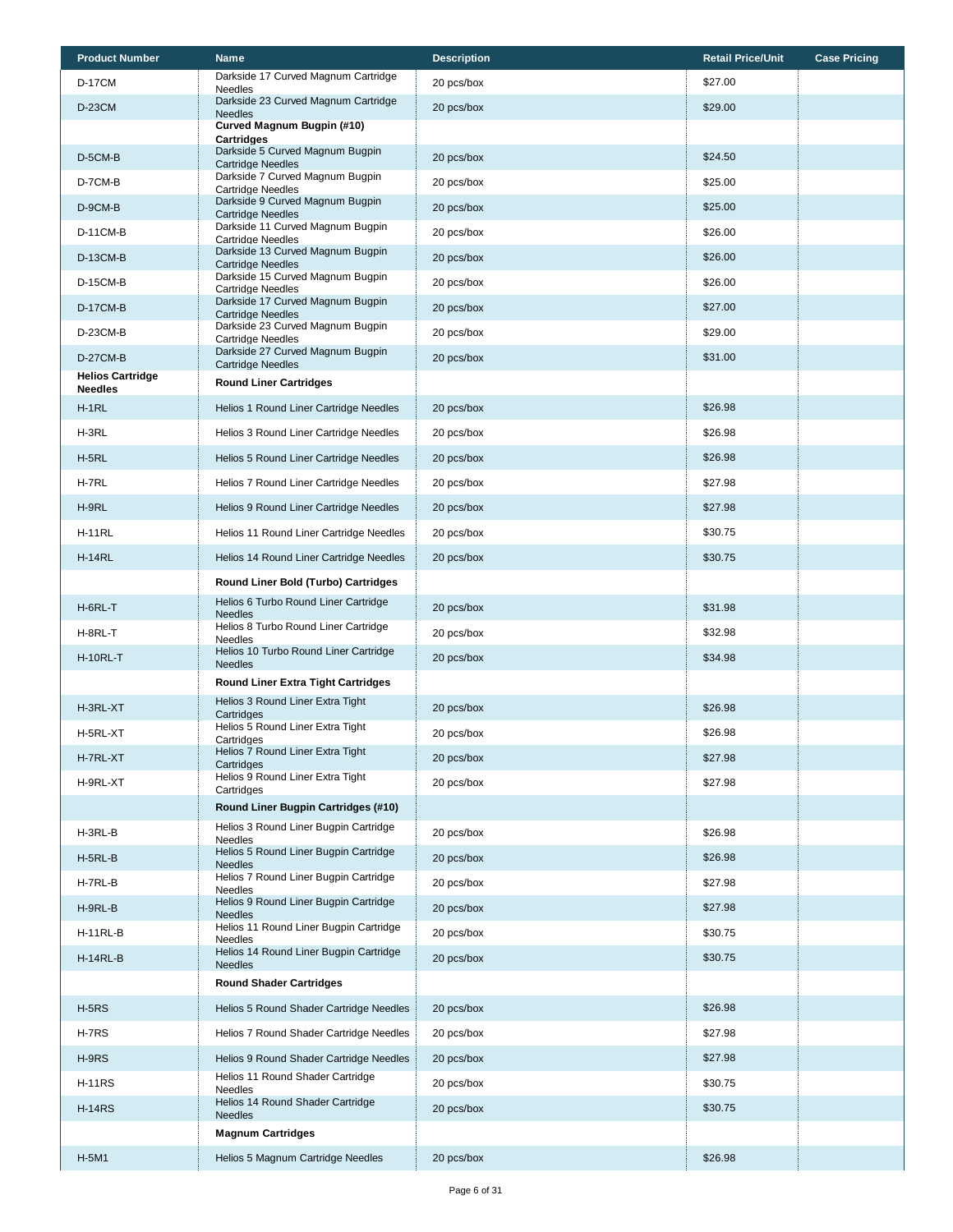| <b>Product Number</b>               | <b>Name</b>                                                | <b>Description</b> | <b>Retail Price/Unit</b> | <b>Case Pricing</b> |
|-------------------------------------|------------------------------------------------------------|--------------------|--------------------------|---------------------|
| H-7M1                               | Helios 7 Magnum Cartridge Needles                          | 20 pcs/box         | \$27.98                  |                     |
| <b>H-9M1</b>                        | Helios 9 Magnum Cartridge Needles                          | 20 pcs/box         | \$27.98                  |                     |
| H-11M1                              | Helios 11 Magnum Cartridge Needles                         | 20 pcs/box         | \$30.75                  |                     |
| H-13M1                              | Helios 13 Magnum Cartridge Needles                         | 20 pcs/box         | \$30.75                  |                     |
| H-15M1                              | Helios 15 Magnum Cartridge Needles                         | 20 pcs/box         | \$30.75                  |                     |
| H-19M1                              | Helios 19 Magnum Cartridge Needles                         | 20 pcs/box         | \$33.75                  |                     |
|                                     | <b>Curved Magnum Cartridges</b>                            |                    |                          |                     |
| H-5CM                               | Helios 5 Curved Magnum Cartridge<br><b>Needles</b>         | 20 pcs/box         | \$26.98                  |                     |
| H-7CM                               | Helios 7 Curved Magnum Cartridge<br><b>Needles</b>         | 20 pcs/box         | \$27.98                  |                     |
| H-9CM                               | Helios 9 Curved Magnum Cartridge<br><b>Needles</b>         | 20 pcs/box         | \$27.98                  |                     |
| <b>H-11CM</b>                       | Helios 11 Curved Magnum Cartridge<br><b>Needles</b>        | 20 pcs/box         | \$30.75                  |                     |
| <b>H-13CM</b>                       | Helios 13 Curved Magnum Cartridge<br><b>Needles</b>        | 20 pcs/box         | \$30.75                  |                     |
| <b>H-15CM</b>                       | Helios 15 Curved Magnum Cartridge<br><b>Needles</b>        | 20 pcs/box         | \$30.75                  |                     |
| <b>H-23CM</b>                       | Helios 23 Curved Magnum Cartridge<br><b>Needles</b>        | 20 pcs/box         | \$36.50                  |                     |
|                                     | Curved Magnum Bugpin (#10)<br><b>Cartridges</b>            |                    |                          |                     |
| H-7CM-B                             | Helios 7 Curved Magnum Bugpin<br><b>Cartridge Needles</b>  | 20 pcs/box         | \$27.98                  |                     |
| H-9CM-B                             | Helios 9 Curved Magnum Bugpin<br><b>Cartridge Needles</b>  | 20 pcs/box         | \$27.98                  |                     |
| <b>H-11CM-B</b>                     | Helios 11 Curved Magnum Bugpin<br><b>Cartridge Needles</b> | 20 pcs/box         | \$30.75                  |                     |
| <b>H-13CM-B</b>                     | Helios 13 Curved Magnum Bugpin<br>Cartridge Needles        | 20 pcs/box         | \$30.75                  |                     |
| <b>H-15CM-B</b>                     | Helios 15 Curved Magnum Bugpin<br><b>Cartridge Needles</b> | 20 pcs/box         | \$30.75                  |                     |
| <b>H-17CM-B</b>                     | Helios 17 Curved Magnum Bugpin<br>Cartridge Needles        | 20 pcs/box         | \$31.98                  |                     |
| <b>H-23CM-B</b>                     | Helios 23 Curved Magnum Bugpin<br><b>Cartridge Needles</b> | 20 pcs/box         | \$36.50                  |                     |
| <b>H-27CM-B</b>                     | Helios 27 Curved Magnum Bugpin<br><b>Cartridge Needles</b> | 20 pcs/box         | \$37.98                  |                     |
| <b>Kwadron Needle</b><br>Cartridges | <b>Round Liner Cartridges</b>                              |                    |                          |                     |
| K-1RL                               | Kwadron 1 Round Liner Long Taper                           | 20 pcs/box         | \$28.50                  |                     |
| K-3RL                               | Kwadron 3 Round Liner Long Taper                           | 20 pcs/box         | \$28.50                  |                     |
| K-5RL                               | Kwadron 5 Round Liner Long Taper                           | 20 pcs/box         | \$29.50                  |                     |
| K-7RL                               | Kwadron 7 Round Liner Long Taper                           | 20 pcs/box         | \$29.50                  |                     |
| K-9RL                               | Kwadron 9 Round Liner Long Taper                           | 20 pcs/box         | \$33.50                  |                     |
| <b>K-11RL</b>                       | Kwadron 11 Round Liner Long Taper                          | 20 pcs/box         | \$33.50                  |                     |
| <b>K-14RL</b>                       | Kwadron 14 Round Liner Long Taper                          | 20 pcs/box         | \$36.50                  |                     |
| <b>K-18RL</b>                       | Kwadron 18 Round Liner Long Taper                          | 20 pcs/box         | \$53.50                  |                     |
|                                     | Round Turbo Liner Long Taper                               |                    |                          |                     |
| K-5RL-T                             | Kwadron 5 Round Turbo Liner Long<br>Taper                  | 20 pcs/box         | \$28.50                  |                     |
| K-9RL-T                             | Kwadron 9 Round Turbo Liner Long Taper                     | 20 pcs/box         | \$33.50                  |                     |
| $K-11RL-T$                          | Kwadron 11 round Turbo Liner Long Taper                    | 20 pcs/box         | \$33.50                  |                     |
|                                     | <b>Round Liner Bugpin</b>                                  |                    |                          |                     |
| K-3RL-B                             | Kwadron 3 Round Liner Bugpin                               | 20 pcs/box         | \$28.50                  |                     |
| K-5RL-B                             | Kwadron 5 Round Liner Bugpin                               | 20 pcs/box         | \$29.50                  |                     |
| K-7RL-B                             | Kwadron 7 Round Liner Bugpin                               | 20 pcs/box         | \$29.50                  |                     |
| K-7RL-B                             | Kwadron 9 Round Liner Bugpin                               | 20 pcs/box         | \$33.50                  |                     |
| $K-11RL-B$                          | Kwadron 11 Round Liner Bugpin                              | 20 pcs/box         | \$33.50                  |                     |
| K-14RL-B                            | Kwadron 14 Round Liner Bugpin                              | 20 pcs/box         | \$36.50                  |                     |
|                                     | <b>Round Empty Liner</b>                                   |                    |                          |                     |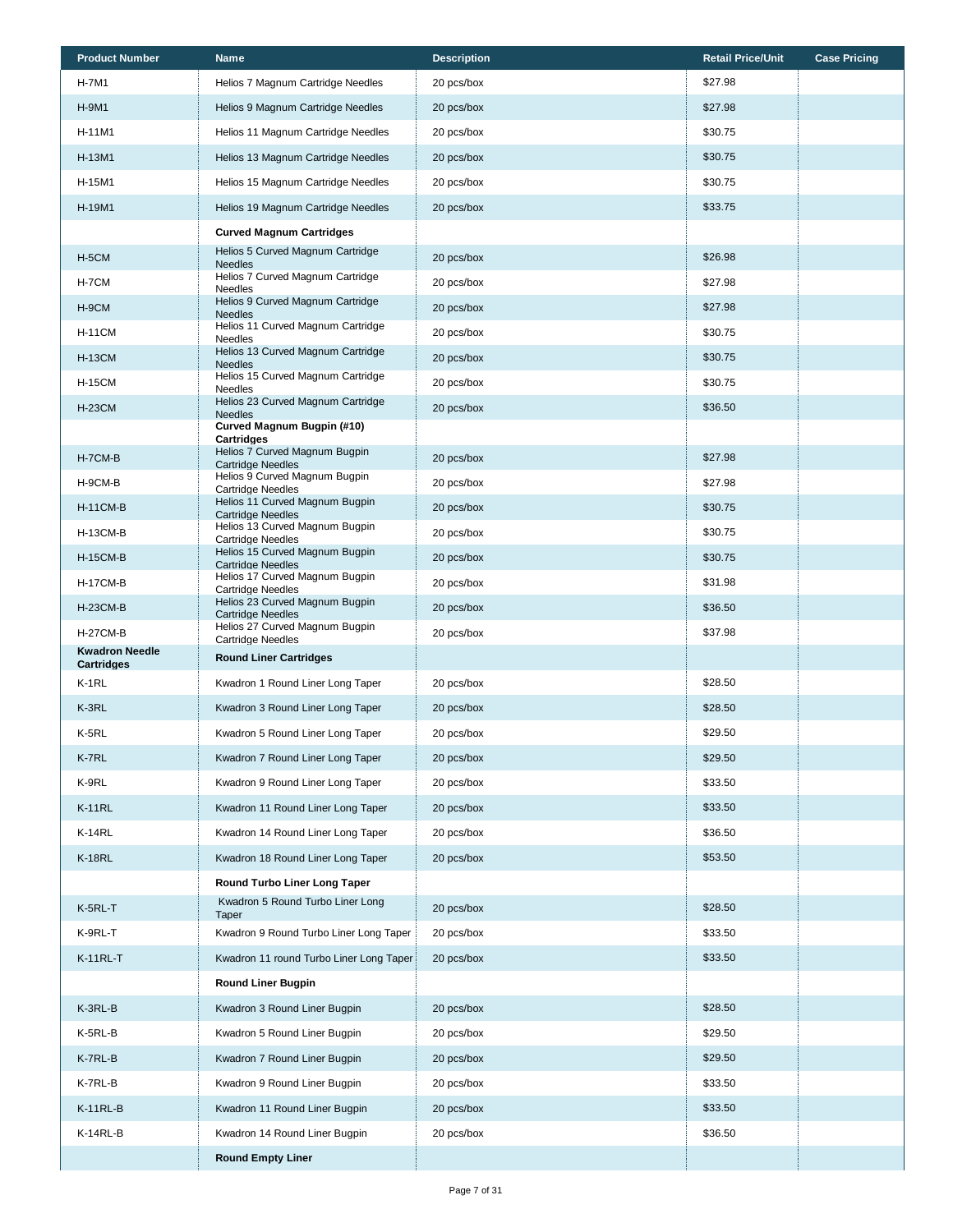| <b>Product Number</b>           | <b>Name</b>                                   | <b>Description</b> | <b>Retail Price/Unit</b> | <b>Case Pricing</b> |
|---------------------------------|-----------------------------------------------|--------------------|--------------------------|---------------------|
| K-7RL-E                         | Kwadron 7 Round Empty Liner Long<br>Taper     | 20 pcs/box         | \$29.60                  |                     |
| $K-11RL-E$                      | Kwadron 11 Round Empty Liner Long<br>Taper    | 20 pcs/box         | \$33.50                  |                     |
|                                 | <b>Round Shader</b>                           |                    |                          |                     |
| $K-5RS$                         | Kwadron 5 Round Shader Long Taper             | 20 pcs/box         | \$29.50                  |                     |
| K-7RS                           | Kwadron 7 Round Shader Long Taper             | 20 pcs/box         | \$29.50                  |                     |
| K-9RS                           | Kwadron 9 Round Shader Long Taper             | 20 pcs/box         | \$33.50                  |                     |
| <b>K-11RS</b>                   | Kwadron 11 Round Shader Long Taper            | 20 pcs/box         | \$33.50                  |                     |
| <b>K-15RS</b>                   | Kwadron 15 Round Shader Long Taper            | 20 pcs/box         | \$36.50                  |                     |
|                                 | <b>Magnum Long Taper</b>                      |                    |                          |                     |
| K-5M1                           | Kwadron 5 Magnum Long Taper                   | 20 pcs/box         | \$29.50                  |                     |
| <b>K7M1</b>                     | Kwadron 7 Magnum Long Taper                   | 20 pcs/box         | \$29.50                  |                     |
| K-9M1                           | Kwadron 9 Magnum Long Taper                   | 20 pcs/box         | \$33.50                  |                     |
| K-11M1                          | Kwadron 11 Magnum Long Taper                  | 20 pcs/box         | \$33.50                  |                     |
| K-13M1                          | Kwadron 13 Magnum Long Taper                  | 20 pcs/box         | \$36.50                  |                     |
| K-15M1                          | Kwadron 15 Magnum Long Taper                  | 20 pcs/box         | \$36.50                  |                     |
| K-19M1                          | Kwadron 19 Magnum Long Taper                  | 20 pcs/box         | \$53.50                  |                     |
| K-23M1                          | Kwadron 23 Magnum Long Taper                  | 20 pcs/box         | \$53.50                  |                     |
|                                 | <b>Curved Magnum</b>                          |                    |                          |                     |
| K-5CM                           | Kwadron 5 Curved Magnum Long Taper            | 20 pcs/box         | \$29.50                  |                     |
| K-7CM                           | Kwadron 7 Curved Magnum Long Taper            | 20 pcs/box         | \$29.50                  |                     |
| K-9CM                           | Kwadron 9 Curved Magnum Long Taper            | 20 pcs/box         | \$33.50                  |                     |
| <b>K-11CM</b>                   | Kwadron 11 Curved Magnum Long Taper           | 20 pcs/box         | \$33.50                  |                     |
| <b>K-13CM</b>                   | Kwadron 13 Curved Magnum Long Taper           | 20 pcs/box         | \$36.50                  |                     |
| <b>K-15CM</b>                   | Kwadron 15 Curved Magnum Long Taper           | 20 pcs/box         | \$36.50                  |                     |
| K-23CM                          | Kwadron 23 Curved Magnum Long Taper           | 20 pcs/box         | \$53.50                  |                     |
|                                 | <b>Curved Magnum Bugpin</b>                   |                    |                          |                     |
| K-7CM-B                         | Kwadron 7 Curved Magnum Bugpin Long<br>Taper  | 20 pcs/box         | \$29.50                  |                     |
| K-9CM-B                         | Kwadron 9 Curved Magnum Bugpin Long<br>Taper  | 20 pcs/box         | \$33.50                  |                     |
| <b>K-11CM-B</b>                 | Kwadron 11 Curved Magnum Bugpin<br>Long Taper | 20 pcs/box         | \$33.50                  |                     |
| <b>K-13CM-B</b>                 | Kwadron 13 Curved Magnum Bugpin<br>Long Taper | 20 pcs/box         | \$36.50                  |                     |
| <b>K-15CM-B</b>                 | Kwadron 15 Curved Magnum Bugpin<br>Long Taper | 20 pcs/box         | \$36.50                  |                     |
| <b>K-17CM-B</b>                 | Kwadron 17 Curved Magnum Bugpin<br>Long Taper | 20 pcs/box         | \$36.50                  |                     |
| K-23CM-B                        | Kwadron 23 Curved Magnum Bugpin<br>Long Taper | 20 pcs/box         | \$53.50                  |                     |
| <b>K-27CM-B</b>                 | Kwadron 27 Curved Magnum Bugpin<br>Long Taper | 20 pcs/box         | \$53.50                  |                     |
| <b>GRIPS, TIPS, &amp; TUBES</b> | <b>Disposable Tubes &amp; Grips</b>           |                    |                          |                     |
|                                 | <b>Round Tubes</b>                            |                    |                          |                     |
| 3DT                             | 3 Diamond Clear Disposable Tubes              | 25 pcs/box         | \$17.00                  |                     |
| 5DT                             | 5 Diamond Clear Disposable Tubes              | 25 pcs/box         | \$17.00                  |                     |
| 7DT                             | 7 Diamond Clear Disposable Tubes              | 25 pcs/box         | \$17.00                  |                     |
| 9DT                             | 9 Diamond Clear Disposable Tubes              | 25 pcs/box         | \$17.00                  |                     |
| 11DT                            | 11 Diamond Clear Disposable Tubes             | 25 pcs/box         | \$17.00                  |                     |
| 14DT                            | 14 Diamond Clear Disposable Tubes             | 25 pcs/box         | \$17.00                  |                     |
| 18DT                            | 18 Diamond Clear Disposable Tubes             | 25 pcs/box         | \$17.00                  |                     |
|                                 | <b>Diamond Tubes</b>                          |                    |                          |                     |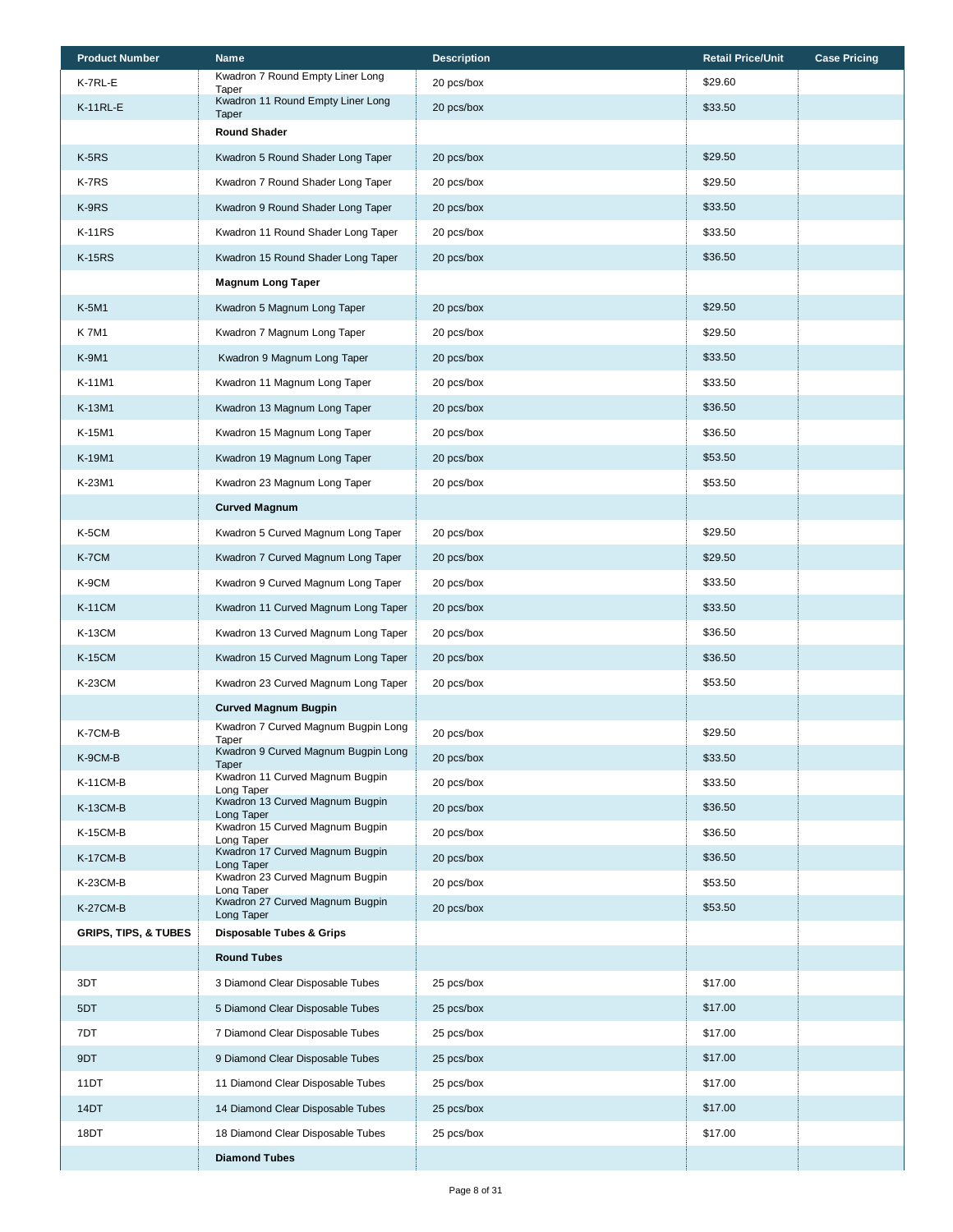| <b>Product Number</b>   | <b>Name</b>                                        | <b>Description</b>                                         | <b>Retail Price/Unit</b> | <b>Case Pricing</b> |
|-------------------------|----------------------------------------------------|------------------------------------------------------------|--------------------------|---------------------|
| 3RT                     | 3 Round Clear Disposable Tubes                     | 25 pcs/box                                                 | \$17.00                  |                     |
| 5RT                     | 5 Round Clear Disposable Tubes                     | 25 pcs/box                                                 | \$17.00                  |                     |
| 7RT                     | 7 Round Clear Disposable Tubes                     | 25 pcs/box                                                 | \$17.00                  |                     |
| 9RT                     | 9 Round Clear Disposable Tubes                     | 25 pcs/box                                                 | \$17.00                  |                     |
| 11RT                    | 11 Round Clear Disposable Tubes                    | 25 pcs/box                                                 | \$17.00                  |                     |
| 13RT                    | 13 Round Clear Disposable Tubes                    | 25 pcs/box                                                 | \$17.00                  |                     |
| 15RT                    | 15 Round Clear Disposable Tubes                    | 25 pcs/box                                                 | \$17.00                  |                     |
|                         | <b>Flat Tubes</b>                                  |                                                            |                          |                     |
| 5FT                     | 5 Flat Clear Disposable Tubes                      | 25 pcs/box                                                 | \$17.00                  |                     |
| 7FT                     | 7 Flat Clear Disposable Tubes                      | 25 pcs/box                                                 | \$17.00                  |                     |
| 9FT                     | 9 Flat Clear Disposable Tubes                      | 25 pcs/box                                                 | \$17.00                  |                     |
| 11FT                    | 11 Flat Clear Disposable Tubes                     | 25 pcs/box                                                 | \$17.00                  |                     |
| 13FT                    | 13 Flat Clear Disposable Tubes                     | 25 pcs/box                                                 | \$17.00                  |                     |
| 15FT                    | 15 Flat Clear Disposable Tubes                     | 25 pcs/box                                                 | \$17.00                  |                     |
|                         | <b>Disposable Grips</b>                            |                                                            |                          |                     |
| <b>CART GRIP-Gray</b>   | Disposable Cartridge Grips Gray 28mm<br>w/push bar | 24 pcs/box                                                 | \$29.00                  |                     |
| Cartridge Grips Adj     | Disposable Cartridge Grips Red 30mm<br>Adjustable  | 10 pcs/box (no drive bar)                                  | \$20.00                  |                     |
| NEEDLE DRIVE BAR        | Needle Drive Bar 90MM                              | 5/bag                                                      | \$2.00                   |                     |
| Foam Grip-Contour       | Precision Sterilized Contour Memory Foam<br>Grips  | 25 pcs/box                                                 | \$16.00                  |                     |
| Foam Grips              | Precision Sterilized Regular Memory Foam<br>Grips  | 25 pcs/box                                                 | \$16.00                  |                     |
|                         | <b>Stainless</b>                                   |                                                            |                          |                     |
| SS-Cartidge1"           | Stainless Steel Cartridge Grip w/tube              | 1" diameter grip w/attached backstem & needle drive<br>bar | \$30.00                  |                     |
| SSG36-1                 | Stainless Steel Grip 1"                            | 1" diameter grip                                           | \$10.25                  |                     |
| SSG36-1 Complete        | Stainless Steel Grip 1" w/backstem                 | 1" diameter grip & backstem                                | \$10.25                  |                     |
| <b>BACKSTEM</b>         | Stainless Steel Backstem                           |                                                            | \$3.00                   |                     |
| 3SSDT                   | 3 Diamond Stainless Steel Tip                      |                                                            | \$3.50                   |                     |
| 3SSRT                   | 3 Round Stainless Steel Tip                        |                                                            | \$3.50                   |                     |
| 5SSDF                   | 5 Flat w/Angled Stainless Steel Tip                |                                                            | \$3.50                   |                     |
| 5SSDT                   | 5 Diamond Stainless Steel Tip                      |                                                            | \$3.50                   |                     |
| 5SSFT                   | 5 Flat Stainless Steel Tip                         |                                                            | \$3.50                   |                     |
| 5SSRT                   | 5 Round Stainless Steel Tip                        |                                                            | \$3.50                   |                     |
| 7-11SSDT                | 7 to 11 Diamond Stainless Steel Tip                |                                                            | \$3.50                   |                     |
| 7SSRT                   | 7 Round Stainless Steel Tip                        |                                                            | \$3.50                   |                     |
| 9SSDF                   | 9 Flat w/Angled Stainless Steel Tip                |                                                            | \$3.50                   |                     |
| 9SSFT                   | 9 Flat Stainless Steel Tip                         |                                                            | \$3.50                   |                     |
| 9SSRT                   | 9 Round Stainless Steel Tip                        |                                                            | \$3.50                   |                     |
| 11SSDF                  | 11 Flat w/Angled Stainless Steel Tip               |                                                            | \$3.50                   |                     |
| 11SSFT                  | 11 Flat Stainless Steel Tip                        |                                                            | \$3.50                   |                     |
| 11SSRT                  | 11 Round Stainless Steel Tip                       |                                                            | \$3.50                   |                     |
| 13SSDF                  | 13 Flat w/Angled Stainless Steel Tip               |                                                            | \$3.50                   |                     |
| 14SSDT                  | 14 Diamond Stainless Steel Tip                     |                                                            | \$3.50                   |                     |
| 14SSRT                  | 14 Round Stainless Steel Tip                       |                                                            | \$3.50                   |                     |
| 15SSDF                  | 15 Flat w/Angled Stainless Steel Tip               |                                                            | \$3.50                   |                     |
| <b>MEDICAL SUPPLIES</b> | <b>Disinfectants &amp; Soap</b>                    |                                                            |                          |                     |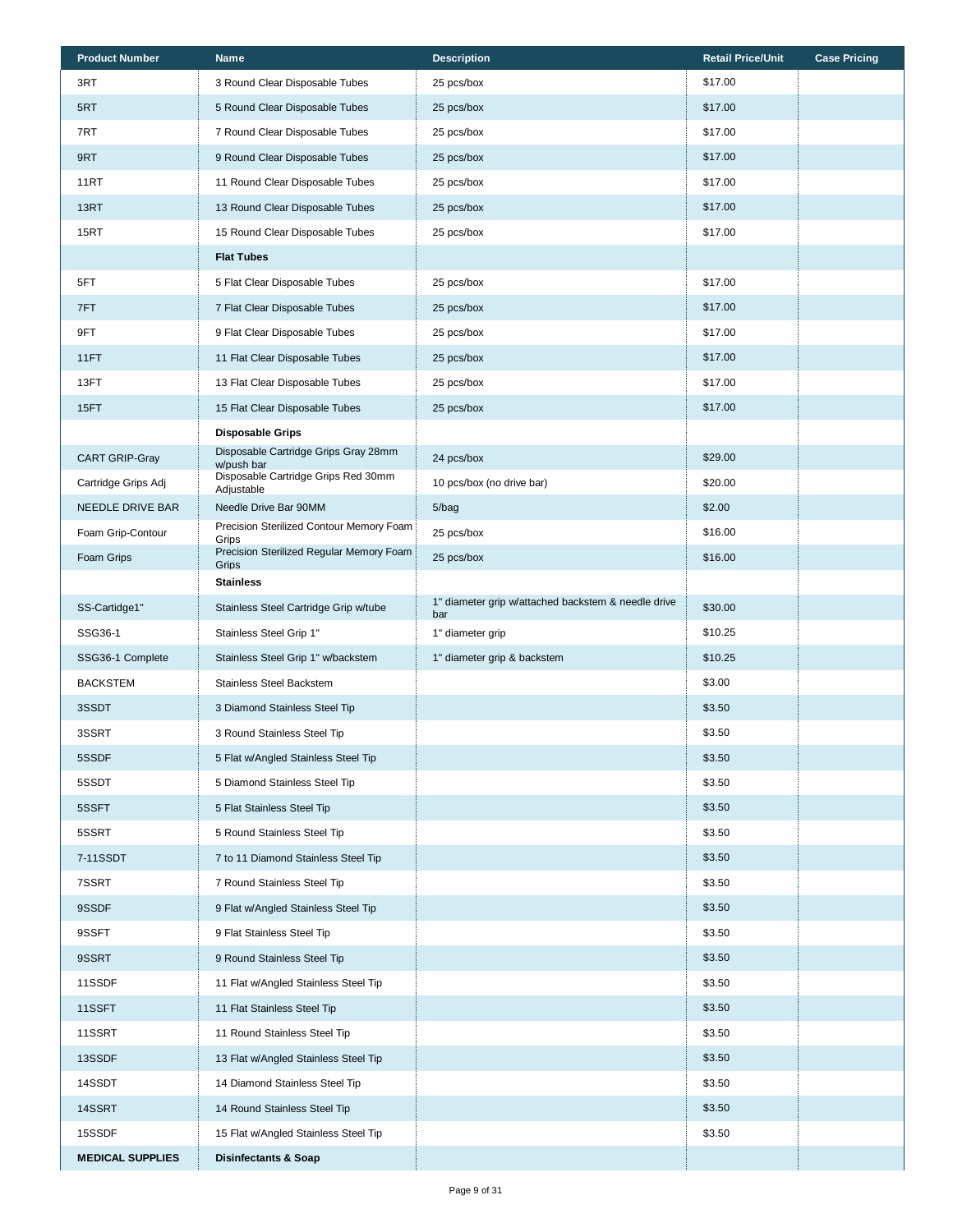| <b>Product Number</b> | <b>Name</b>                               | <b>Description</b>                    | <b>Retail Price/Unit</b> | <b>Case Pricing</b> |
|-----------------------|-------------------------------------------|---------------------------------------|--------------------------|---------------------|
| EasyTask GrabBox      | Adenna Easy Task Sanitizing System        | 1 Box dispenser, 1 Refill single      | \$28.50                  |                     |
| EasyTask Refill       | Adenna EasyTask Refills Single            | 6/case                                | \$22.00                  | \$125.00            |
| <b>ALCOPADS</b>       | Alcohol Prep Pads                         | Medium, Sterile, 100 per box, 10/case | \$4.75                   | \$43.00             |
| <b>BZK</b>            | BZK Antisectic Towelettes 5" x 7"         | 100 per box, 10/case                  | \$2.50                   | \$20.00             |
| Pov Swabs             | Povidone Iodine Swabsticks                | 50 per box, 10/case                   | \$10.00                  | \$70.00             |
| <b>PPP</b>            | Povidone Prep Pads                        | Medium, 100 per box, 10/case          | \$4.95                   | \$45.00             |
| VIO1                  | Vionex Antimicrobial Liquid Soap 1 Gallon | 1 Gallon, 4/case                      | \$38.00                  | \$137.00            |
| GS <sub>1</sub>       | Green Soap 1 Gallon                       | 1 Gallon, 4/case                      | \$16.00                  | \$58.00             |
| EMP1                  | Empower 1 Gallon                          | enzyme cleaner, 1 Gallon, 4/case      | \$37.00                  | \$134.00            |
| CAV <sub>1</sub>      | Cavacide 1 Gallon                         | 4/case                                | \$29.50                  | \$107.00            |
| CAV2.5                | Cavacide 2.5 Gallon w/spout               | 2/case                                | \$65.00                  | \$117.00            |
| <b>CAV24</b>          | Cavacide 24 oz bottle                     | 12/case                               | \$10.25                  | \$111.00            |
| <b>CAVW</b>           | Cavacide Wipes                            | 160 wipes per container, 12/case      | \$10.75                  | \$116.50            |
| CAVW-XL               | Cavacide Wipes XL                         | 65 wipes per container, 12/case       | \$11.25                  | \$121.50            |
| <b>OPTICIDE</b>       | <b>Opticide Wipes</b>                     | 100 wipes per container, 6/case       | \$10.75                  | \$60.00             |
| ElectrumCleanse16     | Electrum Cleanse 16oz Bottle              | 6/case                                | \$20.00                  | \$100.00            |
| MedWipes              | Med+Tat Tattoo Wipes                      | 1 packet, 64 packet/case              | \$3.50                   | \$192.00            |
|                       | <b>Ointment</b>                           |                                       |                          |                     |
| AD <sub>16</sub>      | A & D 1 lb tub                            | 16 oz                                 | \$12.50                  |                     |
| AD4                   | A & D 4 oz tube                           | 4 oz tube                             | \$5.00                   |                     |
| AD15-D                | Dynarex A & D 15 oz tub                   | 15oz, 12/case                         | \$4.50                   | \$45.00             |
| AD1                   | Dynarex A & D 5g Foilpacs                 | 144 packets per box, 6/case           | \$12.50                  | \$67.75             |
| PETRO <sub>15</sub>   | White Petroleum 1 lb tub                  | 12/case                               | \$3.50                   | \$36.00             |
| BAC1                  | <b>Bacitracin Ointment .9G Foilpacs</b>   | 144 packets per box, 12/case          | \$13.00                  | \$143.50            |
| LUB1                  | Lube Jelly 3g Foilpacs                    | Sterile, 144 packets per box, 12/case | \$12.00                  | \$120.00            |
| <b>HUSTLEBUTTER</b>   | Hustle Butter 5 oz tub                    | 5 oz tub                              | \$21.99                  |                     |
| REDEMPTION.25         | Redemption .25 oz                         | 60/case                               | \$5.00                   | \$150.00            |
| REDEMPTION6           | Redemption 6 oz                           | 6 oz tub                              | \$20.00                  |                     |
| MambaGlide            | Steve Butcher's Mamba Tattoo Glide 6oz    | 6 oz tub w/CBD oil                    | \$45.00                  |                     |
|                       | <b>Bandages</b>                           |                                       |                          |                     |
| VIEWGUARD611          | ViewGuard 6" x 11 yds                     | 1 roll, 12/case                       | \$18.00                  | \$173.00            |
| VIEWGUARD1011         | ViewGuard 10" x 11 yds                    | 1 roll, 12/case                       | \$27.50                  | \$240.00            |
| <b>TATUDERM</b>       | Tatu-derm roll 6" x 180"                  | 1 roll, 10/case                       | \$29.50                  | \$275.00            |
| TATUDERM-Wide         | Tatu-derm roll 11.5" x 180"               | 1 roll, 10/case                       | \$55.00                  | \$500.00            |
| RECOVERY7.9           | Recovery Derm Shield 7.9" X 8 yds         | 1 roll                                | \$37.49                  |                     |
| RECOVERY10            | Recovery Derm Shield 10" X 8 yds          | 1 roll                                | \$44.99                  |                     |
| <b>DRILOC</b>         | DriLoc Pads 4" x 7"                       | white/black, 100/bag, 2000/case       | \$3.00                   | \$60.00             |
| SENSIWRAP1"           | Sensiwrap 1" x 5 yds Rainbow              | 30/case                               | \$15.00                  |                     |
| SENSIWRAP2" BLACK     | Sensiwrap 2" x 5 yds Black                | 36/case                               | \$35.00                  |                     |
| <b>SENSIWRAP</b>      | Sensiwrap 2" x 5 yds Rainbow              | 1 roll, 36/case                       | \$1.50                   | \$30.75             |
| TAPE-CLEAR            | Dynarex Clear Tape 1" x 10 yds            | 12 rolls per box, 12/case             | \$11.00                  | \$120.00            |
| TAPE-CLOTH            | Dynarex Cloth Tape 1" x 10 yds            | 12 rolls per box, 12/case             | \$12.00                  | \$132.00            |
| TAPE-PAPER            | Dynarex Paper Tape 1" x 10 yds            | 12 rolls per box, 12/case             | \$8.00                   | \$88.00             |
| NON-AD34              | Non-Adherent Pad 3" x 4"                  | Sterile, 100/box, 12/case             | \$9.00                   | \$96.00             |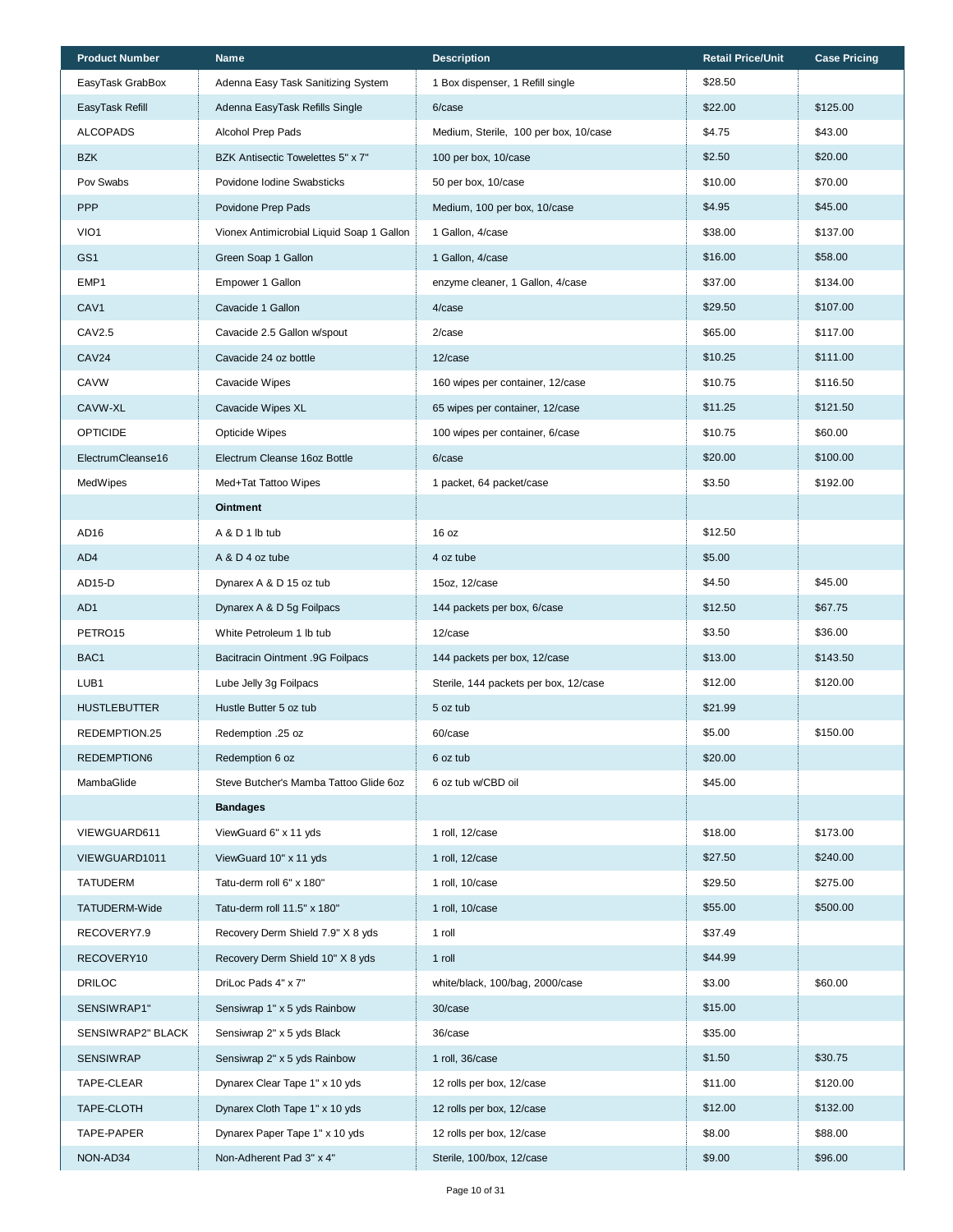| <b>Product Number</b>      | Name                                                      | <b>Description</b>                | <b>Retail Price/Unit</b> | <b>Case Pricing</b> |
|----------------------------|-----------------------------------------------------------|-----------------------------------|--------------------------|---------------------|
| NON-AD38                   | Non-Adherent Pad 3" x 8"                                  | Sterile, 100/box, 12/case         | \$11.50                  | \$122.00            |
| NON-WOV22                  | Non-Woven Sponge 2 " x 2"                                 | Non-sterile, 100 box, 20/case     | \$1.50                   | \$23.00             |
| NON-WOV22-S                | Non-Woven Sponge 2 " x 2" Sterile                         | Sterile, 100 box, 30/case         | \$2.00                   | \$50.00             |
| NON-WOV33                  | Non-Woven Sponge 3" x 3"                                  | Non-sterile, 100 box, 20/case     | \$2.50                   | \$38.00             |
| NON-WOV33-S                | Non-Woven Sponge 3" x 3" Sterile                          | Sterile, 100 box, 24/case         | \$3.25                   | \$58.00             |
| NON-WOV44                  | Non-Woven Sponge 4" x 4"                                  | Non-sterile, 100 box, 10/case     | \$3.50                   | \$30.00             |
| NON-WOV44-S                | Non-Woven Sponge 4" x 4" Sterile                          | Non-sterile, 100 box, 25/case     | \$3.00                   | \$55.00             |
| <b>SHOP SUPPLIES</b>       |                                                           |                                   |                          |                     |
| MARKER-WHITE               | Viscot white mini marker                                  | 1 marker, 30/tub                  | \$1.00                   | \$25.00             |
| MARKER-TWIN                | Viscot indigo twin tip marker                             | 1 marker                          | \$1.50                   |                     |
| MARKER-MINI                | Viscot indigo mini marker                                 | 1 marker, 100/tub                 | \$0.50                   | \$39.00             |
| <b>MARKER-MINI STERILE</b> | Viscot indigo sterile mini marker                         | 100 markers/case                  |                          | \$80.00             |
| <b>SKINSCRIBES</b>         | <b>Skin Scribe</b>                                        | blue pen style, 1 pen, 100/case   | \$0.50                   | \$45.00             |
| PEN HOLDER                 | <b>Tattoo Pen Holder</b>                                  | holds skin scribes                | \$4.50                   |                     |
| <b>BRUSHES</b>             | <b>Cleaning Brushes</b>                                   | set of brushes                    | \$3.00                   |                     |
| COTTONAPP                  | Dynarex Cotton Tip Applicators 6"                         | non-sterile, 100 per box, 10/case | \$6.50                   | \$58.50             |
| <b>RAZORS</b>              | Twin Blade Razors                                         | 50/box, 6/case                    | \$7.75                   | \$34.00             |
| RAZORS-H                   | Prep Razors                                               | single blade, 50/box, 5/case      | \$25.00                  | \$110.00            |
| STONED8                    | Stoned Solidifier 8 oz bottle                             | 1 bottle 8 oz bottle              | \$14.95                  |                     |
| <b>TONGUEDEP</b>           | Tongue Depressors 6"                                      | non-sterile, 500/box, 10/case     | \$5.75                   | \$51.75             |
| APOF118.5                  | A Pound of Flesh 11" X 8.5" Pink Tone<br>Rectangle Plaque | 1 Rectangle                       | \$39.99                  |                     |
| <b>APOF Cutie Doll</b>     | A Pound of Flesh Cutie Doll                               | 1 Doll and 1 Stand                | \$124.99                 |                     |
| APOF Left Hand             | A Pound of Flesh Left Hand                                | 1 Piece                           | \$50.00                  |                     |
| <b>APOF Left Foot</b>      | A Pound of Flesh Left Foot                                | 1 Piece                           | \$59.99                  |                     |
| APOF Left Arm              | A Pound of Flesh Left Arm                                 | 1 Piece                           | \$124.99                 |                     |
| <b>APOF Guinea Pig</b>     | A Pound of Flesh Guinea Pig                               | 1 Piece                           | \$99.99                  |                     |
| <b>TATTOO INK</b>          | Dynamic Ink                                               |                                   |                          |                     |
| DynamicBlack8              | Dynamic Black 8 oz                                        | 8 oz bottle                       | \$28.50                  |                     |
| DynamicTriple8             | Dynamic Triple Black 8 oz                                 | 8 oz bottle                       | \$40.00                  |                     |
| DynamicWhite8              | Dynamic White 8 oz                                        | 8 oz bottle                       | \$28.50                  |                     |
|                            | Intenze Ink                                               |                                   |                          |                     |
| I-Formula23                | Intenze Formula 23 Lining Black                           | 10 oz bottle                      | \$60.00                  |                     |
| I-ZUPERBLACK12             | Intenze Zuper Black                                       | 12 oz bottle                      | \$54.50                  |                     |
|                            | <b>Helios</b>                                             |                                   |                          |                     |
| H-Black8                   | Helios Reserve Black                                      | 8 oz bottle                       | \$25.95                  |                     |
| H-White8                   | <b>Helios Reserve White</b>                               | 8 oz bottle                       | \$45.00                  |                     |
| SuicideBlack8              | Helios Suicide Black                                      | 8 oz bottle                       | \$24.95                  |                     |
|                            | <b>Allegory</b>                                           |                                   |                          |                     |
| Allegory-Blk8              | Allegory Blk 8 oz                                         | 8 oz bottle                       | \$25.00                  |                     |
| Allegory-White4            | Allegory White 4 oz                                       | 4 oz bottle                       | \$25.00                  |                     |
|                            | <b>Kuro Sumi</b>                                          |                                   |                          |                     |
| K-Outline12                | Kuro Sumi Outlining Ink                                   | 12 oz bottle                      | \$28.50                  |                     |
|                            | Talens                                                    |                                   |                          |                     |
| TALENS16                   | <b>Talens Drawing Ink</b>                                 | 16 oz bottle (490ml)              | \$40.00                  |                     |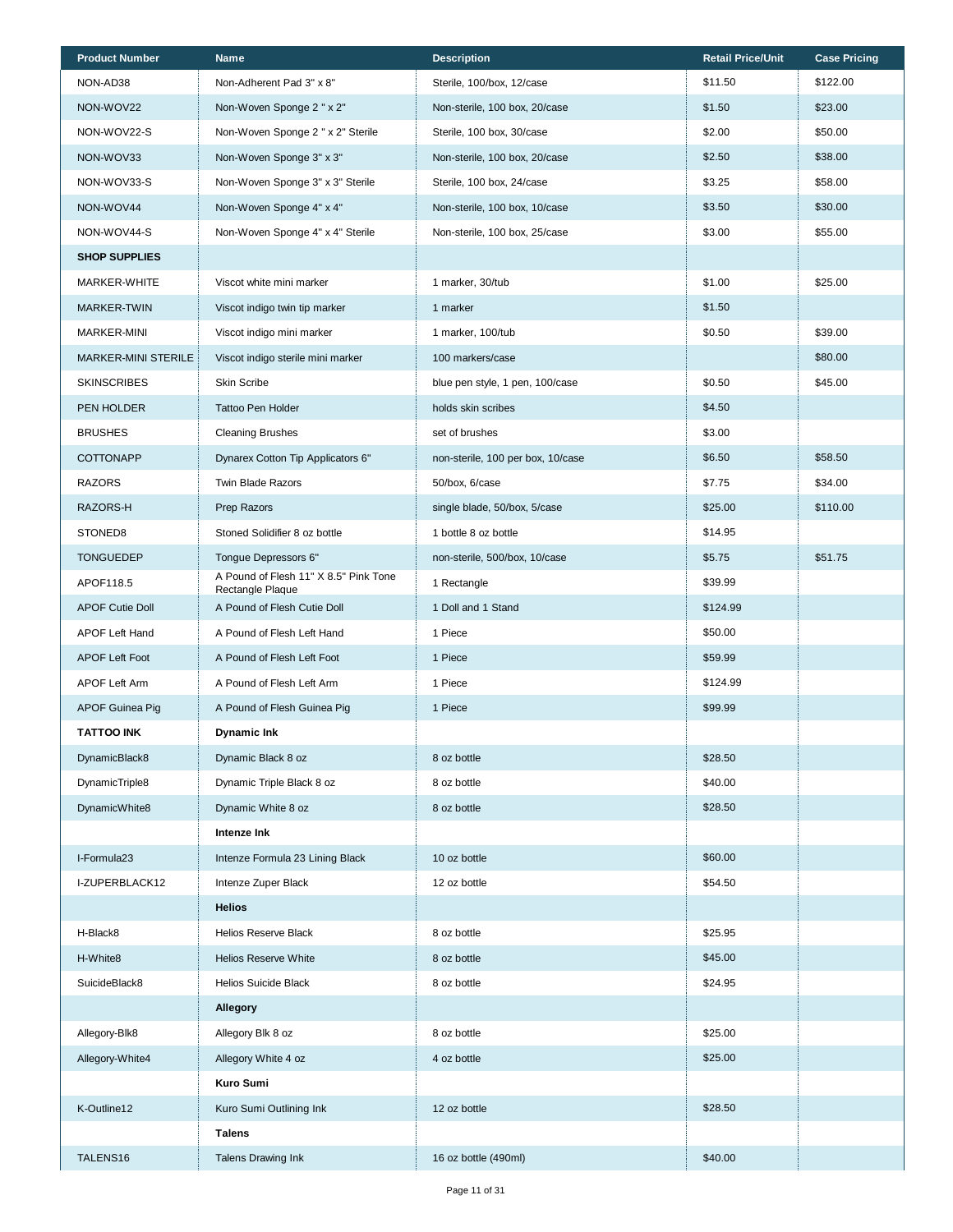| <b>Product Number</b>                      | <b>Name</b>                               | <b>Description</b>                                                                                        | <b>Retail Price/Unit</b> | <b>Case Pricing</b> |
|--------------------------------------------|-------------------------------------------|-----------------------------------------------------------------------------------------------------------|--------------------------|---------------------|
|                                            | <b>Empire Ink</b>                         |                                                                                                           |                          |                     |
| EMP-GraywashSet2                           | Empire 4-Stage Graywash Set 2 oz          | Extra Light, Light, Medium, & Dark 2 oz bottles                                                           | \$60.00                  |                     |
| EMP-GraywashSet4                           | Empire 4-Stage Graywash Set 4 oz          | Extra Light, Light, Medium, & Dark 4 oz bottles                                                           | \$120.00                 |                     |
| EMP-GraywashSet8                           | Empire 4-Stage Graywash Set 8 oz          | Extra Light, Light, Medium, & Dark 8 oz bottles                                                           | \$220.00                 |                     |
| EMP-<br>XtraLightGraywash2                 | Empire Xtra Light Graywash 2 oz           | 2 oz bottle                                                                                               | \$15.00                  |                     |
| EMP-<br>XtraLightGraywash4                 | Empire Xtra Light Graywash 4 oz           | 4 oz bottle                                                                                               | \$30.00                  |                     |
| EMP-<br>XtraLightGraywash8                 | Empire Xtra Light Graywash 8 oz           | 8 oz bottle                                                                                               | \$55.00                  |                     |
| EMP-LightGraywash2                         | Empire Light Graywash 2 oz                | 2 oz bottle                                                                                               | \$15.00                  |                     |
| EMP-LightGraywash4                         | Empire Light Graywash 4 oz                | 4 oz bottle                                                                                               | \$30.00                  |                     |
| EMP-LightGraywash8                         | Empire Light Graywash 8 oz                | 8 oz bottle                                                                                               | \$55.00                  |                     |
| EMP-MediumGraywash2                        | Empire Medium Graywash 2 oz               | 2 oz bottle                                                                                               | \$15.00                  |                     |
| EMP-MediumGraywash4                        | Empire Medium Graywash 4 oz               | 4 oz bottle                                                                                               | \$30.00                  |                     |
| EMP-MediumGraywash8                        | Empire Medium Graywash 8 oz               | 8 oz bottle                                                                                               | \$55.00                  |                     |
| EMP-DarkGraywash2                          | Empire Dark Graywash 2 oz                 | 2 oz bottle                                                                                               | \$15.00                  |                     |
| EMP-DarkGraywash4                          | Empire Dark Graywash 4 oz                 | 4 oz bottle                                                                                               | \$30.00                  |                     |
| EMP-DarkGraywash8                          | Empire Dark Graywash 8 oz                 | 8 oz bottle                                                                                               | \$55.00                  |                     |
| EMP-WhitewashSet4                          | Empire 4-Stage WhitewashSet 4 oz          | Extra Light, Light, Medium, & Dark 4 oz bottles                                                           | \$120.00                 |                     |
| EMP-                                       | Empire Xtra Light Whitewash 4 oz          | 4 oz bottle                                                                                               | \$30.00                  |                     |
| XtraLightWhitewash4<br>EMP-LightWhitewash4 | Empire Light Whitewash 4 oz               | 4 oz bottle                                                                                               | \$30.00                  |                     |
| EMP-                                       | Empire Medium Whitewash 4 oz              | 4 oz bottle                                                                                               | \$30.00                  |                     |
| MediumWhitewash4<br>EMP-DarkWhitewash4     | Empire Dark Whitewash 4 oz                | 4 oz bottle                                                                                               | \$30.00                  |                     |
| EMP-White2                                 | Empire White 2 oz                         | 2 oz bottle                                                                                               | \$17.50                  |                     |
| EMP-White4                                 | Empire White 4 oz                         | 4 oz bottle                                                                                               | \$35.00                  |                     |
| EMP-ClassicBlack2                          | Empire Classic Black 2 oz                 | 2 oz bottle                                                                                               | \$17.50                  |                     |
| EMP-ClassicBlack4                          | Empire Classic Black 4 oz                 | 4 oz bottle                                                                                               | \$35.00                  |                     |
| EMP-ClassicBlack8                          | Empire Classic Black 8 oz                 | 8 oz bottle                                                                                               | \$65.00                  |                     |
| EMP-IvoryBlack4                            | Empire Ivory Black 4 oz                   | 4 oz bottle                                                                                               | \$35.00                  |                     |
| EMP-IvoryBlack8                            | Empire Ivory Black 8 oz                   | 8 oz bottle                                                                                               | \$65.00                  |                     |
| EMP-LiningBlack4                           | Empire Austin Fields Signature Lining     | 4 oz bottle                                                                                               | \$35.00                  |                     |
| EMP-CompleteSet4                           | Black 4 oz<br>Empire Complete Set 4 oz    | Classic Black, Graywash set, Whitewash set, Ivory                                                         | \$345.00                 |                     |
|                                            | <b>Eternal Ink Sets</b>                   | Black, White, & Lining Black 4 oz bottles                                                                 |                          |                     |
| E-12pc1                                    | Eternal 12 pc 1 oz Set                    | Bright Orange, Bumblebee, Caramel, Dark Brown,                                                            | \$125.00                 |                     |
| E-12pc2                                    | Eternal 12 pc 2 oz Set                    | Light Magenta, Light Purple, Lime Green, Lining<br>Lipstick Red, Robin Egg, True Blue, & White            | \$219.00                 |                     |
| E-12pc4                                    | Eternal 12 pc 4 oz Set ** special order** |                                                                                                           | \$375.00                 |                     |
| E-25pc1                                    | Eternal 25 pc 1 oz Set ** special order** | Bright Orange, Bright Yellow, Caramel, Crimson Red,                                                       | \$249.00                 |                     |
| E-25pc2                                    | Eternal 25 pc 2 oz Set                    | Dark Purple, Dark Red, Deep Red, Golden Yellow,<br>Graffiti Green, Hot Pink, Light Magenta, Light Purple, | \$439.00                 |                     |
| E-25pc4                                    | Eternal 25 pc 4 oz Set ** special order** | Light Red, Lightning Yellow, Lime Green, Lining<br>Lipstick Red, Mint Green, Nuclear Green, Orange,       | \$780.00                 |                     |
|                                            |                                           | Pink, Sky Blue, Triple Black, True Blue, & White<br>All Colors plus Avocauo, Diue Corlo, Drown, Dain      |                          |                     |
| E-50pc1                                    | Eternal 50 pc 1 oz Set ** special order** | Brown, Dark Cobalt, Dusty Rose, Flesh Tone, Georgia<br>Peach, Grass Green, Gray, Green Conc, Jungle       | \$490.00                 |                     |
| E-50pc2                                    | Eternal 50 pc 2 oz Set                    | Lavender, Magenta, Ochre, Olive, Peacock Blue,<br>Periwinkle, Plum, Purple Conc, Spearmint, Sunflower,    | \$879.00                 |                     |
| $E-50pc4$                                  | Eternal 50 pc 4 oz Set ** special order** | Tangerine, Turquoise, & Wild Orchid                                                                       | \$1,525.00               |                     |
| $E-60pc1$                                  | Eternal 60 pc 1 oz Set ** special order** | All colors plus Bumblebee, Cocoa Bean, Cotton<br>Candy,                                                   | \$590.00                 |                     |
| E-60pc2                                    | Eternal 60 pc 2 oz Set                    | Dark Ochre, Honeydew, Mudslide, Robin Egg,<br>Seafoam, & Smoke, & Tropical Teal.                          | \$1,050.00               |                     |
| E-60pc4                                    | Eternal 60 pc 4 oz Set ** special order** |                                                                                                           | \$1,850.00               |                     |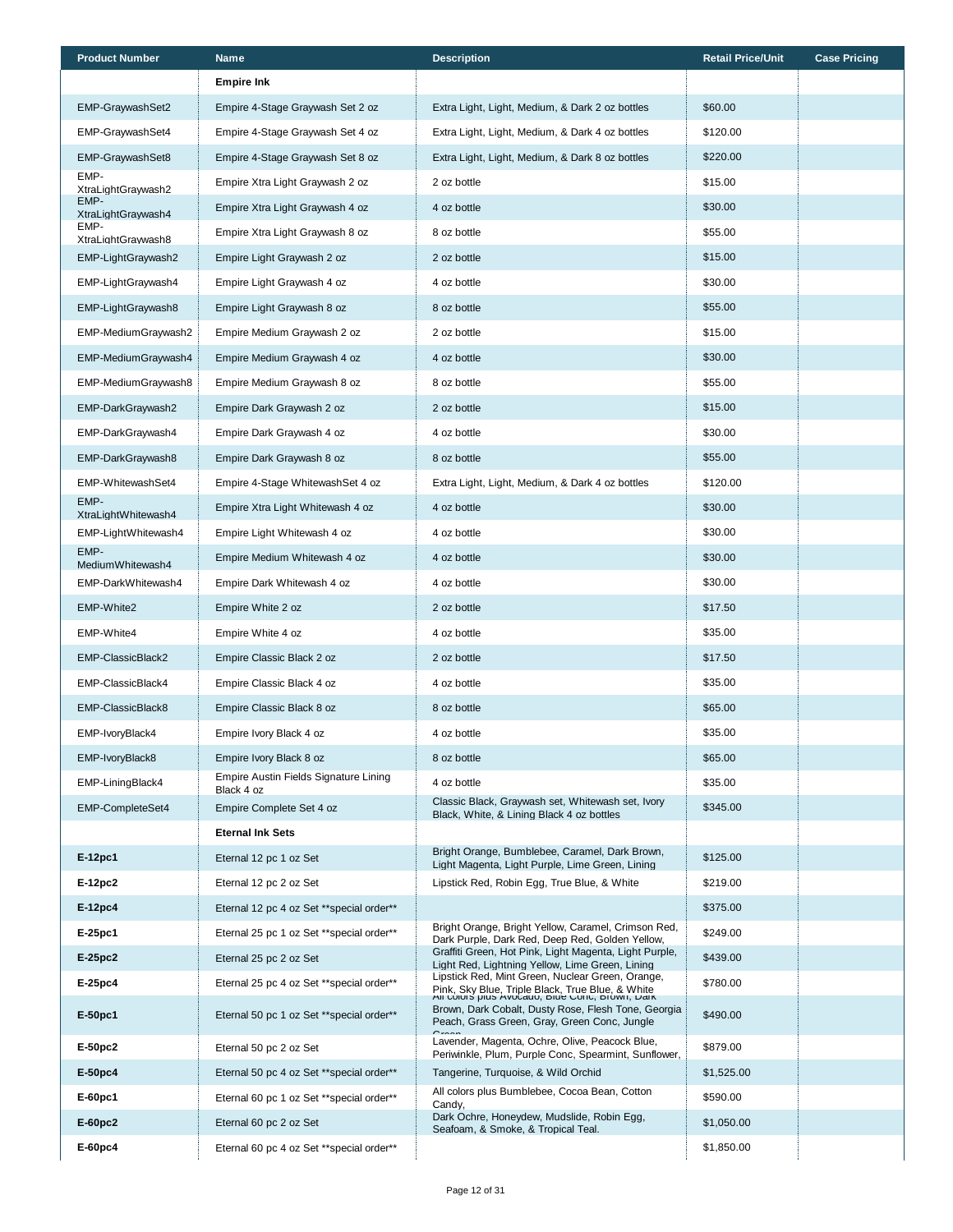| <b>Product Number</b>    | Name                                 | <b>Description</b>                                                                                   | <b>Retail Price/Unit</b> | <b>Case Pricing</b> |
|--------------------------|--------------------------------------|------------------------------------------------------------------------------------------------------|--------------------------|---------------------|
| E-GrayWash2              | Eternal Gray Wash 3 pc Set 2 oz      | Light, Medium, & Dark                                                                                | \$45.00                  |                     |
| E-GrayWash4              | Eternal Gray Wash 3 pc Set 4 oz      | Light, Medium, & Dark                                                                                | \$68.00                  |                     |
| E-GrayWash 5pc 2oz       | Eternal Gray Wash 5 pc Set 2 oz      | Light, Medium, Dark, Darker, & Darkest                                                               | \$70.00                  |                     |
| E-GrayWash 5pc 4 oz      | Eternal Gray Wash 5 pc Set 4 oz      | Light, Medium, Dark, Darker, & Darkest                                                               | \$105.00                 |                     |
| E-Light2                 | Eternal Light Gray Wash 2 oz         | 2 oz bottle                                                                                          | \$15.50                  |                     |
| E-Light4                 | Eternal Light Gray Wash 4 oz         | 4 oz bottle                                                                                          | \$23.00                  |                     |
| E-Medium2                | Eternal Medium Gray Wash 2 oz        | 2 oz bottle                                                                                          | \$15.50                  |                     |
| E-Medium4                | Eternal Medium Gray Wash 4 oz        | 4 oz bottle                                                                                          | \$23.00                  |                     |
| E-Dark2                  | Eternal Dark Gray Wash 2 oz          | 2 oz bottle                                                                                          | \$15.50                  |                     |
| E-Dark4                  | Eternal Dark Gray Wash 4 oz          | 4 oz bottle                                                                                          | \$23.00                  |                     |
| E-Darker <sub>2</sub>    | Eternal Darker Gray Wash 2 oz        | 2 oz bottle                                                                                          | \$15.50                  |                     |
| E-Darker4                | Eternal Darker Gray Wash 4 oz        | 4 oz bottle                                                                                          | \$23.00                  |                     |
| E-Darkest2               | Eternal Darkest Gray Wash 2 oz       | 2 oz bottle                                                                                          | \$15.50                  |                     |
| E-Darkest4               | Eternal Darkest Gray Wash 4 oz       | 4 oz bottle                                                                                          | \$23.00                  |                     |
| <b>E-NeutralGraySet1</b> | Eternal Neutral Opaque Gray Set 1 oz | Includes 20%, 40%, 60%, & 80%                                                                        | \$42.00                  |                     |
| <b>E-NeutralGraySet2</b> | Eternal Neutral Opaque Gray Set 2 oz | Includes 20%, 40%, 60%, & 80%                                                                        | \$74.00                  |                     |
| E-NeutralGray20-1        | Eternal Neutral Opaque Gray 20% 1 oz | 1 oz bottle                                                                                          | \$12.00                  |                     |
| E-NeutralGray20-2        | Eternal Neutral Opaque Gray 20% 2 oz | 2 oz bottle                                                                                          | \$21.00                  |                     |
| E-NeutralGray40-1        | Eternal Neutral Opaque Gray 40% 1 oz | 1 oz bottle                                                                                          | \$12.00                  |                     |
| E-NeutralGray40-2        | Eternal Neutral Opaque Gray 40% 2 oz | 2 oz bottle                                                                                          | \$21.00                  |                     |
| E-NeutralGray60-1        | Eternal Neutral Opaque Gray 60% 1 oz | 1 oz bottle                                                                                          | \$12.00                  |                     |
| E-NeutralGray60-2        | Eternal Neutral Opaque Gray 60% 2 oz | 2 oz bottle                                                                                          | \$21.00                  |                     |
| E-NeutralGray80-1        | Eternal Neutral Opaque Gray 80% 1 oz | 1 oz bottle                                                                                          | \$12.00                  |                     |
| E-NeutralGray80-2        | Eternal Neutral Opaque Gray 80% 2 oz | 2 oz bottle                                                                                          | \$21.00                  |                     |
| E-Concentrates2          | Eternal Concentrate 4 pc Set 2 oz    | Blue, Green, Purple, & Turquoise Concentrate                                                         | \$74.00                  |                     |
| E-BlueConc2              | Eternal Blue Concentrate 2 oz        | 2 oz bottle                                                                                          | \$21.00                  |                     |
| E-GreenConc2             | Eternal Green Concentrate 2 oz       | 2 oz bottle                                                                                          | \$21.00                  |                     |
| E-PurpleConc2            | Eternal Purple Concentrate 2 oz      | 2 oz bottle                                                                                          | \$21.00                  |                     |
| E-TurquoiseConc2         | Eternal Turquoise Concentrate 2 oz   | 2 oz bottle                                                                                          | \$21.00                  |                     |
| E-Portrait1              | Eternal Portrait Skin Tone Set 1 oz  | Almond, Enchanted Lilac, Light Peach, Nude Blush,<br>Papaya, Rich Espresso, Rose Satin, Rust, Sable, | \$125.00                 |                     |
| E-Portrait2              | Eternal Portrait Skin Tone Set 2 oz  | SeaShell, Spice, & Wine Berry                                                                        | \$219.00                 |                     |
| E-Almond1                | Eternal Almond 1 oz                  | 1 oz bottle                                                                                          | \$12.00                  |                     |
| E-Almond2                | Eternal Almond 2 oz                  | 2 oz bottle                                                                                          | \$21.00                  |                     |
| E-EnchantedLilac1        | Eternal Enchanted Lilac 1 oz         | 1 oz bottle                                                                                          | \$12.00                  |                     |
| E-EnchantedLilac2        | Eternal Enchanted Lilac 2 oz         | 2 oz bottle                                                                                          | \$21.00                  |                     |
| E-LightPeach1            | Eternal Light Peach 1 oz             | 1 oz bottle                                                                                          | \$12.00                  |                     |
| E-LightPeach2            | Eternal Light Peach 2 oz             | 2 oz bottle                                                                                          | \$21.00                  |                     |
| E-NudeBlush1             | Eternal Nude Blush 1 oz              | 1 oz bottle                                                                                          | \$12.00                  |                     |
| E-NudeBlush2             | Eternal Nude Blush 2 oz              | 2 oz bottle                                                                                          | \$21.00                  |                     |
| E-Papaya1                | Eternal Papaya 1 oz                  | 1 oz bottle                                                                                          | \$12.00                  |                     |
| E-Papaya2                | Eternal Papaya 2 oz                  | 2 oz bottle                                                                                          | \$21.00                  |                     |
| E-RichEspresso1          | Eternal Rich Espresso 1 oz           | 1 oz bottle                                                                                          | \$12.00                  |                     |
| E-RichEspresso2          | Eternal Rich Espresso 2 oz           | 2 oz bottle                                                                                          | \$21.00                  |                     |
| E-RoseSatin1             | Eternal Rose Satin 1 oz              | 1 oz bottle                                                                                          | \$12.00                  |                     |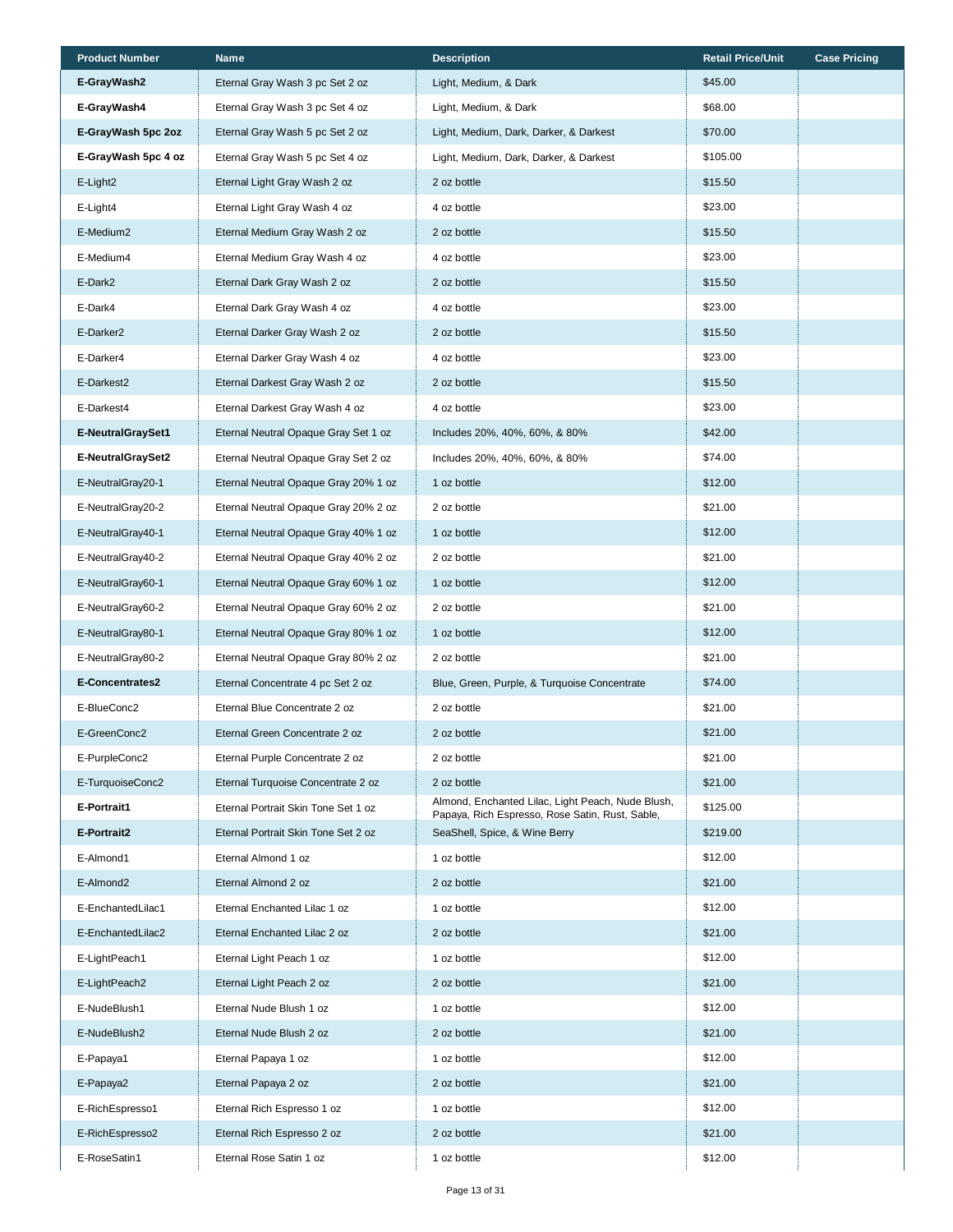| <b>Product Number</b> | Name                               | <b>Description</b>                                                                                            | <b>Retail Price/Unit</b> | <b>Case Pricing</b> |
|-----------------------|------------------------------------|---------------------------------------------------------------------------------------------------------------|--------------------------|---------------------|
| E-RoseSatin2          | Eternal Rose Satin 2 oz            | 2 oz bottle                                                                                                   | \$21.00                  |                     |
| E-Rust1               | Eternal Rust 1 oz                  | 1 oz bottle                                                                                                   | \$12.00                  |                     |
| E-Rust <sub>2</sub>   | Eternal Rust 2 oz                  | 2 oz bottle                                                                                                   | \$21.00                  |                     |
| E-Sable1              | Eternal Sable 1 oz                 | 1 oz bottle                                                                                                   | \$12.00                  |                     |
| E-Sable2              | Eternal Sable 2 oz                 | 2 oz bottle                                                                                                   | \$21.00                  |                     |
| E-SeaShell1           | Etrnal Sea Shell 1 oz              | 1 oz bottle                                                                                                   | \$12.00                  |                     |
| E-SeaShell2           | Etrnal Sea Shell 2 oz              | 2 oz bottle                                                                                                   | \$21.00                  |                     |
| E-Spice1              | Eternal Spice 1 oz                 | 1 oz bottle                                                                                                   | \$12.00                  |                     |
| E-Spice2              | Eternal Spice 2 oz                 | 2 oz bottle                                                                                                   | \$21.00                  |                     |
| E-WineBerry1          | Eternal Wine Berry 1 oz            | 1 oz bottle                                                                                                   | \$12.00                  |                     |
| E-WineBerry1          | Eternal Wine Berry 2 oz            | 2 oz bottle                                                                                                   | \$21.00                  |                     |
| E-Earth1              | Eternal Muted Earth Tones Set 1 oz | Baby Blue, Burnt Orange, Clay Gray, Dirty Money,                                                              | \$125.00                 |                     |
| E-Earth2              | Eternal Muted Earth Tones Set 2 oz | Dusty Blue, Green Slime, Hot Chocolate, Mocha, Old<br>Orchid, Peachy Flesh, Salmon, & Slate Blue              | \$219.00                 |                     |
| E-BabyBlue1           | Eternal Baby Blue 1 oz             | 1 oz bottle                                                                                                   | \$12.00                  |                     |
| E-BabyBlue2           | Eternal Baby Blue 2 oz             | 2 oz bottle                                                                                                   | \$21.00                  |                     |
| E-BurntOrange1        | Eternal Burnt Orange 1 oz          | 1 oz bottle                                                                                                   | \$12.00                  |                     |
| E-BurntOrange2        | Eternal Burnt Orange 2 oz          | 2 oz bottle                                                                                                   | \$21.00                  |                     |
| E-ClayGray1           | Eternal Clay Gray 1 oz             | 1 oz bottle                                                                                                   | \$12.00                  |                     |
| E-ClayGray2           | Eternal Clay Gray 2 oz             | 2 oz bottle                                                                                                   | \$21.00                  |                     |
| E-DirtyMoney1         | Eternal Dirty Money 1 oz           | 1 oz bottle                                                                                                   | \$12.00                  |                     |
| E-DirtyMoney2         | Eternal Dirty Money 2 oz           | 2 oz bottle                                                                                                   | \$21.00                  |                     |
| E-DustyBlue1          | Eternal Dusty Blue 1 oz            | 1 oz bottle                                                                                                   | \$12.00                  |                     |
| E-DustyBlue2          | Eternal Dusty Blue 2 oz            | 2 oz bottle                                                                                                   | \$21.00                  |                     |
| E-GreenSlime1         | Eternal Green Slime 1 oz           | 1 oz bottle                                                                                                   | \$12.00                  |                     |
| E-GreenSlime2         | Eternal Green Slime 2 oz           | 2 oz bottle                                                                                                   | \$21.00                  |                     |
| E-HotChocolate1       | Eternal Hot Chocolate 1 oz         | 1 oz bottle                                                                                                   | \$12.00                  |                     |
| E-HotChocolate2       | Eternal Hot Chocolate 2 oz         | 2 oz bottle                                                                                                   | \$21.00                  |                     |
| E-Mocha1              | Eternal Mocha 1 oz                 | 1 oz bottle                                                                                                   | \$12.00                  |                     |
| E-Mocha2              | Eternal Mocha 2 oz                 | 2 oz bottle                                                                                                   | \$21.00                  |                     |
| E-OldOrchid1          | Eternal Old Orchid 1 oz            | 1 oz bottle                                                                                                   | \$12.00                  |                     |
| E-OldOrchid2          | Eternal Old Orchid 2 oz            | 2 oz bottle                                                                                                   | \$21.00                  |                     |
| E-PeachyFlesh1        | Eternal Peachy Flesh 1 oz          | 1 oz bottle                                                                                                   | \$12.00                  |                     |
| E-PeachyFlesh2        | Eternal Peachy Flesh 2 oz          | 2 oz bottle                                                                                                   | \$21.00                  |                     |
| E-Salmon1             | Eternal Salmon 1 oz                | 1 oz bottle                                                                                                   | \$12.00                  |                     |
| E-Salmon2             | Eternal Salmon 2 oz                | 2 oz bottle                                                                                                   | \$21.00                  |                     |
| E-SlateBlue1          | Eternal Slate Blue 1 oz            | 1 oz bottle                                                                                                   | \$12.00                  |                     |
| E-SlateBlue2          | Eternal Slate Blue 2 oz            | 2 oz bottle                                                                                                   | \$21.00                  |                     |
| E-Motor1              | Eternal Motor City Ink Set 1 oz    | Blackbird, Bondo, Classic Emerald, Cuda Purple,                                                               | \$125.00                 |                     |
| E-Motor2              | Eternal Motor City Ink Set 2 oz    | Eternal Orange, Exhaust, Galaxy Blue, GTO Teal,<br>Mudflap Brown, Roadrunner Green, Rusty Red, &<br>Vette Red | \$219.00                 |                     |
| E-Blackbird1          | Eternal Blackbird 1 oz bottle      | 1 oz bottle                                                                                                   | \$12.00                  |                     |
| E-Blackbird2          | Eternal Blackbird 2 oz bottle      | 2 oz bottle                                                                                                   | \$21.00                  |                     |
| E-Bondo1              | Eternal Bondo 1 oz bottle          | 1 oz bottle                                                                                                   | \$12.00                  |                     |
| E-Bondo2              | Eternal Bondo 2 oz bottle          | 2 oz bottle                                                                                                   | \$21.00                  |                     |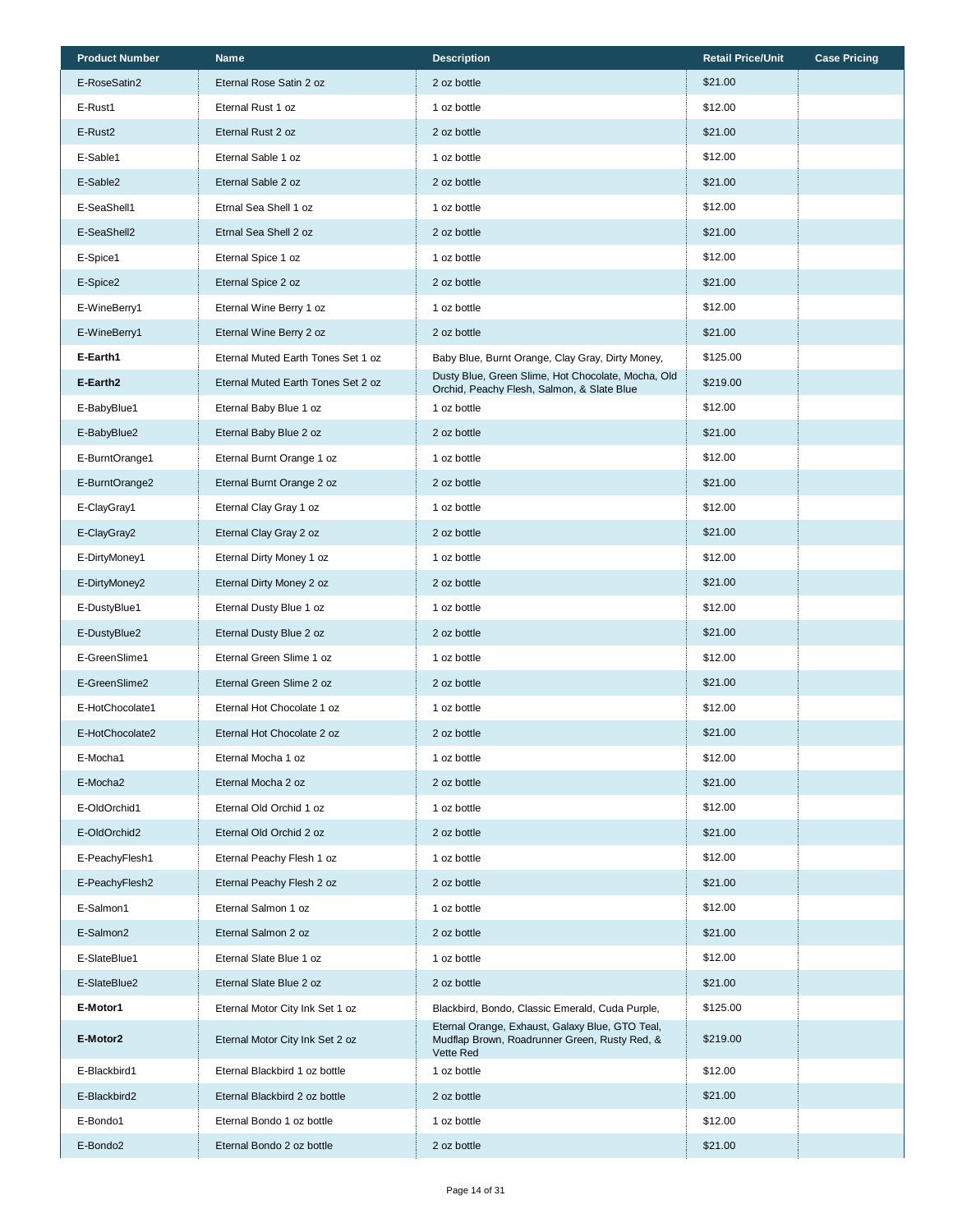| <b>Product Number</b> | Name                                 | <b>Description</b>                                                                         | <b>Retail Price/Unit</b> | <b>Case Pricing</b> |
|-----------------------|--------------------------------------|--------------------------------------------------------------------------------------------|--------------------------|---------------------|
| E-ClassicEmerald1     | Eternal Classic Emerald 1 oz bottle  | 1 oz bottle                                                                                | \$12.00                  |                     |
| E-ClassicEmerald2     | Eternal Classic Emerald 2 oz bottle  | 2 oz bottle                                                                                | \$21.00                  |                     |
| E-CudaPurple1         | Eternal Cuda Purple 1 oz bottle      | 1 oz bottle                                                                                | \$12.00                  |                     |
| E-CudaPurple2         | Eternal Cuda Purple 2 oz bottle      | 2 oz bottle                                                                                | \$21.00                  |                     |
| E-EternalOrange1      | Eternal Eternal Orange 1 oz bottle   | 1 oz bottle                                                                                | \$12.00                  |                     |
| E-EternalOrange2      | Eternal Eternal Orange 2 oz bottle   | 2 oz bottle                                                                                | \$21.00                  |                     |
| E-Exhaust1            | Eternal Exhaust 1 oz bottle          | 1 oz bottle                                                                                | \$12.00                  |                     |
| E-Exhaust2            | Eternal Exhaust 2 oz bottle          | 2 oz bottle                                                                                | \$21.00                  |                     |
| E-GalaxyBlue1         | Eternal Galaxy Blue 1 oz bottle      | 1 oz bottle                                                                                | \$12.00                  |                     |
| E-GalaxyBlue2         | Eternal Galaxy Blue 2 oz bottle      | 2 oz bottle                                                                                | \$21.00                  |                     |
| E-GTOTeal1            | Eternal GTO Teal 1 oz bottle         | 1 oz bottle                                                                                | \$12.00                  |                     |
| E-GTOTeal2            | Eternal GTO Teal 2 oz bottle         | 2 oz bottle                                                                                | \$21.00                  |                     |
| E-MudflapBrown1       | Eternal Mudflap Brown 1 oz bottle    | 1 oz bottle                                                                                | \$12.00                  |                     |
| E-MudflapBrown2       | Eternal Mudflap Brown 2 oz bottle    | 2 oz bottle                                                                                | \$21.00                  |                     |
| E-RoadrunnerGreen1    | Eternal Roadrunner Green 1 oz bottle | 1 oz bottle                                                                                | \$12.00                  |                     |
| E-RoadrunnerGreen2    | Eternal Roadrunner Green 2 oz bottle | 2 oz bottle                                                                                | \$21.00                  |                     |
| E-RustyRed1           | Eternal Rusty Red 1 oz bottle        | 1 oz bottle                                                                                | \$12.00                  |                     |
| E-RustyRed2           | Eternal Rusty Red 2 oz bottle        | 2 oz bottle                                                                                | \$21.00                  |                     |
| E-VetteRed1           | Eternal Vette Red 1 oz bottle        | 1 oz bottle                                                                                | \$12.00                  |                     |
| E-VetteRed2           | Eternal Vette Red 2 oz bottle        | 2 oz bottle                                                                                | \$21.00                  |                     |
| E-Zombie1             | Eternal Zombie Colors Set 1 oz       | Decomposed Skin, Dried Blood, Freshly Dead,<br>Frostbite Blue, Gangrene, Graveside Dark,   | \$125.00                 |                     |
| E-Zombie2             | Eternal Zombie Colors Set 2 oz       | Graveside Light, Infected Skin, Plague Brown, Putrid<br>Brown, Rigor Mortis, & Undead Red. | \$219.00                 |                     |
| E-DecomposedSkin1     | Eternal Decomposed Skin 1 oz         | 1 oz bottle                                                                                | \$12.00                  |                     |
| E-DecomposedSkin2     | Eternal Decomposed Skin 2 oz         | 2 oz bottle                                                                                | \$21.00                  |                     |
| E-DriedBlood1         | Eternal Dried Blood 1 oz             | 1 oz bottle                                                                                | \$12.00                  |                     |
| E-DriedBlood2         | Eternal Dried Blood 2 oz             | 2 oz bottle                                                                                | \$21.00                  |                     |
| E-FreshlyDead1        | Eternal Freshly Dead 1 oz            | 1 oz bottle                                                                                | \$12.00                  |                     |
| E-FreshlyDead2        | Eternal Freshly Dead 2 oz            | 2 oz bottle                                                                                | \$21.00                  |                     |
| E-FrostbiteBlue1      | Eternal Frostbite Blue 1 oz          | 1 oz bottle                                                                                | \$12.00                  |                     |
| E-FrostbiteBlue2      | Eternal Frostbite Blue 2 oz          | 2 oz bottle                                                                                | \$21.00                  |                     |
| E-Gangrene1           | Eternal Gangrene 1 oz                | 1 oz bottle                                                                                | \$12.00                  |                     |
| E-Gangrene2           | Eternal Gangrene 2 oz                | 2 oz bottle                                                                                | \$21.00                  |                     |
| E-GravesideDark1      | Eternal Graveside Dark 1 oz          | 1 oz bottle                                                                                | \$12.00                  |                     |
| E-GravesideDark2      | Eternal Graveside Dark 2 oz          | 2 oz bottle                                                                                | \$21.00                  |                     |
| E-GravesideLight1     | Eternal Graveside Light 1 oz         | 1 oz bottle                                                                                | \$12.00                  |                     |
| E-GravesideLight2     | Eternal Graveside Light 2 oz         | 2 oz bottle                                                                                | \$21.00                  |                     |
| E-InfectedSkin1       | Eternal Infected Skin 1 oz           | 1 oz bottle                                                                                | \$12.00                  |                     |
| E-InfectedSkin2       | Eternal Infected Skin 2 oz           | 2 oz bottle                                                                                | \$21.00                  |                     |
| E-PlagueBrown1        | Eternal Plague Brown 1 oz            | 1 oz bottle                                                                                | \$12.00                  |                     |
| E-PlagueBrown2        | Eternal Plague Brown 2 oz            | 2 oz bottle                                                                                | \$21.00                  |                     |
| E-PutridBrown1        | Eternal Putrid Brown 1 oz            | 1 oz bottle                                                                                | \$12.00                  |                     |
| E-PutridBrown2        | Eternal Putrid Brown 2 oz            | 2 oz bottle                                                                                | \$21.00                  |                     |
| E-RigorMortis1        | Eternal Rigor Mortis 1 oz            | 1 oz bottle                                                                                | \$12.00                  |                     |
| E-RigorMortis2        | Eternal Rigor Mortis 2 oz            | 2 oz bottle                                                                                | \$21.00                  |                     |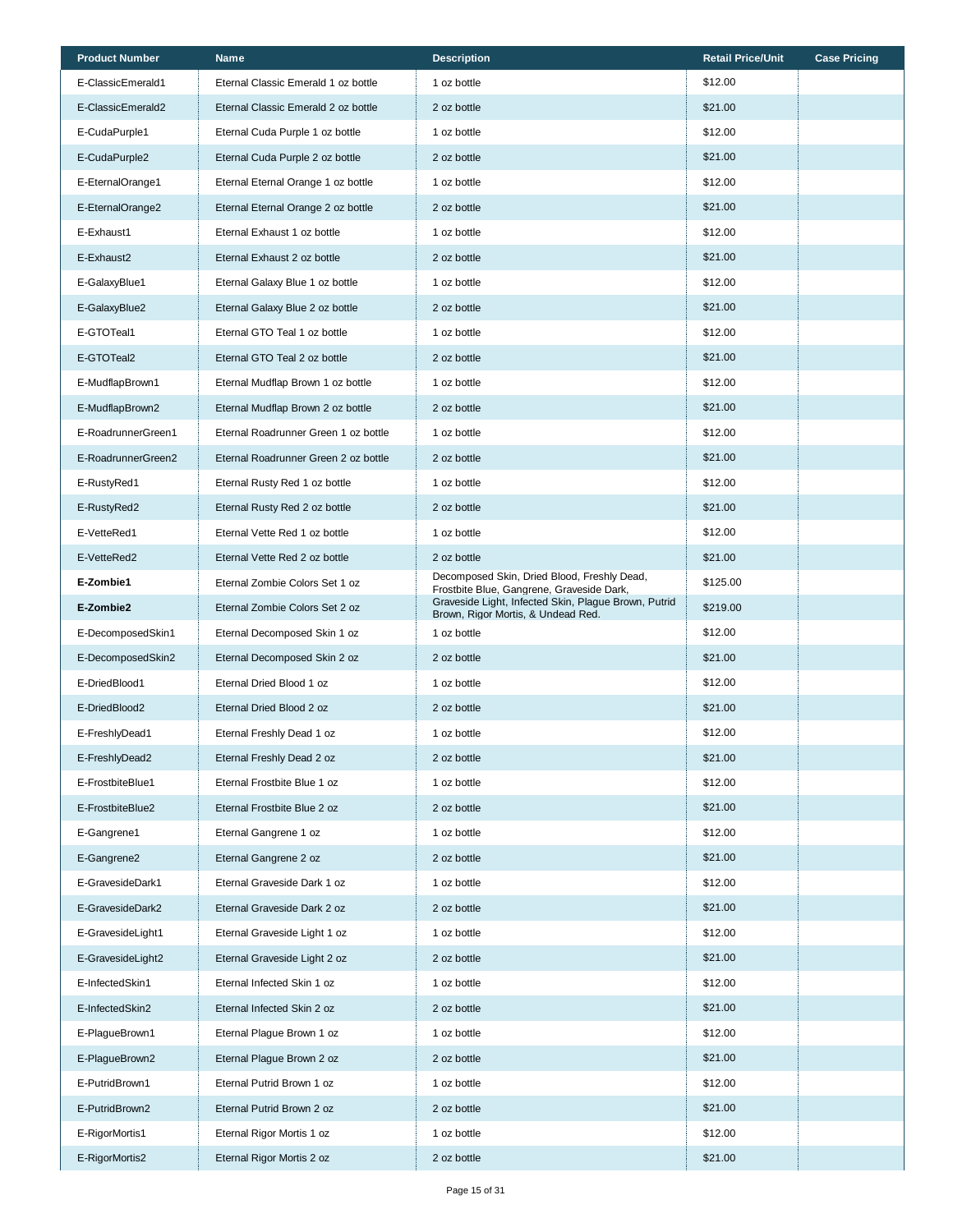| <b>Product Number</b>      | Name                                                  | <b>Description</b>                                                                                                                                                                                                                                                                                              | <b>Retail Price/Unit</b> | <b>Case Pricing</b> |
|----------------------------|-------------------------------------------------------|-----------------------------------------------------------------------------------------------------------------------------------------------------------------------------------------------------------------------------------------------------------------------------------------------------------------|--------------------------|---------------------|
| E-UndeadRed1               | Eternal Undead Red 1 oz                               | 1 oz bottle                                                                                                                                                                                                                                                                                                     | \$12.00                  |                     |
| E-UndeadRed2               | Eternal Undead Red 2 oz                               | 2 oz bottle                                                                                                                                                                                                                                                                                                     | \$21.00                  |                     |
| E-JesYen2                  | Eternal Jes Yen 23 pc 2 oz Set                        | Buddha Gold, Chrysanthemum Orange, Daruma Red,<br>Fuji Blue, Geisha Pink, Green Dragon, Han Purple,<br>Immovable Dark, Light, & Medium, Imperial Jade,<br>Incense Brown, Indigo Dye, Keep it Wet, Latern<br>Yellow, Lotus Tip, Momo Peach, Ninja Black, Peony<br>Purple. Rising Red. Sakura Pink. Silk White. & | \$429.00                 |                     |
| E-BuddhaGold2              | Eternal Buddha Gold 2 oz                              | 2 oz bottle                                                                                                                                                                                                                                                                                                     | \$22.00                  |                     |
| Е-<br>ChrysanthemumOrange2 | Eternal Chrysanthemum Orange 2 oz                     | 2 oz bottle                                                                                                                                                                                                                                                                                                     | \$22.00                  |                     |
| E-DarumaRed2               | Eternal Daruma Red 2 oz                               | 2 oz bottle                                                                                                                                                                                                                                                                                                     | \$22.00                  |                     |
| E-FujiBlue2                | Eternal Fuji Blue 2 oz                                | 2 oz bottle                                                                                                                                                                                                                                                                                                     | \$22.00                  |                     |
| E-GeishaPink2              | Eternal Geisha Pink 2 oz                              | 2 oz bottle                                                                                                                                                                                                                                                                                                     | \$22.00                  |                     |
| E-GreenDragon2             | Eternal Green Dragon 2 oz                             | 2 oz bottle                                                                                                                                                                                                                                                                                                     | \$22.00                  |                     |
| E-HanPurple2               | Eternal Han Purple 2 oz                               | 2 oz bottle                                                                                                                                                                                                                                                                                                     | \$22.00                  |                     |
| E-ImmovableDark2           | Eternal Immovable Dark 2 oz                           | 2 oz bottle                                                                                                                                                                                                                                                                                                     | \$22.00                  |                     |
| E-ImmovableLight2          | Eternal Immovable Light 2 oz                          | 2 oz bottle                                                                                                                                                                                                                                                                                                     | \$22.00                  |                     |
| E-ImmovableMedium2         | Eternal Immovable Medium 2 oz                         | 2 oz bottle                                                                                                                                                                                                                                                                                                     | \$22.00                  |                     |
| E-ImperialJade2            | Eternal Imperial Jade 2 oz                            | 2 oz bottle                                                                                                                                                                                                                                                                                                     | \$22.00                  |                     |
| E-IncenseBrown2            | Eternal Incense Brown 2 oz                            | 2 oz bottle                                                                                                                                                                                                                                                                                                     | \$22.00                  |                     |
| E-IndigoDye2               | Eternal Indigo Dye 2 oz                               | 2 oz bottle                                                                                                                                                                                                                                                                                                     | \$22.00                  |                     |
| E-KeepitWet2               | Eternal Keep It Wet 2 oz                              | 2 oz bottle                                                                                                                                                                                                                                                                                                     | \$6.50                   |                     |
| E-LaternYellow2            | Eternal Latern Yellow 2 oz                            | 2 oz bottle                                                                                                                                                                                                                                                                                                     | \$22.00                  |                     |
| E-LotusTip2                | Eternal Lotus Tip 2 oz                                | 2 oz bottle                                                                                                                                                                                                                                                                                                     | \$22.00                  |                     |
| E-MomoPeach2               | Eternal Momo Peach 2 oz                               | 2 oz bottle                                                                                                                                                                                                                                                                                                     | \$22.00                  |                     |
| E-NinjaBlack2              | Eternal Ninja Black 2 oz                              | 2 oz bottle                                                                                                                                                                                                                                                                                                     | \$22.00                  |                     |
| E-PeonyPurple2             | Eternal Peony Purple 2 oz                             | 2 oz bottle                                                                                                                                                                                                                                                                                                     | \$22.00                  |                     |
| E-RisingRed2               | Eternal Rising Red 2 oz                               | 2 oz bottle                                                                                                                                                                                                                                                                                                     | \$22.00                  |                     |
| E-SakuraPink2              | Eternal Sakura Pink 2 oz                              | 2 oz bottle                                                                                                                                                                                                                                                                                                     | \$22.00                  |                     |
| E-SilkWhite2               | Eternal Silk White 2 oz                               | 2 oz bottle                                                                                                                                                                                                                                                                                                     | \$22.00                  |                     |
| E-TibetanRed2              | Eternal Tibetan Red 2 oz                              | 2 oz bottle                                                                                                                                                                                                                                                                                                     | \$22.00                  |                     |
| E-AndreaAfferni1           | Eternal Andrea Afferni Signature Set 1 oz             | Bright Fawn, Dark, Medium, & Light Chestnut, Dusky<br>Mauve, Natural Fawn, Pale Mauve, Sandy Beige,<br>Triple Black, & Warm Beige.                                                                                                                                                                              | \$111.00                 |                     |
| E-BrightFawn1              | Eternal Bright Fawn 1 oz                              | 1 oz bottle                                                                                                                                                                                                                                                                                                     | \$12.25                  |                     |
| E-DarkChestnut1            | Eternal Dark Chestnut 1 oz                            | 1 oz bottle                                                                                                                                                                                                                                                                                                     | \$12.25                  |                     |
| E-MediumChestnut1          | Eternal Medium Chestnut 1 oz                          | 1 oz bottle                                                                                                                                                                                                                                                                                                     | \$12.25                  |                     |
| E-LightChestnut1           | Eternal Light Chestnut 1 oz                           | 1 oz bottle                                                                                                                                                                                                                                                                                                     | \$12.25                  |                     |
| E-DuskyMauve1              | Eternal Dusky Mauve 1 oz                              | 1 oz bottle                                                                                                                                                                                                                                                                                                     | \$12.25                  |                     |
| E-NaturalFawn1             | Eternal Natural Fawn 1 oz                             | 1 oz bottle                                                                                                                                                                                                                                                                                                     | \$12.25                  |                     |
| E-PaleMauve1               | Eternal Pale Mauve 1 oz                               | 1 oz bottle                                                                                                                                                                                                                                                                                                     | \$12.25                  |                     |
| E-SandyBeige1              | Eternal Sandy Biege 1 oz                              | 1 oz bottle                                                                                                                                                                                                                                                                                                     | \$12.25                  |                     |
| E-TripleBlackAA1           | Eternal Triple Black AA 1 oz                          | 1 oz bottle                                                                                                                                                                                                                                                                                                     | \$12.25                  |                     |
| E-WarmBeige1               | Eternal Warm Beige 1 oz                               | 1 oz bottle                                                                                                                                                                                                                                                                                                     | \$12.25                  |                     |
| E-RichPineda1              | Eternal Rich Pineda Flesh To Death Set 1<br><b>OZ</b> | Aged Parchment, Bruised Ego, Caffiene Rush, Cream<br>& Sugar, Dirty Scarlet, Fair Maiden, Flesh to Death,<br>Moulin Rouge, Plush Blush, Renaissance, Weathered<br>Leather, & Whiskey Barrel.                                                                                                                    | \$130.00                 |                     |
| E-AgedParchment1           | Eternal Aged Parchment 1 oz                           | 1 oz bottle                                                                                                                                                                                                                                                                                                     | \$11.50                  |                     |
| E-BruisedEgo1              | Eternal Bruised Ego 1 oz                              | 1 oz bottle                                                                                                                                                                                                                                                                                                     | \$11.50                  |                     |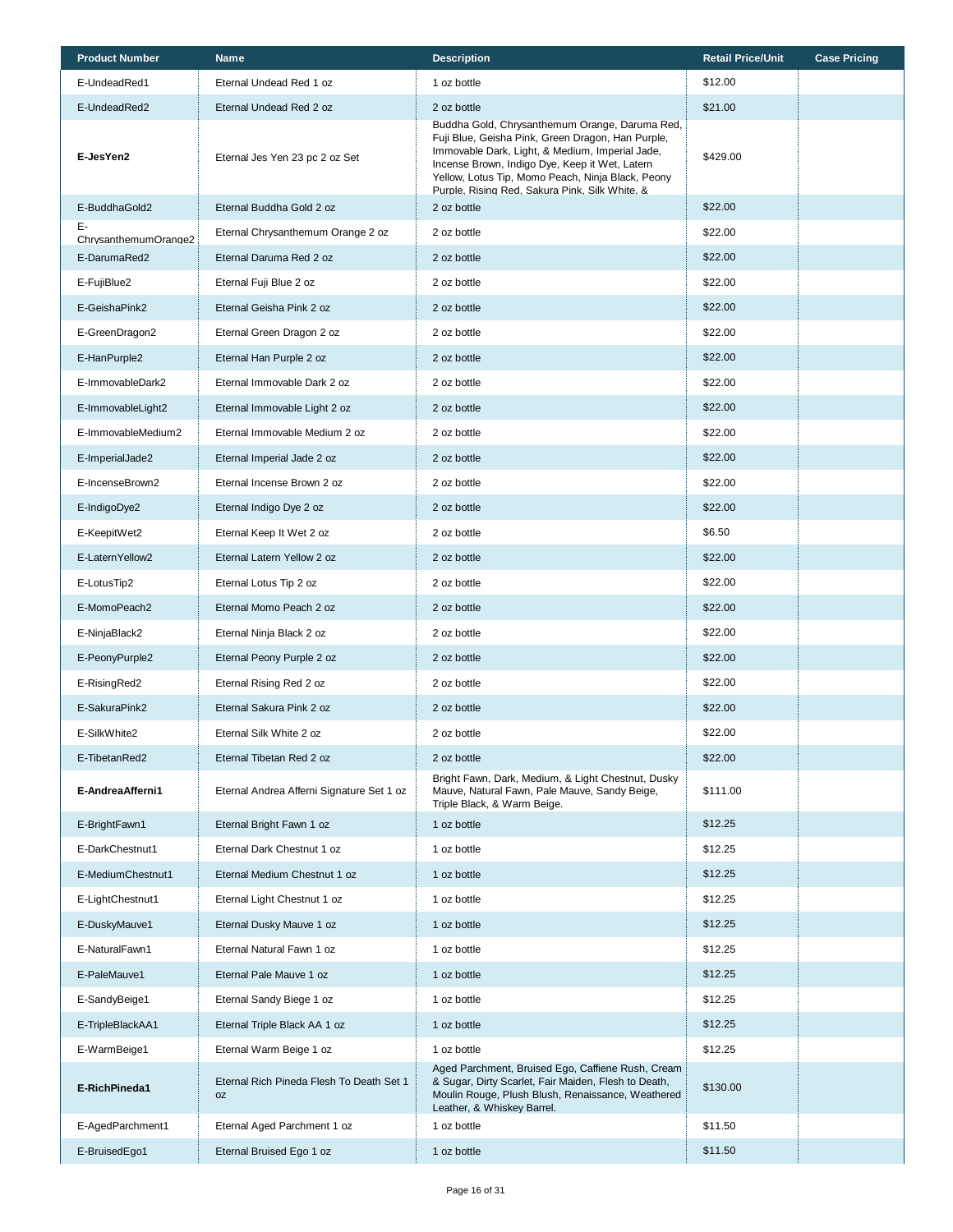| <b>Product Number</b> | <b>Name</b>                                     | <b>Description</b>                                                                                                     | <b>Retail Price/Unit</b> | <b>Case Pricing</b> |
|-----------------------|-------------------------------------------------|------------------------------------------------------------------------------------------------------------------------|--------------------------|---------------------|
| E-CaffieneRush1       | Eternal Caffiene Rush 1 oz                      | 1 oz bottle                                                                                                            | \$11.50                  |                     |
| E-Cream&Sugar1        | Eternal Cream Sugar 1 oz                        | 1 oz bottle                                                                                                            | \$11.50                  |                     |
| E-DirtyScarlet1       | Eternal Dirty Scarlet 1 oz                      | 1 oz bottle                                                                                                            | \$11.50                  |                     |
| E-FairMaiden1         | Eternal Fair Maiden 1 oz                        | 1 oz bottle                                                                                                            | \$11.50                  |                     |
| E-FleshtoDeath1       | Eternal Fleshto Death 1 oz                      | 1 oz bottle                                                                                                            | \$11.50                  |                     |
| E-MoulinRouge1        | Eternal Moulin Rouge 1 oz                       | 1 oz bottle                                                                                                            | \$11.50                  |                     |
| E-PlushBlush1         | Eternal Plush Blush 1 oz                        | 1 oz bottle                                                                                                            | \$11.50                  |                     |
| E-Renaissance1        | Eternal Renaissance 1 oz                        | 1 oz bottle                                                                                                            | \$11.50                  |                     |
| E-WeatheredLeather1   | Eternal Weathered Leather 1 oz                  | 1 oz bottle                                                                                                            | \$11.50                  |                     |
| E-WhiskeyBarrel1      | Eternal Whiskey Barrel 1 oz                     | 1 oz bottle                                                                                                            | \$11.50                  |                     |
| E-BigGus1             | Eternal Big Gus Signature Series 1 oz           | Deep Forest, Deep Marine, Deep Space, Deepest<br>Forest, Deepest Space, Gypsy Blood, Midnight Blue,<br>& Sinful Berry. | \$83.00                  |                     |
| E-DeepForest1         | Eternal Deep Forest 1 oz                        | 1 oz bottle                                                                                                            | \$11.50                  |                     |
| E-DeepMarine1         | Eternal Deep Marine 1 oz                        | 1 oz bottle                                                                                                            | \$11.50                  |                     |
| E-DeepSpace1          | Eternal Deep Space 1 oz                         | 1 oz bottle                                                                                                            | \$11.50                  |                     |
| E-DeepestForest1      | Eternal Deepest Forest 1 oz                     | 1 oz bottle                                                                                                            | \$11.50                  |                     |
| E-DeepestSpace1       | Eternal Deepest Space 1 oz                      | 1 oz bottle                                                                                                            | \$11.50                  |                     |
| E-GypsyBlood1         | Eternal Gypsy Blood 1 oz                        | 1 oz bottle                                                                                                            | \$11.50                  |                     |
| E-MidnightBlue1       | Eternal Midnight Blue 1 oz                      | 1 oz bottle                                                                                                            | \$11.50                  |                     |
| E-SinfulBerry1        | Eternal Sinful Berry 1 oz                       | 1 oz bottle                                                                                                            | \$11.50                  |                     |
| E-Rember1             | Eternal Rember Orellana 10 pc set 1 oz          | Port Wine, Sandstone, Sepia Dark, Light, Medium, &<br>Shade, Southwest Blue, Sunstroke, Terracotta, &<br>Vintage Wine. | \$111.00                 |                     |
| E-PortWine1           | Eternal Port Wine 1 oz                          | 1 oz bottle                                                                                                            | \$12.25                  |                     |
| E-Sandstone1          | Eternal Sandstone 1 oz                          | 1 oz bottle                                                                                                            | \$12.25                  |                     |
| E-SepiaDark1          | Eternal Sepia Dark 1 oz                         | 1 oz bottle                                                                                                            | \$12.25                  |                     |
| E-SepiaLight1         | Eternal Sepia Light 1 oz                        | 1 oz bottle                                                                                                            | \$12.25                  |                     |
| E-SepiaMedium1        | Eternal Sepia Medium 1 oz                       | 1 oz bottle                                                                                                            | \$12.25                  |                     |
| E-SepiaShade1         | Eternal Sepia Shade 1 oz                        | 1 oz bottle                                                                                                            | \$12.25                  |                     |
| E-SouthwestBlue1      | Eternal Southwest Blue 1 oz                     | 1 oz bottle                                                                                                            | \$12.25                  |                     |
| E-Sunstroke1          | Eternal Sunstroke 1 oz                          | 1 oz bottle                                                                                                            | \$12.25                  |                     |
| E-Terracotta1         | Eternal Terracotta 1 oz                         | 1 oz bottle                                                                                                            | \$12.25                  |                     |
| E-VintageWine1        | Eternal Vintage Wine 1 oz                       | 1 oz bottle                                                                                                            | \$12.25                  |                     |
| E-Chukes1             | Eternal Chukes Seasonal Spectrum Series<br>1 oz | Aquamarine, Bay Gray, Cold Steel, Coral Green, Deep<br>Sea, Flamingo Pink, Grape Leaf, Harvest Gold,                   | \$130.00                 |                     |
| E-Chukes2             | Eternal Chukes Seasonal Spectrum Series<br>2 oz | Longhorn Brown, Old Gold, Snowflake, & Vivid Pink.                                                                     | \$230.00                 |                     |
| E-Aquamarine1         | Eternal Aquamarine 1 oz                         | 1 oz bottle                                                                                                            | \$12.25                  |                     |
| E-Aquamarine2         | Eternal Aquamarine 2 oz                         | 2 oz bottle                                                                                                            | \$22.00                  |                     |
| E-BayGray1            | Eternal Bay Gray 1 oz                           | 1 oz bottle                                                                                                            | \$12.25                  |                     |
| E-BayGray2            | Eternal Bay Gray 2 oz                           | 2 oz bottle                                                                                                            | \$22.00                  |                     |
| E-ColdSteel1          | Eternal Cold Steel 1 oz                         | 1 oz bottle                                                                                                            | \$12.25                  |                     |
| E-ColdSteel2          | Eternal Cold Steel 2 oz                         | 2 oz bottle                                                                                                            | \$22.00                  |                     |
| E-CoralGreen1         | Eternal Coral Green 1 oz                        | 1 oz bottle                                                                                                            | \$12.25                  |                     |
| E-CoralGreen2         | Eternal Coral Green 2 oz                        | 2 oz bottle                                                                                                            | \$22.00                  |                     |
| E-DeepSea1            | Eternal Deep Sea 1 oz                           | 1 oz bottle                                                                                                            | \$12.25                  |                     |
| E-DeepSea2            | Eternal Deep Sea 2 oz                           | 2 oz bottle                                                                                                            | \$22.00                  |                     |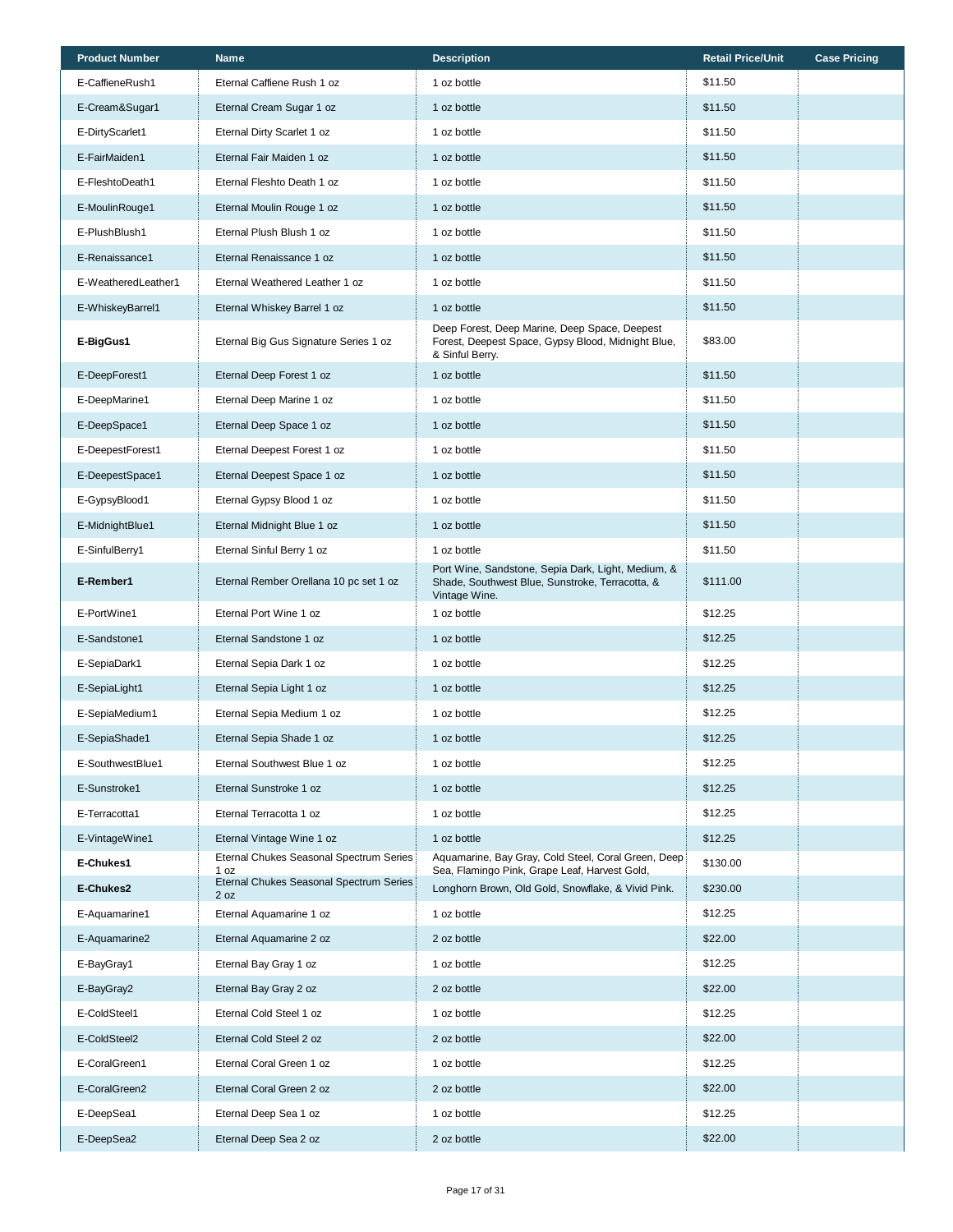| <b>Product Number</b> | <b>Name</b>                                        | <b>Description</b>                                                                                                                               | <b>Retail Price/Unit</b> | <b>Case Pricing</b> |
|-----------------------|----------------------------------------------------|--------------------------------------------------------------------------------------------------------------------------------------------------|--------------------------|---------------------|
| E-FlamingoPink1       | Eternal Flamingo Pink 1 oz                         | 1 oz bottle                                                                                                                                      | \$12.25                  |                     |
| E-FlamingoPink2       | Eternal Flamingo Pink 2 oz                         | 2 oz bottle                                                                                                                                      | \$22.00                  |                     |
| E-GrapeLeaf1          | Eternal Grape Leaf 1 oz                            | 1 oz bottle                                                                                                                                      | \$12.25                  |                     |
| E-GrapeLeaf2          | Eternal Grape Leaf 2 oz                            | 2 oz bottle                                                                                                                                      | \$22.00                  |                     |
| E-HarvestGold1        | Eternal Harvest Gold 1 oz                          | 1 oz bottle                                                                                                                                      | \$12.25                  |                     |
| E-HarvestGold2        | Eternal Harvest Gold 2 oz                          | 2 oz bottle                                                                                                                                      | \$22.00                  |                     |
| E-LonghornBrown1      | Eternal Longhorn Brown 1 oz                        | 1 oz bottle                                                                                                                                      | \$12.25                  |                     |
| E-LonghornBrown2      | Eternal Longhorn Brown 2 oz                        | 2 oz bottle                                                                                                                                      | \$22.00                  |                     |
| E-OldGold1            | Eternal Old Gold 1 oz                              | 1 oz bottle                                                                                                                                      | \$12.25                  |                     |
| E-OldGold2            | Eternal Old Gold 2 oz                              | 2 oz bottle                                                                                                                                      | \$22.00                  |                     |
| E-Snowflake1          | Etaewl Snowflake 1 oz                              | 1 oz bottle                                                                                                                                      | \$12.25                  |                     |
| E-Snowflake2          | Etaewl Snowflake 2 oz                              | 2 oz bottle                                                                                                                                      | \$22.00                  |                     |
| E-VividPink1          | Eternal Vivid Pink 1 oz                            | 1 oz bottle                                                                                                                                      | \$12.25                  |                     |
| E-VividPink2          | Eternal Vivid Pink 2 oz                            | 2 oz bottle                                                                                                                                      | \$22.00                  |                     |
| E-FrankLaNatra1       | Eternal Frank LaNatra Signature Series 1<br>oz Set | Artic Dark, Atmospheric Dark, Light, & Medium,<br>Desert Dark & Light, Ocean Dark & Light, Rainforest<br>Dark & Light, & Woodlands Dark & Light. | \$130.00                 |                     |
| E-ArticDark1          | Eternal Artic Dark 1 oz                            | 1 oz bottle                                                                                                                                      | \$12.25                  |                     |
| E-AtmosphericDark1    | Eternal Atmospheric Dark 1 oz                      | 1 oz bottle                                                                                                                                      | \$12.25                  |                     |
| E-AtmosphericLight1   | Eternal Atmospheric Light 1 oz                     | 1 oz bottle                                                                                                                                      | \$12.25                  |                     |
| E-AtmosphericMedium1  | Eternal Atmospheric Medium 1 oz                    | 1 oz bottle                                                                                                                                      | \$12.25                  |                     |
| E-DesertDark1         | Eternal Desert Dark 1 oz                           | 1 oz bottle                                                                                                                                      | \$12.25                  |                     |
| E-DesertLight1        | Eternal Desert Light 1 oz                          | 1 oz bottle                                                                                                                                      | \$12.25                  |                     |
| E-OceanDark1          | Eternal Ocean Dark 1 oz                            | 1 oz bottle                                                                                                                                      | \$12.25                  |                     |
| E-OceanLight1         | Eternal Ocean Light 1 oz                           | 1 oz bottle                                                                                                                                      | \$12.25                  |                     |
| E-RainforestDark1     | Eternal Rainforest Dark 1 oz                       | 1 oz bottle                                                                                                                                      | \$12.25                  |                     |
| E-RainforestLight1    | Eternal Rainforest Light 1 oz                      | 1 oz bottle                                                                                                                                      | \$12.25                  |                     |
| E-WoodlandsDark1      | Eternal Woodlands Dark 1 oz                        | 1 oz bottle                                                                                                                                      | \$12.25                  |                     |
| E-WoodlandsLight1     | Eternal Woodlands Light 1 oz                       | 1 oz bottle                                                                                                                                      | \$12.25                  |                     |
| E-MykeChambers1       | Eternal Myke Chambers Signature Series<br>1 oz Set | Blue Ribbon, Blue Ridge, California Orange, Georgia<br>Pine, Green River, Mississippi Mud, Rawhide,                                              | \$130.00                 |                     |
| E-MykeChambers2       | Eternal Myke Chambers Signature Series<br>2 oz Set | Red Cross, Seven Seas, True Gold MC, Yellow Stone,<br>& Zane Grey                                                                                | \$230.00                 |                     |
| E-BlueRibbon1         | Eternal Blue Ribbon 1 oz                           | 1 oz bottle                                                                                                                                      | \$12.25                  |                     |
| E-BlueRibbon2         | Eternal Blue Ribbon 2 oz                           | 2 oz bottle                                                                                                                                      | \$22.00                  |                     |
| E-BlueRidge1          | Eternal Blue Ridge 1 oz                            | 1 oz bottle                                                                                                                                      | \$12.25                  |                     |
| E-BlueRidge2          | Eternal Blue Ridge 2 oz                            | 2 oz bottle                                                                                                                                      | \$22.00                  |                     |
| E-CaliforniaOrange1   | Eternal California Orange 1 oz                     | 1 oz bottle                                                                                                                                      | \$12.25                  |                     |
| E-CaliforniaOrange2   | Eternal California Orange 2 oz                     | 2 oz bottle                                                                                                                                      | \$22.00                  |                     |
| E-GeorgiaPine1        | Eternal Georgia Pine 1 oz                          | 1 oz bottle                                                                                                                                      | \$12.25                  |                     |
| E-GeorgiaPine2        | Eternal Georgia Pine 2 oz                          | 2 oz bottle                                                                                                                                      | \$22.00                  |                     |
| E-GreenRiver1         | Eternal Green River 1 oz                           | 1 oz bottle                                                                                                                                      | \$12.25                  |                     |
| E-GreenRiver2         | Eternal Green River 2 oz                           | 2 oz bottle                                                                                                                                      | \$22.00                  |                     |
| E-MississippiMud1     | Eternal Mississippi Mud 1 oz                       | 1 oz bottle                                                                                                                                      | \$12.25                  |                     |
| E-MississippiMud2     | Eternal Mississippi Mud 2 oz                       | 2 oz bottle                                                                                                                                      | \$22.00                  |                     |
| E-Rawhide1            | Eternal Rawhide 1 oz                               | 1 oz bottle                                                                                                                                      | \$12.25                  |                     |
| E-Rawhide2            | Eternal Rawhide 2 oz                               | 2 oz bottle                                                                                                                                      | \$22.00                  |                     |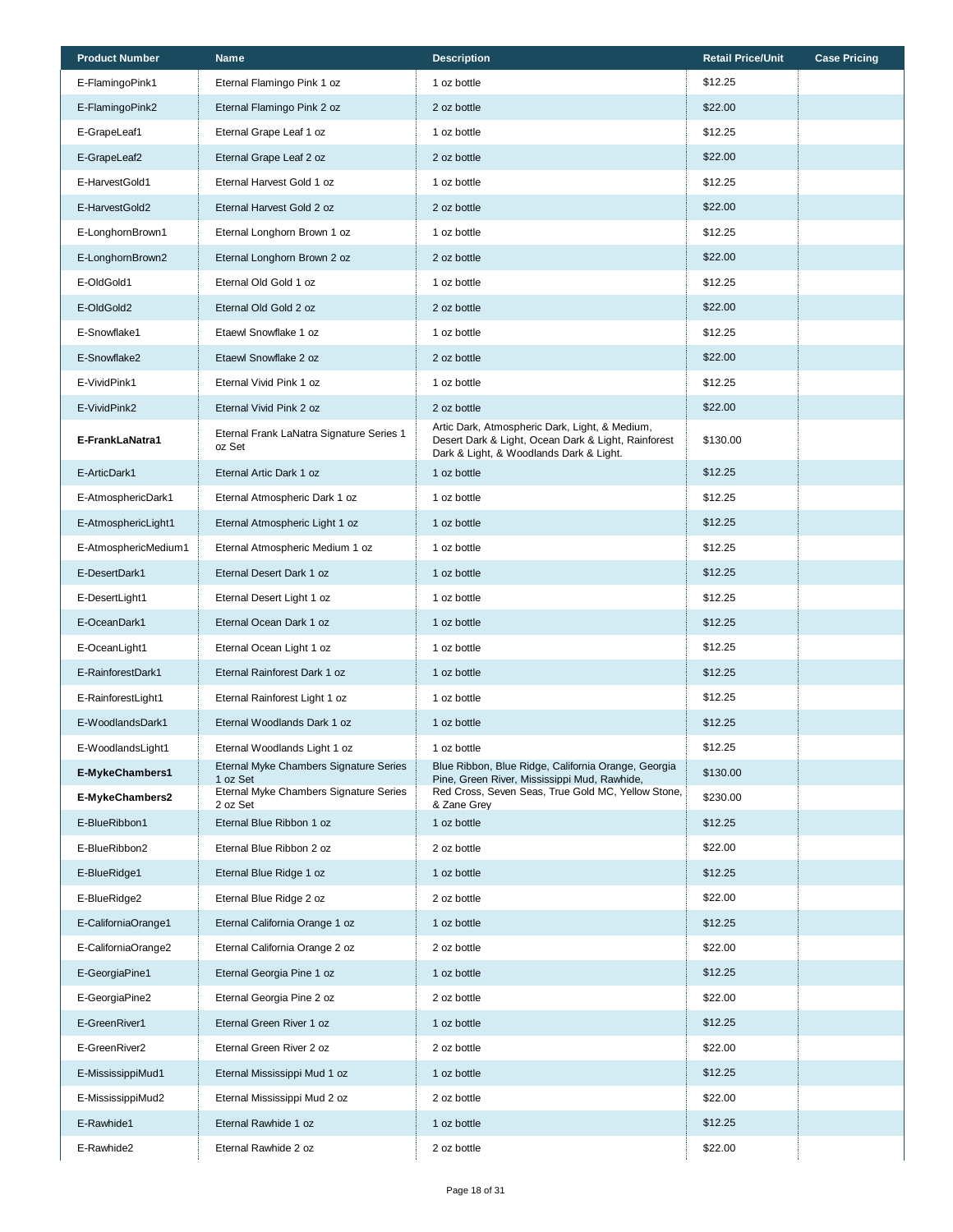| <b>Product Number</b> | <b>Name</b>                                                  | <b>Description</b>                                                                              | <b>Retail Price/Unit</b> | <b>Case Pricing</b> |
|-----------------------|--------------------------------------------------------------|-------------------------------------------------------------------------------------------------|--------------------------|---------------------|
| E-RedCross1           | Eternal Red Cross 1 oz                                       | 1 oz bottle                                                                                     | \$12.25                  |                     |
| E-RedCross2           | Eternal Red Cross 2 oz                                       | 2 oz bottle                                                                                     | \$22.00                  |                     |
| E-SevenSeas1          | Eternal Seven Seas 1 oz                                      | 1 oz bottle                                                                                     | \$12.25                  |                     |
| E-SevenSeas2          | Eternal Seven Seas 2 oz                                      | 2 oz bottle                                                                                     | \$22.00                  |                     |
| E-TrueGoldMC1         | Eternal True Gold MC 1 oz                                    | 1 oz bottle                                                                                     | \$12.25                  |                     |
| E-TrueGoldMC2         | Eternal True Gold MC 2 oz                                    | 2 oz bottle                                                                                     | \$22.00                  |                     |
| E-YellowStone1        | Eternal Yellow Stone 1 oz                                    | 1 oz bottle                                                                                     | \$12.25                  |                     |
| E-YellowStone2        | Eternal Yellow Stone 2 oz                                    | 2 oz bottle                                                                                     | \$22.00                  |                     |
| E-ZaneGrey1           | Eternal Zane Grey 1 oz                                       | 1 oz bottle                                                                                     | \$12.25                  |                     |
| E-ZaneGrey2           | Eternal Zane Grey 2 oz                                       | 2 oz bottle                                                                                     | \$22.00                  |                     |
| E-Halo1               | Eternal Halo Fifth Dimension Set 1 oz                        | Aurora, Cosmos, Ectoplasm, Equinox, Jupiter, Moon<br>Dust, Nebula, Nova, Solar Flare, Solstice, | \$130.00                 |                     |
| E-Halo2               | Eternal Halo Fifth Dimension Set 2 oz                        | Twilight, & Zero Gravity                                                                        | \$230.00                 |                     |
| E-Aurora1             | Eternal Aurora 1 oz                                          | 1 oz bottle                                                                                     | \$12.25                  |                     |
| E-Aurora2             | Eternal Aurora 2 oz                                          | 2 oz bottle                                                                                     | \$22.00                  |                     |
| E-Cosmos1             | Eternal Cosmos 1 oz                                          | 1 oz bottle                                                                                     | \$12.25                  |                     |
| E-Cosmos2             | Eternal Cosmos 2 oz                                          | 2 oz bottle                                                                                     | \$22.00                  |                     |
| E-Ectoplasm1          | Eternal Ectoplasm 1 oz                                       | 1 oz bottle                                                                                     | \$12.25                  |                     |
| E-Ectoplasm2          | Eternal Ectoplasm 2 oz                                       | 2 oz bottle                                                                                     | \$22.00                  |                     |
| E-Equinox1            | Eternal Equinox 1 oz                                         | 1 oz bottle                                                                                     | \$12.25                  |                     |
| E-Equinox2            | Eternal Equinox 2 oz                                         | 2 oz bottle                                                                                     | \$22.00                  |                     |
| E-Jupiter1            | Eternal Jupiter 1 oz                                         | 1 oz bottle                                                                                     | \$12.25                  |                     |
| E-Jupiter2            | Eternal Jupiter 2 oz                                         | 2 oz bottle                                                                                     | \$22.00                  |                     |
| E-MoonDust1           | Eternal MoonDust 1 oz                                        | 1 oz bottle                                                                                     | \$12.25                  |                     |
| E-MoonDust2           | Eternal MoonDust 2 oz                                        | 2 oz bottle                                                                                     | \$22.00                  |                     |
| E-Nebula1             | Eternal Nebula 1 oz                                          | 1 oz bottle                                                                                     | \$12.25                  |                     |
| E-Nebula2             | Eternal Nebula 2 oz                                          | 2 oz bottle                                                                                     | \$22.00                  |                     |
| E-Nova1               | Eternal Nova 1 oz                                            | 1 oz bottle                                                                                     | \$12.25                  |                     |
| E-Nova2               | Eternal Nova 2 oz                                            | 2 oz bottle                                                                                     | \$22.00                  |                     |
| E-SolarFlare1         | Eternal Solar Flare 1 oz                                     | 1 oz bottle                                                                                     | \$12.25                  |                     |
| E-SolarFlare2         | Eternal Solar Flare 2 oz                                     | 2 oz bottle                                                                                     | \$22.00                  |                     |
| E-Solstice1           | Eternal Solstice 1 oz                                        | 1 oz bottle                                                                                     | \$12.25                  |                     |
| E-Solstice2           | Eternal Solstice 2 oz                                        | 2 oz bottle                                                                                     | \$22.00                  |                     |
| E-Twilight1           | Eternal Twilight 1 oz                                        | 1 oz bottle                                                                                     | \$12.25                  |                     |
| E-Twilight2           | Eternal Twilight 2 oz                                        | 2 oz bottle                                                                                     | \$22.00                  |                     |
| E-ZeroGravity1        | Eternal Zero Gravity 1 oz                                    | 1 oz bottle                                                                                     | \$12.25                  |                     |
| E-ZeroGravity2        | Eternal Zero Gravity 2 oz                                    | 2 oz bottle                                                                                     | \$22.00                  |                     |
| E-PerfectStorm1       | Eternal Mike DeVries Perfect Storm 1 oz<br>Set               | Fog, Haze, Mist, Tornado, Tsunami, & Typhoon                                                    | \$66.00                  |                     |
| $E-Fog1$              | Eternal Fog 1 oz                                             | 1 oz bottle                                                                                     | \$12.25                  |                     |
| E-Haze1               | Eternal Haze 1 oz                                            | 1 oz bottle                                                                                     | \$12.25                  |                     |
| E-Mist1               | Eternal Mist 1 oz                                            | 1 oz bottle                                                                                     | \$12.25                  |                     |
| E-Tornado1            | Eternal Tornado 1 oz                                         | 1 oz bottle                                                                                     | \$12.25                  |                     |
| E-Tsunami1            | Eternal Tsunami 1 oz                                         | 1 oz bottle                                                                                     | \$12.25                  |                     |
| E-Typhoon1            | Eternal Typhoon 1 oz                                         | 1 oz bottle                                                                                     | \$12.25                  |                     |
| E-MSeries1            | Eternal M Series by Mike DeVries & Mario<br>Rosenau 1 oz Set | Cool Dark, Light, & Medium Gray, Off White, Perfect<br>Black & White, Rich Dark & Medium Flesh, | \$130.00                 |                     |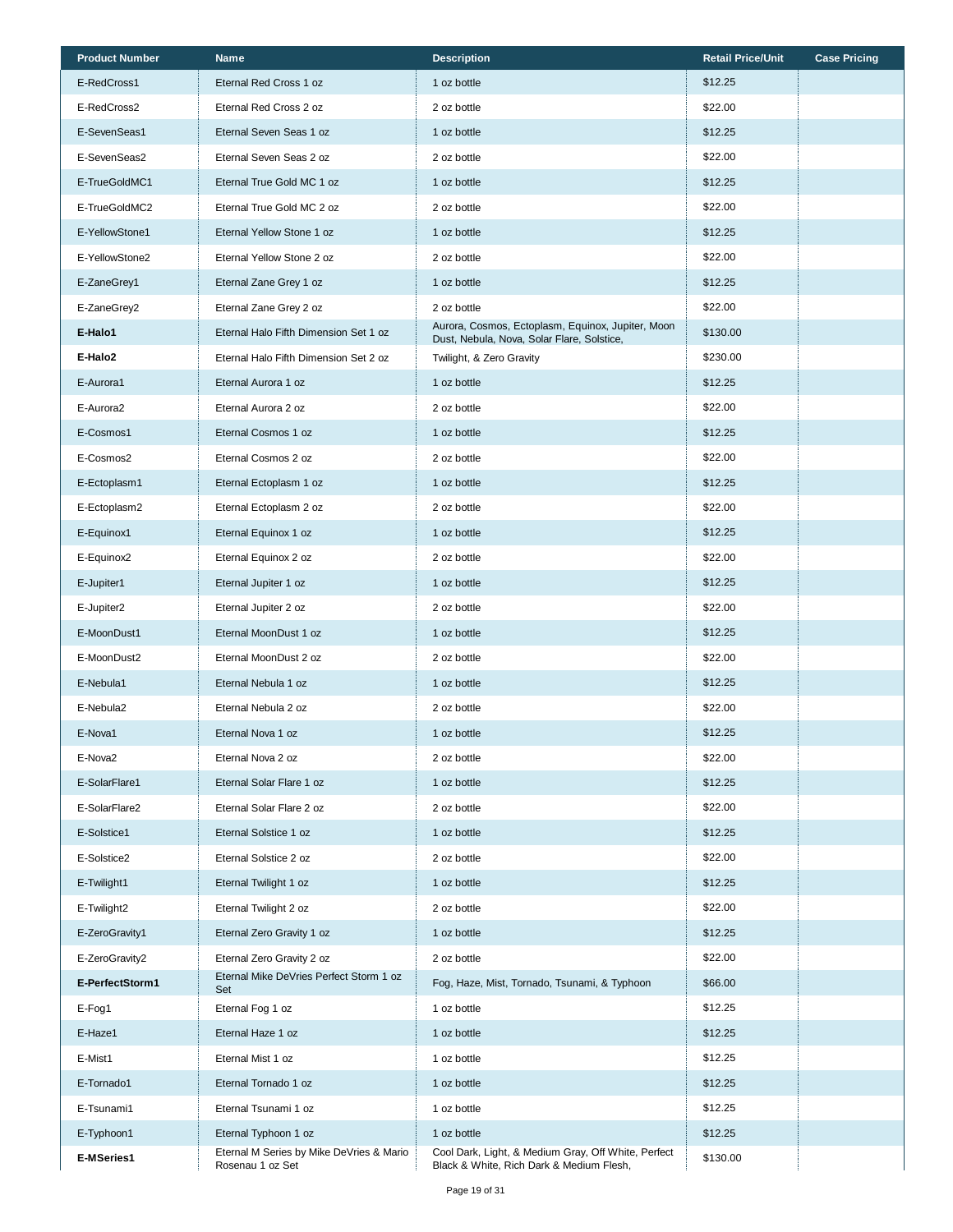| <b>Product Number</b> | <b>Name</b>                                                  | <b>Description</b>                                                                                            | <b>Retail Price/Unit</b> | <b>Case Pricing</b> |
|-----------------------|--------------------------------------------------------------|---------------------------------------------------------------------------------------------------------------|--------------------------|---------------------|
| <b>E-MSeries2</b>     | Eternal M Series by Mike DeVries & Mario<br>Rosenau 2 oz Set | Rich Turquoise, Warm Dark, Light, & Medium Gray.                                                              | \$230.00                 |                     |
| E-CoolDarkGray1       | Eternal Cool Dark Gray 1 oz                                  | 1 oz bottle                                                                                                   | \$12.25                  |                     |
| E-CoolDarkGray2       | Eternal Cool Dark Gray 2 oz                                  | 2 oz bottle                                                                                                   | \$22.00                  |                     |
| E-CoolLightGray1      | Eternal Cool Light Gray 1 oz                                 | 1 oz bottle                                                                                                   | \$12.25                  |                     |
| E-CoolLightGray2      | Eternal Cool Light Gray 2 oz                                 | 2 oz bottle                                                                                                   | \$22.00                  |                     |
| E-CoolMediumGray1     | Eternal Cool Medium Gray 1 oz                                | 1 oz bottle                                                                                                   | \$12.25                  |                     |
| E-CoolMediumGray2     | Eternal Cool Medium Gray 2 oz                                | 2 oz bottle                                                                                                   | \$22.00                  |                     |
| E-OffWhite1           | Eternal Off White 1 oz                                       | 1 oz bottle                                                                                                   | \$12.25                  |                     |
| E-OffWhite2           | Eternal Off White 2 oz                                       | 2 oz bottle                                                                                                   | \$22.00                  |                     |
| E-PerfectBlack1       | Eternal Perfect Black 1 oz                                   | 1 oz bottle                                                                                                   | \$12.25                  |                     |
| E-PerfectBlack2       | Eternal Perfect Black 2 oz                                   | 2 oz bottle                                                                                                   | \$22.00                  |                     |
| E-PerfectWhite1       | Eternal Perfect White 1 oz                                   | 1 oz bottle                                                                                                   | \$12.25                  |                     |
| E-PerfectWhite2       | Eternal Perfect White 2 oz                                   | 2 oz bottle                                                                                                   | \$22.00                  |                     |
| E-RichDarkFlesh1      | Eternal Rich Dark Flesh 1 oz                                 | 1 oz bottle                                                                                                   | \$12.25                  |                     |
| E-RichDarkFlesh2      | Eternal Rich Dark Flesh 2 oz                                 | 2 oz bottle                                                                                                   | \$22.00                  |                     |
| E-RichMediumFlesh1    | Eternal Rich Medium Flesh 1 oz                               | 1 oz bottle                                                                                                   | \$12.25                  |                     |
| E-RichMediumFlesh2    | Eternal Rich Medium Flesh 2 oz                               | 2 oz bottle                                                                                                   | \$22.00                  |                     |
| E-RichTurquoise1      | Eternal Rich Turquoise 1 oz                                  | 1 oz bottle                                                                                                   | \$12.25                  |                     |
| E-RichTurquoise2      | Eternal Rich Turquoise 2 oz                                  | 2 oz bottle                                                                                                   | \$22.00                  |                     |
| E-WarmDarkGray1       | Eternal Warm Dark Gray 1 oz                                  | 1 oz bottle                                                                                                   | \$12.25                  |                     |
| E-WarmDarkGray2       | Eternal Warm Dark Gray 2 oz                                  | 2 oz bottle                                                                                                   | \$22.00                  |                     |
| E-WarmLightGray1      | Eternal Warm Light Gray 1 oz                                 | 1 oz bottle                                                                                                   | \$12.25                  |                     |
| E-WarmLightGray2      | Eternal Warm Light Gray 2 oz                                 | 2 oz bottle                                                                                                   | \$22.00                  |                     |
| E-WarmMediumGray1     | Eternal Warm Medium Gray 1 oz                                | 1 oz bottle                                                                                                   | \$12.25                  |                     |
| E-WarmMediumGray2     | Eternal Warm Medium Gray 2 oz                                | 2 oz bottle                                                                                                   | \$22.00                  |                     |
| E-LizCook1            | Eternal Liz Cook Signature Series Set 1 oz                   | Antique Fuchsia, Electric Raspberry, Forest, Fuchsia,<br>Granny Smith Green, Imperial Violet, Jade, Mulberry, | \$130.00                 |                     |
| E-LizCook2            | Eternal Liz Cook Signature Series Set 2 oz                   | Pepto Pink, Red Violet, Sage, & Shamrock                                                                      | \$230.00                 |                     |
| E-AntiqueFuchsia1     | Eternal Antique Fuchsia 1 oz                                 | 1 oz bottle                                                                                                   | \$12.25                  |                     |
| E-AntiqueFuchsia2     | Eternal Antique Fuchsia 2 oz                                 | 2 oz bottle                                                                                                   | \$22.00                  |                     |
| E-ElectricRaspberry1  | Eternal Electric Raspberry 1 oz                              | 1 oz bottle                                                                                                   | \$12.25                  |                     |
| E-ElectricRaspberry2  | Eternal Electric Raspberry 2 oz                              | 2 oz bottle                                                                                                   | \$22.00                  |                     |
| E-Forest1             | Eternal Forest 1 oz                                          | 1 oz bottle                                                                                                   | \$12.25                  |                     |
| E-Forest2             | Eternal Forest 2 oz                                          | 2 oz bottle                                                                                                   | \$22.00                  |                     |
| E-Fuchsia1            | Eternal Fuchsia 1 oz                                         | 1 oz bottle                                                                                                   | \$12.25                  |                     |
| E-Fuchsia2            | Eternal Fuchsia 2 oz                                         | 2 oz bottle                                                                                                   | \$22.00                  |                     |
| E-GrannySmithGreen1   | Eternal Granny Smith Green 1 oz                              | 1 oz bottle                                                                                                   | \$12.25                  |                     |
| E-GrannySmithGreen2   | Eternal Granny Smith Green 2 oz                              | 2 oz bottle                                                                                                   | \$22.00                  |                     |
| E-ImperialViolet1     | Eternal Imperial Violet 1 oz                                 | 1 oz bottle                                                                                                   | \$12.25                  |                     |
| E-ImperialViolet2     | Eternal Imperial Violet 2 oz                                 | 2 oz bottle                                                                                                   | \$22.00                  |                     |
| E-Jade1               | Eternal Jade 1 oz                                            | 1 oz bottle                                                                                                   | \$12.25                  |                     |
| E-Jade2               | Eternal Jade 2 oz                                            | 2 oz bottle                                                                                                   | \$22.00                  |                     |
| E-Mulberry1           | Eternal Mulberry 1 oz                                        | 1 oz bottle                                                                                                   | \$12.25                  |                     |
| E-Mulberry2           | Eternal Mulberry 2 oz                                        | 2 oz bottle                                                                                                   | \$22.00                  |                     |
| E-PeptoPink1          | Eternal Pepto Pink 1 oz                                      | 1 oz bottle                                                                                                   | \$12.25                  |                     |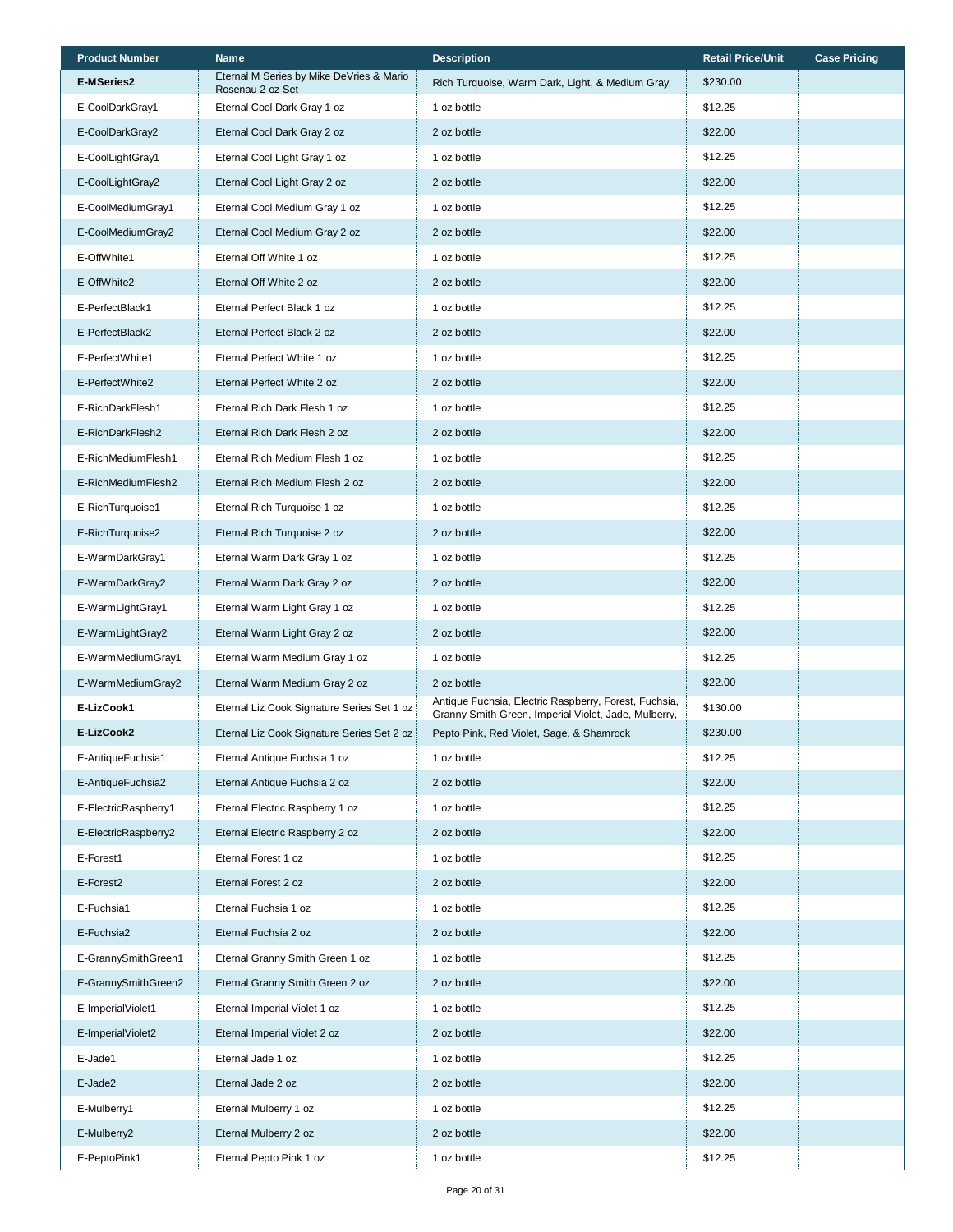| <b>Product Number</b>                           | <b>Name</b>                          | <b>Description</b>                                                                                                                                                                                                                                                              | <b>Retail Price/Unit</b> | <b>Case Pricing</b> |
|-------------------------------------------------|--------------------------------------|---------------------------------------------------------------------------------------------------------------------------------------------------------------------------------------------------------------------------------------------------------------------------------|--------------------------|---------------------|
| E-PeptoPink2                                    | Eternal Pepto Pink 2 oz              | 2 oz bottle                                                                                                                                                                                                                                                                     | \$22.00                  |                     |
| E-RedViolet1                                    | Eternal Red Violet 1 oz              | 1 oz bottle                                                                                                                                                                                                                                                                     | \$12.25                  |                     |
| E-RedViolet2                                    | Eternal Red Violet 2 oz              | 2 oz bottle                                                                                                                                                                                                                                                                     | \$22.00                  |                     |
| E-Sage1                                         | Eternal Sage 1 oz                    | 1 oz bottle                                                                                                                                                                                                                                                                     | \$12.25                  |                     |
| E-Sage2                                         | Eternal Sage 2 oz                    | 2 oz bottle                                                                                                                                                                                                                                                                     | \$22.00                  |                     |
| E-Shamrock1                                     | Eternal Shamrock 1 oz                | 1 oz bottle                                                                                                                                                                                                                                                                     | \$12.25                  |                     |
| E-Shamrock2                                     | Eternal Shamrock 2 oz                | 2 oz bottle                                                                                                                                                                                                                                                                     | \$22.00                  |                     |
| E-Vintage1                                      | Eternal Vintage Ink Set 1 oz         | Atomic Orange, Blue Suede Shoes, Blueberry Hill,<br>Bomber Gray, Camo Green, Classic Pink, Eastwood,<br>Maxx Black Vintage & Lining, Purple Haze, Red<br>Wagon, Root Beer, Slo Poke, Tang Orange,<br>Thunderbird, Vintage Keep it Wet, Vintage White, &<br><b>Yellow Jacket</b> | \$185.00                 |                     |
| E-AtomicOrange1                                 | Eternal Atomic Orange 1 oz           | 1 oz bottle                                                                                                                                                                                                                                                                     | \$12.00                  |                     |
| E-BlueSuedeShoes1                               | Eternal Blue Suede Shoes 1 oz        | 1 oz bottle                                                                                                                                                                                                                                                                     | \$12.00                  |                     |
| E-BlueberryHill1                                | Eternal Blueberry Hill 1 oz          | 1 oz bottle                                                                                                                                                                                                                                                                     | \$12.00                  |                     |
| E-BomberGray1                                   | Eternal Bomber Gray 1 oz             | 1 oz bottle                                                                                                                                                                                                                                                                     | \$12.00                  |                     |
| E-CamoGreen1                                    | Eternal Camo Green 1 oz              | 1 oz bottle                                                                                                                                                                                                                                                                     | \$12.00                  |                     |
| E-ClassicPink1                                  | Eternal Classic Pink 1 oz            | 1 oz bottle                                                                                                                                                                                                                                                                     | \$12.00                  |                     |
| E-Eastwood1                                     | Eternal Eastwood 1 oz                | 1 oz bottle                                                                                                                                                                                                                                                                     | \$12.00                  |                     |
| E-MaxxBlackVintage1                             | Eternal Maxx Black Vintage 1 oz      | 1 oz bottle                                                                                                                                                                                                                                                                     | \$12.00                  |                     |
| E-MaxxBlackLiningBlack1                         | Eternal Maxx Black Lining Black 1 oz | 1 oz bottle                                                                                                                                                                                                                                                                     | \$12.00                  |                     |
| E-PurpleHaze1                                   | Eternal Purple Haze 1 oz             | 1 oz bottle                                                                                                                                                                                                                                                                     | \$12.00                  |                     |
| E-RedWagon1                                     | Eternal Red Wagon 1 oz               | 1 oz bottle                                                                                                                                                                                                                                                                     | \$12.00                  |                     |
| E-RootBeer1                                     | Eternal Root Beer 1 oz               | 1 oz bottle                                                                                                                                                                                                                                                                     | \$12.00                  |                     |
| E-SloPoke1                                      | Eternal Slo Poke 1 oz                | 1 oz bottle                                                                                                                                                                                                                                                                     | \$12.00                  |                     |
| E-TangOrange1                                   | Eternal Tang Orange 1 oz             | 1 oz bottle                                                                                                                                                                                                                                                                     | \$12.00                  |                     |
| E-Thunderbird1                                  | Eternal Thunderbird 1 oz             | 1 oz bottle                                                                                                                                                                                                                                                                     | \$12.00                  |                     |
| E-VintageKeepitWet1                             | Eternal Vintage Keepit Wet 1 oz      | 1 oz bottle                                                                                                                                                                                                                                                                     | \$3.00                   |                     |
| E-VintageWhite1                                 | Eternal Vintage White 1 oz           | 1 oz bottle                                                                                                                                                                                                                                                                     | \$12.00                  |                     |
| E-YellowJacket1                                 | Eternal Yellow Jacket 1 oz           | 1 oz bottle                                                                                                                                                                                                                                                                     | \$12.00                  |                     |
| <b>Eternal Individual Main</b><br><b>Colors</b> |                                      |                                                                                                                                                                                                                                                                                 |                          |                     |
| E-Avocado2                                      | Eternal Avocado 2 oz                 | 2 oz bottle                                                                                                                                                                                                                                                                     | \$21.00                  |                     |
| E-BermudaBlue1                                  | Eternal Bermuda Blue 1 oz            | 1 oz bottle                                                                                                                                                                                                                                                                     | \$12.00                  |                     |
| E-BermudaBlue2                                  | Eternal Bermuda Blue 2 oz            | 2 oz bottle                                                                                                                                                                                                                                                                     | \$21.00                  |                     |
| E-BrightOrange2                                 | Eternal Bright Orange 2 oz           | 2 oz bottle                                                                                                                                                                                                                                                                     | \$21.00                  |                     |
| E-BrightYellow2                                 | Eternal Bright Yellow 2 oz           | 2 oz bottle                                                                                                                                                                                                                                                                     | \$21.00                  |                     |
| E-Brown2                                        | Eternal Brown 2 oz                   | 2 oz bottle                                                                                                                                                                                                                                                                     | \$21.00                  |                     |
| E-Bumblebee1                                    | Eternal Bumblebee 1 oz               | 1 oz bottle                                                                                                                                                                                                                                                                     | \$12.00                  |                     |
| E-Bumblebee2                                    | Eternal Bumblebee 2 oz               | 2 oz bottle                                                                                                                                                                                                                                                                     | \$21.00                  |                     |
| E-Caramel2                                      | Eternal Caramel 2 oz                 | 2 oz bottle                                                                                                                                                                                                                                                                     | \$21.00                  |                     |
| E-CocoaBean1                                    | Eternal Cocoa Bean 1 oz              | 1 oz bottle                                                                                                                                                                                                                                                                     | \$12.00                  |                     |
| E-CocoaBean2                                    | Eternal Cocoa Bean 2 oz              | 2 oz bottle                                                                                                                                                                                                                                                                     | \$21.00                  |                     |
| E-CottonCandy1                                  | Eternal Cotton Candy 1 oz            | 1 oz bottle                                                                                                                                                                                                                                                                     | \$12.00                  |                     |
| E-CottonCandy2                                  | Eternal Cotton Candy 2 oz            | 2 oz bottle                                                                                                                                                                                                                                                                     | \$21.00                  |                     |
| E-CrimsonRed2                                   | Eternal Crimson Red 2 oz             | 2 oz bottle                                                                                                                                                                                                                                                                     | \$21.00                  |                     |
| E-DarkBrown2                                    | Eternal Dark Brown 2 oz              | 2 oz bottle                                                                                                                                                                                                                                                                     | \$21.00                  |                     |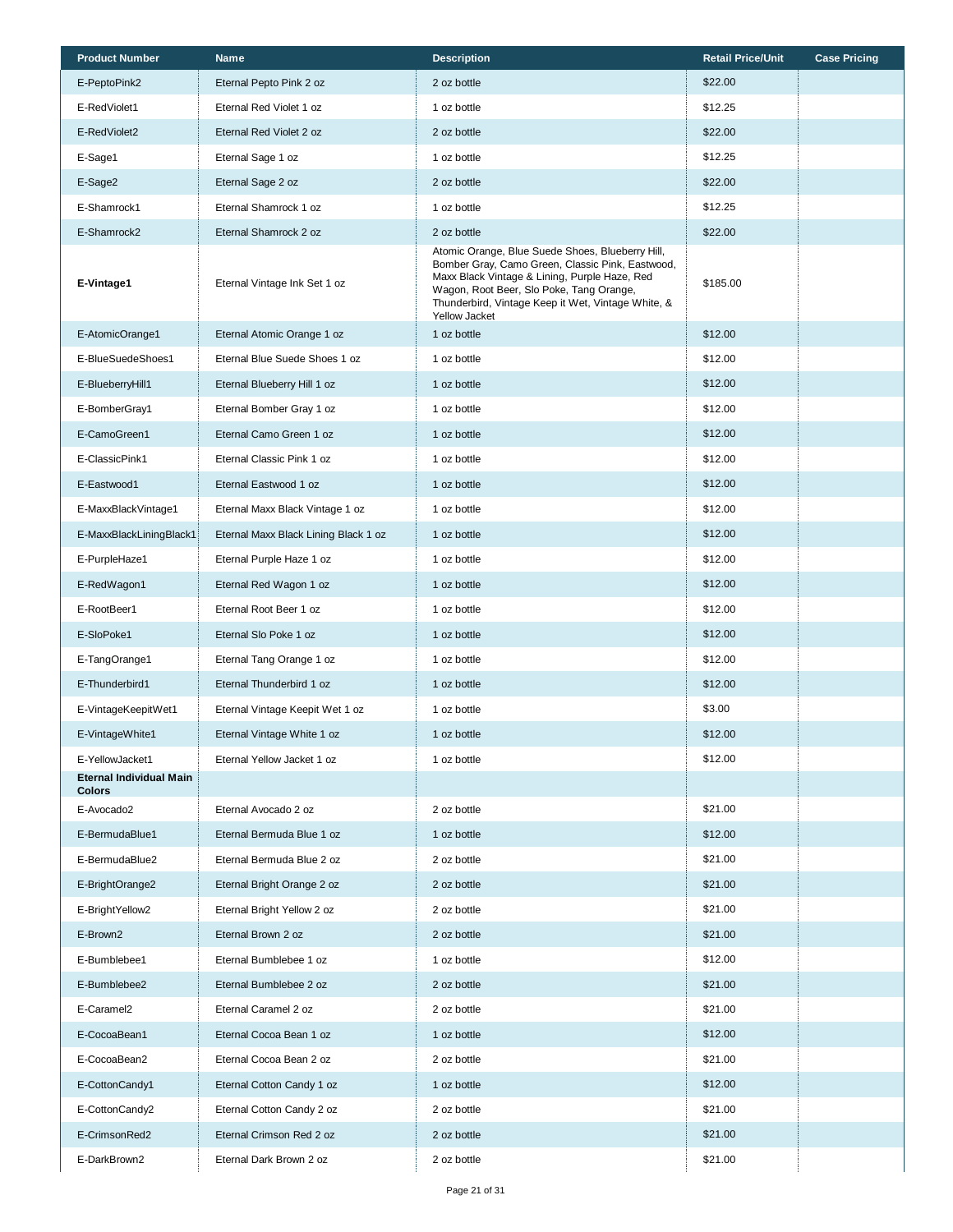| <b>Product Number</b> | <b>Name</b>                              | <b>Description</b> | <b>Retail Price/Unit</b> | <b>Case Pricing</b> |
|-----------------------|------------------------------------------|--------------------|--------------------------|---------------------|
| E-DarkCobalt2         | Eternal Dark Cobalt 2 oz                 | 2 oz bottle        | \$21.00                  |                     |
| E-DarkOchre1          | Eternal Dark Ochre 1 oz                  | 1 oz bottle        | \$12.00                  |                     |
| E-DarkOchre2          | Eternal Dark Ochre 2 oz                  | 2 oz bottle        | \$21.00                  |                     |
| E-DarkPurple2         | Eternal Dark Purple 2 oz                 | 2 oz bottle        | \$21.00                  |                     |
| E-DarkRed2            | Eternal Dark Red 2 oz                    | 2 oz bottle        | \$21.00                  |                     |
| E-DeepRed2            | Eternal Deep Red 2 oz                    | 2 oz bottle        | \$21.00                  |                     |
| E-DustyRose2          | Eternal Dusty Rose 2 oz                  | 2 oz bottle        | \$21.00                  |                     |
| E-FleshTone2          | Eternal Flesh Tone (Victorian Rose) 2 oz | 2 oz bottle        | \$21.00                  |                     |
| E-GeorgiaPeach2       | Eternal Georgia Peach 2 oz               | 2 oz bottle        | \$21.00                  |                     |
| E-GoldenYellow2       | Eternal Golden Yellow 2 oz               | 2 oz bottle        | \$21.00                  |                     |
| E-GraffitiGreen2      | Eternal Graffiti Green 2 oz              | 2 oz bottle        | \$21.00                  |                     |
| E-GrassGreen2         | Eternal Grass Green 2 oz                 | 2 oz bottle        | \$21.00                  |                     |
| E-Gray2               | Eternal Gray 2 oz                        | 2 oz bottle        | \$21.00                  |                     |
| E-Honeydew1           | Eternal Honeydew 1 oz                    | 1 oz bottle        | \$12.00                  |                     |
| E-Honeydew2           | Eternal Honeydew 2 oz                    | 2 oz bottle        | \$21.00                  |                     |
| E-HotPink2            | Eternal Hot Pink 2 oz                    | 2 oz bottle        | \$21.00                  |                     |
| E-Ivory1              | Eternal Ivory 1 oz                       | 1 oz bottle        | \$12.00                  |                     |
| E-Ivory2              | Eternal Ivory 2 oz                       | 2 oz bottle        | \$21.00                  |                     |
| E-JungleGreen2        | Eternal Jungle Green 2 oz                | 2 oz bottle        | \$21.00                  |                     |
| E-KeepitWet4          | Eternal Keepit Wet 4 oz                  | 4 oz bottle        | \$12.00                  |                     |
| E-Lavender2           | Eternal Lavender 2 oz                    | 2 oz bottle        | \$21.00                  |                     |
| E-LightMagenta2       | Eternal Light Magenta 2 oz               | 2 oz bottle        | \$21.00                  |                     |
| E-LightPurple2        | Eternal Light Purple 2 oz                | 2 oz bottle        | \$21.00                  |                     |
| E-LightRed2           | Eternal Light Red 2 oz                   | 2 oz bottle        | \$21.00                  |                     |
| E-LightningYellow2    | Eternal Lightning Yellow 2 oz            | 2 oz bottle        | \$21.00                  |                     |
| E-LimeGreen2          | Eternal Lime Green 2 oz                  | 2 oz bottle        | \$21.00                  |                     |
| E-LiningBlack2        | Eternal Lining Black 2 oz                | 2 oz bottle        | \$21.00                  |                     |
| E-LiningBlack4        | Eternal Lining Black 4 oz                | 4 oz bottle        | \$35.50                  |                     |
| E-LiningBlack8        | Eternal Lining Black 8 oz                | 8 oz bottle        | \$52.00                  |                     |
| E-LipstickRed2        | Eternal Lipstick Red 2 oz                | 2 oz bottle        | \$21.00                  |                     |
| E-Magenta2            | Eternal Magenta 2 oz                     | 2 oz bottle        | \$21.00                  |                     |
| E-MaxxBlack1          | Eternal Maxx Black 1 oz                  | 1 oz bottle        | \$12.00                  |                     |
| E-MaxxBlack2          | Eternal Maxx Black 2 oz                  | 2 oz bottle        | \$21.00                  |                     |
| E-MaxxBlack4          | Eternal Maxx Black 4 oz                  | 4 oz bottle        | \$35.50                  |                     |
| E-MaxxBlack8          | Eternal Maxx Black 8 oz                  | 8 oz bottle        | \$52.00                  |                     |
| E-MintGreen2          | Eternal Mint Green 2 oz                  | 2 oz bottle        | \$21.00                  |                     |
| E-Mudslide1           | Eternal Mudslide 1 oz                    | 1 oz bottle        | \$12.00                  |                     |
| E-Mudslide2           | Eternal Mudslide 2 oz                    | 2 oz bottle        | \$21.00                  |                     |
| E-NuclearGreen2       | Eternal Nuclear Green 2 oz               | 2 oz bottle        | \$21.00                  |                     |
| E-Ochre2              | Eternal Ochre 2 oz                       | 2 oz bottle        | \$21.00                  |                     |
| E-Olive2              | Eternal Olive 2 oz                       | 2 oz bottle        | \$21.00                  |                     |
| E-Orange2             | Eternal Orange 2 oz                      | 2 oz bottle        | \$21.00                  |                     |
| E-PeacockBlue2        | Eternal Peacock Blue 2 oz                | 2 oz bottle        | \$21.00                  |                     |
| E-Periwinkle2         | Eternal Periwinkle 2 oz                  | 2 oz bottle        | \$21.00                  |                     |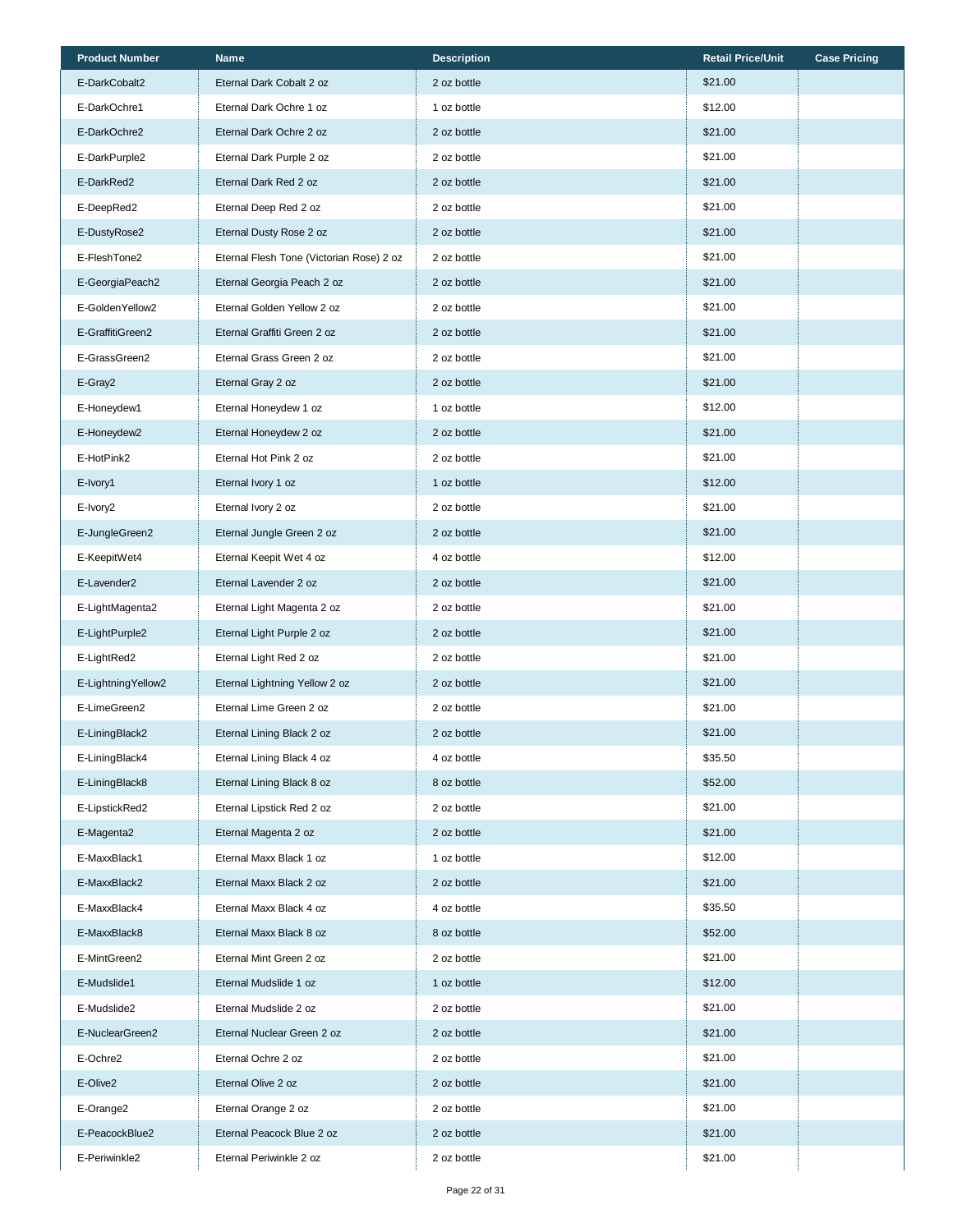| <b>Product Number</b> | Name                                            | <b>Description</b>                                                                                                                                  | <b>Retail Price/Unit</b> | <b>Case Pricing</b> |
|-----------------------|-------------------------------------------------|-----------------------------------------------------------------------------------------------------------------------------------------------------|--------------------------|---------------------|
| E-Pink2               | Eternal Pink 2 oz                               | 2 oz bottle                                                                                                                                         | \$21.00                  |                     |
| E-PitchBlackConc2     | Eternal Pitch Black Concentrate 2 oz            | 2 oz bottle                                                                                                                                         | \$21.00                  |                     |
| E-PitchBlackConc4     | Eternal Pitch Black Concentrate 4 oz            | 4 oz bottle                                                                                                                                         | \$35.50                  |                     |
| E-PitchBlackConc8     | Eternal Pitch Black Concentrate 8 oz            | 8 oz bottle                                                                                                                                         | \$52.00                  |                     |
| E-Plum2               | Eternal Plum 2 oz                               | 2 oz bottle                                                                                                                                         | \$21.00                  |                     |
| E-RobinEgg1           | Eternal Robin Egg 1 oz                          | 1 oz bottle                                                                                                                                         | \$12.00                  |                     |
| E-RobinEgg2           | Eternal Robin Egg 2 oz                          | 2 oz bottle                                                                                                                                         | \$21.00                  |                     |
| E-RubyRed1            | Eternal Ruby Red 1 oz                           | 1 oz bottle                                                                                                                                         | \$12.00                  |                     |
| E-RubyRed2            | Eternal Ruby Red 2 oz                           | 2 oz bottle                                                                                                                                         | \$21.00                  |                     |
| E-Seafoam1            | Eternal Seafoam 1 oz                            | 1 oz bottle                                                                                                                                         | \$12.00                  |                     |
| E-Seafoam2            | Eternal Seafoam 2 oz                            | 2 oz bottle                                                                                                                                         | \$21.00                  |                     |
| E-SkyBlue2            | Eternal Sky Blue 2 oz                           | 2 oz bottle                                                                                                                                         | \$21.00                  |                     |
| E-Smoke1              | Eternal Smoke 1 oz                              | 1 oz bottle                                                                                                                                         | \$12.00                  |                     |
| E-Smoke2              | Eternal Smoke 2 oz                              | 2 oz bottle                                                                                                                                         | \$21.00                  |                     |
| E-SolidGold1          | Eternal Solid Gold 1 oz                         | 1 oz bottle                                                                                                                                         | \$12.00                  |                     |
| E-SolidGold2          | Eternal Solid Gold 2 oz                         | 2 oz bottle                                                                                                                                         | \$21.00                  |                     |
| E-Spearmint2          | Eternal Spearmint 2 oz                          | 2 oz bottle                                                                                                                                         | \$21.00                  |                     |
| E-Sunflower2          | Eternal Sunflower 2 oz                          | 2 oz bottle                                                                                                                                         | \$21.00                  |                     |
| E-Tangerine2          | Eternal Tangerine 2 oz                          | 2 oz bottle                                                                                                                                         | \$21.00                  |                     |
| E-TripleBlack2        | Eternal Triple Black 2 oz                       | 2 oz bottle                                                                                                                                         | \$21.00                  |                     |
| E-TripleBlack4        | Eternal Triple Black 4 oz                       | 4 oz bottle                                                                                                                                         | \$35.50                  |                     |
| E-TripleBlack8        | Eternal Triple Black 8 oz                       | 8 oz bottle                                                                                                                                         | \$52.00                  |                     |
| E-TropicalTeal1       | Eternal Tropical Teal 1 oz                      | 1 oz bottle                                                                                                                                         | \$12.00                  |                     |
| E-TropicalTeal2       | Eternal Tropcal Teal 2 oz                       | 2 oz bottle                                                                                                                                         | \$21.00                  |                     |
| E-TrueBlue2           | Eternal True Blue 2 oz                          | 2 oz bottle                                                                                                                                         | \$21.00                  |                     |
| E-TrueGold1           | Eternal True Gold 1 oz                          | 1 oz bottle                                                                                                                                         | \$12.00                  |                     |
| E-TrueGold2           | Eternal True Gold 2 oz                          | 2 oz bottle                                                                                                                                         | \$21.00                  |                     |
| E-Turquoise2          | Eternal Turquoise 2 oz                          | 2 oz bottle                                                                                                                                         | \$21.00                  |                     |
| E-White2              | Eternal White 2 oz                              | 2 oz bottle                                                                                                                                         | \$21.00                  |                     |
| E-White4              | Eternal White 4 oz                              | 4 oz bottle                                                                                                                                         | \$35.50                  |                     |
| E-White8              | Eternal White 8 oz                              | 8 oz bottle                                                                                                                                         | \$52.00                  |                     |
| E-WhiteKnight1        | Eternal White Knight 1 oz                       | 1 oz bottle                                                                                                                                         | \$12.00                  |                     |
| E-WhiteKnight2        | Eternal White Knight 2 oz                       | 2 oz bottle                                                                                                                                         | \$21.00                  |                     |
| E-WhiteKnight4        | Eternal White Knight 4 oz                       | 4 oz bottle                                                                                                                                         | \$35.50                  |                     |
| E-WildOrchid2         | Eternal Wild Orchid 2 oz                        | 2 oz bottle                                                                                                                                         | \$21.00                  |                     |
| <b>SOLID INK</b>      | Solid Ink Sets                                  |                                                                                                                                                     |                          |                     |
| SOL-12pc1             | Solid Ink 12 Color Set 1 oz *Special<br>Order*  | Lining Black, Yellow, Violet, Medium Green, White,                                                                                                  | \$115.00                 |                     |
| SOL-12pc2             | Solid Ink 12 Color Set 2 oz                     | Orange, El Dorado, Nice Blue, Red, Magenta, Brown,<br>Pink, & the mixer                                                                             | \$195.00                 |                     |
| SOL-25pc1             | Solid Ink 25 Colors Set 1 oz *Special<br>Order* | All from 12 piece plus Bordeaux, Chocolate, Dark<br>Blue, Dark Green, Diablo, Dragon, Dulce De Leche,                                               | \$230.00                 |                     |
| SOL-25pc2             | Solid Ink 25 Colors Set 2 oz                    | Lavender, Lime Green, Matte Black, Miami Blue,<br>Peach Orange, Silver                                                                              | \$390.00                 |                     |
| SOL-50pc1             | Solid Ink 50 Colors Set 1 oz *Special<br>Order* | All from 25 piece plus Agave, Baby Blue, Banana,<br>Blood, Boca Blue, Burgundy, Burnt Orange, Cool<br>Corai, Cream Orange, Deep Red, Fucnsia, Lignt | \$460.00                 |                     |
| SOL-50pc2             | Solid Ink 50 Colors Set 2 oz                    | Green, Lilac, Lollipop, Mint, Ochre, Olive, Purple, Sky<br>Blue, Sunshine, Tiger, Turquoise, Ultramarine, &<br><b>Matarmalon</b>                    | \$780.00                 |                     |
| SOL-60pc1             | Solid Ink 60 Colors Set 1 oz *Special<br>Order* | All from 50 piece plus Bubblegum, Cancun Blue,<br>Flesh,                                                                                            | \$517.50                 |                     |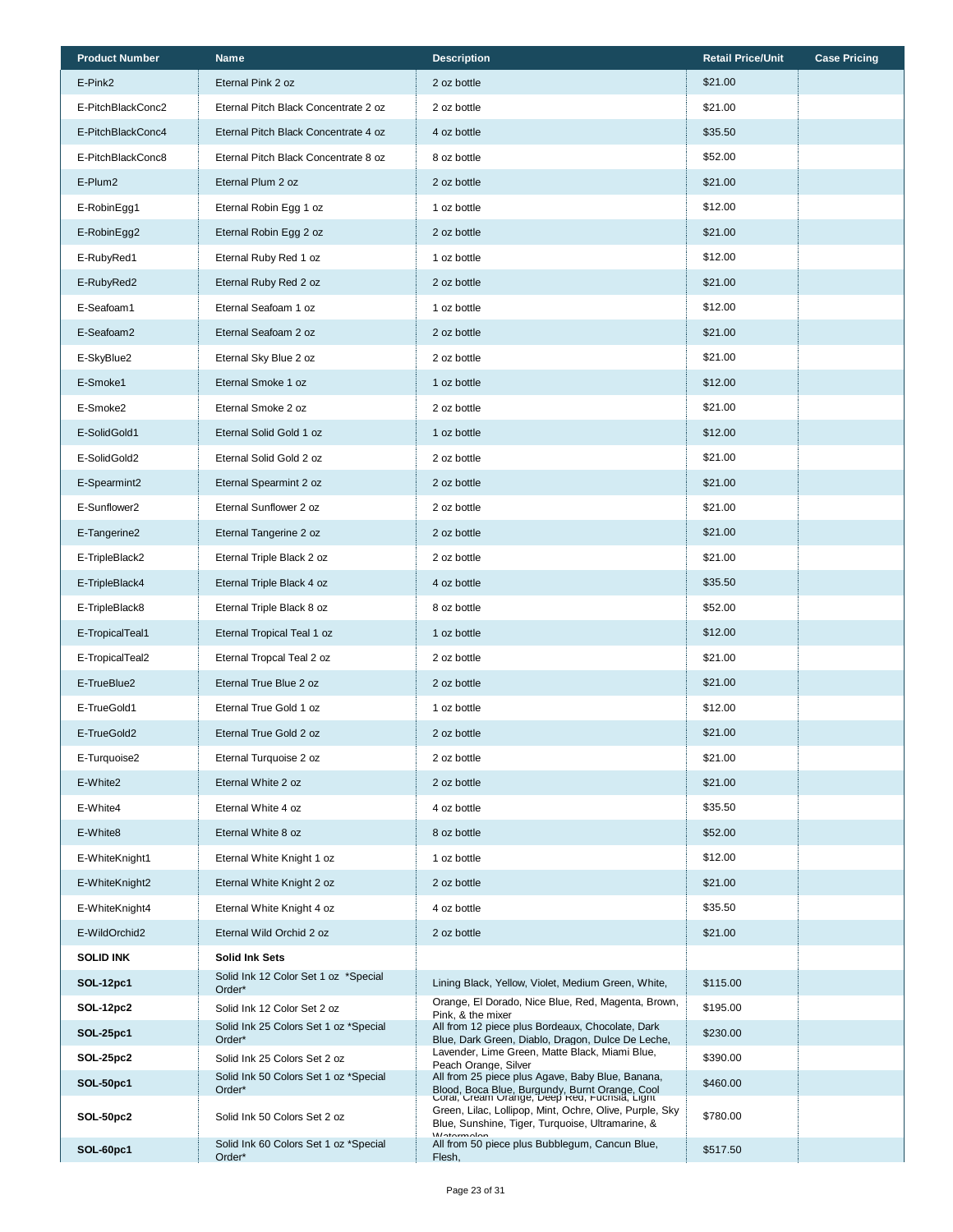| <b>Product Number</b>              | Name                                     | <b>Description</b>                                                                                                                                  | <b>Retail Price/Unit</b> | <b>Case Pricing</b> |
|------------------------------------|------------------------------------------|-----------------------------------------------------------------------------------------------------------------------------------------------------|--------------------------|---------------------|
| SOL-60pc2                          | Solid Ink 60 Colors Set 2 oz             | Grape, Mold, Neon, Petroleum, Rose, Super Red, &<br>Teal                                                                                            | \$877.50                 |                     |
| SOL-ArtDecoSet1                    | Solid Ink Art Deco Set 1 oz              | Anonymous, Cadillac Pink, Dead Rose, Dolphin,<br>Mixing White, Ochre, Orchid, Pastel Blue, Peach<br>Orange, Shark, Silver, & Vanilla                | \$115.00                 |                     |
| SOL-Anonymous1                     | Solid Ink Anonymous 1 oz                 | 1 oz bottle                                                                                                                                         | \$11.50                  |                     |
| SOL-CadillacPink1                  | Solid Ink Cadillac Pink 1 oz             | 1 oz bottle                                                                                                                                         | \$11.50                  |                     |
| SOL-DeadRose1                      | Solid Ink Dead Rose 1 oz                 | 1 oz bottle                                                                                                                                         | \$11.50                  |                     |
| SOL-Dolphin1                       | Solid Ink Dolphin 1 oz                   | 1 oz bottle                                                                                                                                         | \$11.50                  |                     |
| SOL-MixingWhite1                   | Solid Ink Mixing White 1 oz              | 1 oz bottle                                                                                                                                         | \$11.50                  |                     |
| SOL-Ochre1                         | Solid Ink Ochre 1 oz                     | 1 oz bottle                                                                                                                                         | \$11.50                  |                     |
| SOL-Orchid1                        | Solid Ink Orchid 1 oz                    | 1 oz bottle                                                                                                                                         | \$11.50                  |                     |
| SOL-PastelBlue1                    | Solid Ink Pastel Blue 1 oz               | 1 oz bottle                                                                                                                                         | \$11.50                  |                     |
| SOL-PeachOrange1                   | Solid Ink Peach Orange 1 oz              | 1 oz bottle                                                                                                                                         | \$11.50                  |                     |
| SOL-Shark1                         | Solid Ink Shark 1 oz                     | 1 oz bottle                                                                                                                                         | \$11.50                  |                     |
| SOL-Silver1                        | Solid Ink Silver 1 oz                    | 1 oz bottle                                                                                                                                         | \$11.50                  |                     |
| SOL-Vanilla1                       | Solid Ink Vanilla 1 oz                   | 1 oz bottle                                                                                                                                         | \$11.50                  |                     |
| SOL-<br><b>BlackLabelGreyWashS</b> | Solid Ink Black Label Grey Wash Set 2 oz | Extra Light, Light, Medium & Dark                                                                                                                   | \$39.00                  |                     |
| SOL-<br><b>BlackLabelGreyWashS</b> | Solid Ink Black Label Grey Wash Set 4 oz | Extra Light, Light, Medium & Dark                                                                                                                   | \$66.00                  |                     |
| SOL-<br>GreyWashExtraLight2        | Solid Ink Grey Wash Extra Light 2 oz     | 2 oz bottle                                                                                                                                         | \$13.00                  |                     |
| SOL-<br>GreyWashExtraLight4        | Solid Ink Grey Wash Extra Light 4 oz     | 4 oz bottle                                                                                                                                         | \$22.00                  |                     |
| SOL-GreyWashLight2                 | Solid Ink Grey Wash Light 2 oz           | 2 oz bottle                                                                                                                                         | \$13.00                  |                     |
| SOL-GreyWashLight4                 | Solid Ink Grey Wash Light 4 oz           | 4 oz bottle                                                                                                                                         | \$22.00                  |                     |
| SOL-GreyWashMedium2                | Solid Ink Grey Wash Medium 2 oz          | 2 oz bottle                                                                                                                                         | \$13.00                  |                     |
| SOL-GreyWashMedium4                | Solid Ink Grey Wash Medium 4 oz          | 4 oz bottle                                                                                                                                         | \$22.00                  |                     |
| SOL-GreyWashDark2                  | Solid Ink Grey Wash Dark 2 oz            | 2 oz bottle                                                                                                                                         | \$13.00                  |                     |
| SOL-GreyWashDark4                  | Solid Ink Grey Wash Dark 4 oz            | 4 oz bottle                                                                                                                                         | \$22.00                  |                     |
| SOL-ChrisGarverSet1                | Solid Ink Chris Garver Set 1 oz          | Blood Orange, Dirty Purple, Ghost Face Grey, Gold,<br>Green Tip, Matcha, Mikiri Blues, Mikiri Light, Peony<br>Pink, Sweet Leaf, Tara, & Tiger Blood | \$125.00                 |                     |
| SOL-BloodOrange1                   | Solid Ink Blook Orange 1 oz              | 1 oz bottle                                                                                                                                         | \$12.50                  |                     |
| SOL-DirtyPurple1                   | Solid Ink Dirty Purple 1 oz              | 1 oz bottle                                                                                                                                         | \$12.50                  |                     |
| SOL-GhostFaceGrey1                 | Solid Ink Ghost Face Grey 1 oz           | 1 oz bottle                                                                                                                                         | \$12.50                  |                     |
| SOL-Gold1                          | Solid Ink Gold 1 oz                      | 1 oz bottle                                                                                                                                         | \$12.50                  |                     |
| SOL-GreenTip1                      | Solid Ink Green Tip 1 oz                 | 1 oz bottle                                                                                                                                         | \$12.50                  |                     |
| SOL-Matcha1                        | Solid Ink Matcha 1 oz                    | 1 oz bottle                                                                                                                                         | \$12.50                  |                     |
| SOL-MikiriBlues1                   | Solid Ink Mikiri Blues 1 oz              | 1 oz bottle                                                                                                                                         | \$12.50                  |                     |
| SOL-MikiriLight1                   | Solid Ink Mikiri Light 1 oz              | 1 oz bottle                                                                                                                                         | \$12.50                  |                     |
| SOL-PeonyPink1                     | Solid Ink Peony Pink 1 oz                | 1 oz bottle                                                                                                                                         | \$12.50                  |                     |
| SOL-SweatLeaf1                     | Solid Ink Sweat Leaf 1 oz                | 1 oz bottle                                                                                                                                         | \$12.50                  |                     |
| SOL-Tara1                          | Solid Ink Tora 1 oz                      | 1 oz bottle                                                                                                                                         | \$12.50                  |                     |
| SOL-TigerBlood1                    | Solid Ink Tiger Blood 1 oz               | 1 oz bottle                                                                                                                                         | \$12.50                  |                     |
| SOL-DarksideSet1                   | Solid Ink Darkside Set 1 oz              | Deep Green, Indigo, Matte Black, & Purple Night                                                                                                     | \$34.50                  |                     |
| SOL-DarksideSet2                   | Solid Ink Darkside Set 2 oz              | Deep Green, Indigo, Matte Black, & Purple Night                                                                                                     | \$58.50                  |                     |
| SOL-DeepGreen1                     | Solid Ink Deep Green 1 oz                | 1 oz bottle                                                                                                                                         | \$11.50                  |                     |
| SOL-DeepGreen2                     | Solid Ink Deep Green 2 oz                | 2 oz bottle                                                                                                                                         | \$19.50                  |                     |
| SOL-Indigo1                        | Solid Ink Indigo 1 oz                    | 1 oz bottle                                                                                                                                         | \$11.50                  |                     |
| SOL-Indigo2                        | Solid Ink Indigo 2 oz                    | 2 oz bottle                                                                                                                                         | \$19.50                  |                     |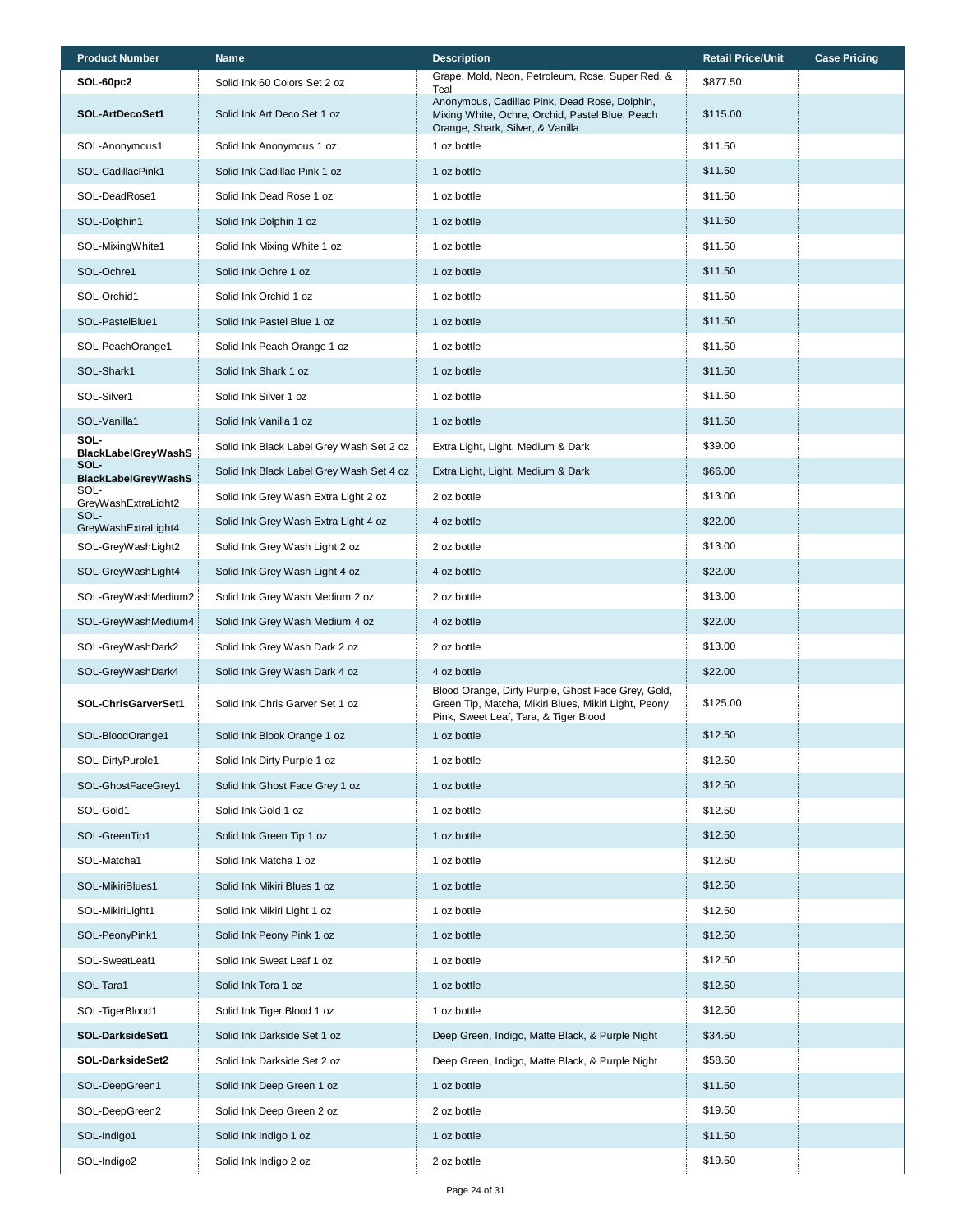| <b>Product Number</b>     | <b>Name</b>                       | <b>Description</b>                                                                                                         | <b>Retail Price/Unit</b> | <b>Case Pricing</b> |
|---------------------------|-----------------------------------|----------------------------------------------------------------------------------------------------------------------------|--------------------------|---------------------|
| SOL-MatteBlack1           | Solid Ink Matte Black 1 oz        | 1 oz bottle                                                                                                                | \$11.50                  |                     |
| SOL-MatteBlack2           | Solid Ink Matte Black 2 oz        | 2 oz bottle                                                                                                                | \$19.50                  |                     |
| SOL-PurpleNight1          | Solid Ink Purple Night 1 oz       | 1 oz bottle                                                                                                                | \$11.50                  |                     |
| SOL-PurpleNIght2          | Solid Ink Purple Night 2 oz       | 2 oz bottle                                                                                                                | \$19.50                  |                     |
| SOL-<br>HoritomoColorSet1 | Solid Ink Horitomo Color Set 1 oz | Includes Bengara, Fudo Blue Black, Fudo Blue Grey,<br>Gunjo, Kikyo, Koji, Moegi, Odo, Sakura, Shinbashi,<br>Shu, & Wakanae | \$125.00                 |                     |
| SOL-Bengara1              | Solid Ink Bengara 1 oz            | 1 oz bottle                                                                                                                | \$12.50                  |                     |
| SOL-FudoBlueBlack1        | Solid Ink Fudo Blue Black 1 oz    | 1 oz bottle                                                                                                                | \$12.50                  |                     |
| SOL-FudoBlueGrey1         | Solid Ink Fudo Blue Grey 1 oz     | 1 oz bottle                                                                                                                | \$12.50                  |                     |
| SOL-Gunjo1                | Solid Ink Gunjo 1 oz              | 1 oz bottle                                                                                                                | \$12.50                  |                     |
| SOL-Kikyo1                | Solid Ink Kikyo 1 oz              | 1 oz bottle                                                                                                                | \$12.50                  |                     |
| SOL-Koji1                 | Solid Ink Koji 1 oz               | 1 oz bottle                                                                                                                | \$12.50                  |                     |
| SOL-Moegi1                | Solid Ink Moegi 1 oz              | 1 oz bottle                                                                                                                | \$12.50                  |                     |
| SOL-Odo1                  | Solid Ink Odo 1 oz                | 1 oz bottle                                                                                                                | \$12.50                  |                     |
| SOL-Sakura1               | Solid Ink Sakura 1 oz             | 1 oz bottle                                                                                                                | \$12.50                  |                     |
| SOL-Shinbashi1            | Solid Ink Shinbashi 1 oz          | 1 oz bottle                                                                                                                | \$12.50                  |                     |
| SOL-Shu1                  | Solid Ink Shu 1 oz                | 1 oz bottle                                                                                                                | \$12.50                  |                     |
| SOL-Wakanae1              | Solid Ink Wakanae 1 oz            | 1 oz bottle                                                                                                                | \$12.50                  |                     |
| SOL-OpaqueEarthSet1       | Solid Ink Opaque Earth Set 1 oz   | Includes Anonymous, Chocolate, Cool Grey, Deep<br>Red, Fig, Flesh, Mold, Mustard, Old Rose, Petroleum,                     | \$115.00                 |                     |
| SOL-OpaqueEarthSet2       | Solid Ink Opaque Earth Set 2 oz   | & Yerba                                                                                                                    | \$195.00                 |                     |
| SOL-Anonymous1            | Solid Ink Anonymous 1 oz          | 1 oz bottle                                                                                                                | \$11.50                  |                     |
| SOL-Anonymous2            | Solid Ink Anonymous 2 oz          | 2 oz bottle                                                                                                                | \$19.50                  |                     |
| SOL-Chocolate1            | Solid Ink Chocolate 1 oz          | 1 oz bottle                                                                                                                | \$11.50                  |                     |
| SOL-Chocolate2            | Solid Ink Chocolate 2 oz          | 2 oz bottle                                                                                                                | \$19.50                  |                     |
| SOL-CoolGrey1             | Solid Ink CoolGrey 1 oz           | 1 oz bottle                                                                                                                | \$11.50                  |                     |
| SOL-CoolGrey2             | Solid Ink CoolGrey 2 oz           | 2 oz bottle                                                                                                                | \$19.50                  |                     |
| SOL-DeepRed1              | Solid Ink DeepRed 1 oz            | 1 oz bottle                                                                                                                | \$11.50                  |                     |
| SOL-DeepRed2              | Solid Ink DeepRed 2 oz            | 2 oz bottle                                                                                                                | \$19.50                  |                     |
| SOL-Fig1                  | Solid Ink Fig 1 oz                | 1 oz bottle                                                                                                                | \$11.50                  |                     |
| SOL-Fig2                  | Solid Ink Fig 2 oz                | 2 oz bottle                                                                                                                | \$19.50                  |                     |
| SOL-Flesh1                | Solid Ink Flesh 1 oz              | 1 oz bottle                                                                                                                | \$11.50                  |                     |
| SOL-Flesh2                | Solid Ink Flesh 2 oz              | 2 oz bottle                                                                                                                | \$19.50                  |                     |
| SOL-Mold1                 | Solid Ink Mold 1 oz               | 1 oz bottle                                                                                                                | \$11.50                  |                     |
| SOL-Mold2                 | Solid Ink Mold 2 oz               | 2 oz bottle                                                                                                                | \$19.50                  |                     |
| SOL-Mustard1              | Solid Ink Mustard 1 oz            | 1 oz bottle                                                                                                                | \$11.50                  |                     |
| SOL-Mustard2              | Solid Ink Mustard 2 oz            | 2 oz bottle                                                                                                                | \$19.50                  |                     |
| SOL-OldRose1              | Solid Ink OldRose 1 oz            | 1 oz bottle                                                                                                                | \$11.50                  |                     |
| SOL-OldRose2              | Solid Ink OldRose 2 oz            | 2 oz bottle                                                                                                                | \$19.50                  |                     |
| SOL-Petroleum1            | Solid Ink Petroleum 1 oz          | 1 oz bottle                                                                                                                | \$11.50                  |                     |
| SOL-Petroleum2            | Solid Ink Petroleum 2 oz          | 2 oz bottle                                                                                                                | \$19.50                  |                     |
| SOL-Taupe1                | Solid Ink Taupe 1 oz              | 1 oz bottle                                                                                                                | \$11.50                  |                     |
| SOL-Taupe2                | Solid Ink Taupe 2 oz              | 2 oz bottle                                                                                                                | \$19.50                  |                     |
| SOL-Yerba1                | Solid Ink Yerba 1 oz              | 1 oz bottle                                                                                                                | \$11.50                  |                     |
| SOL-Yerba2                | Solid Ink Yerba 2 oz              | 2 oz bottle                                                                                                                | \$19.50                  |                     |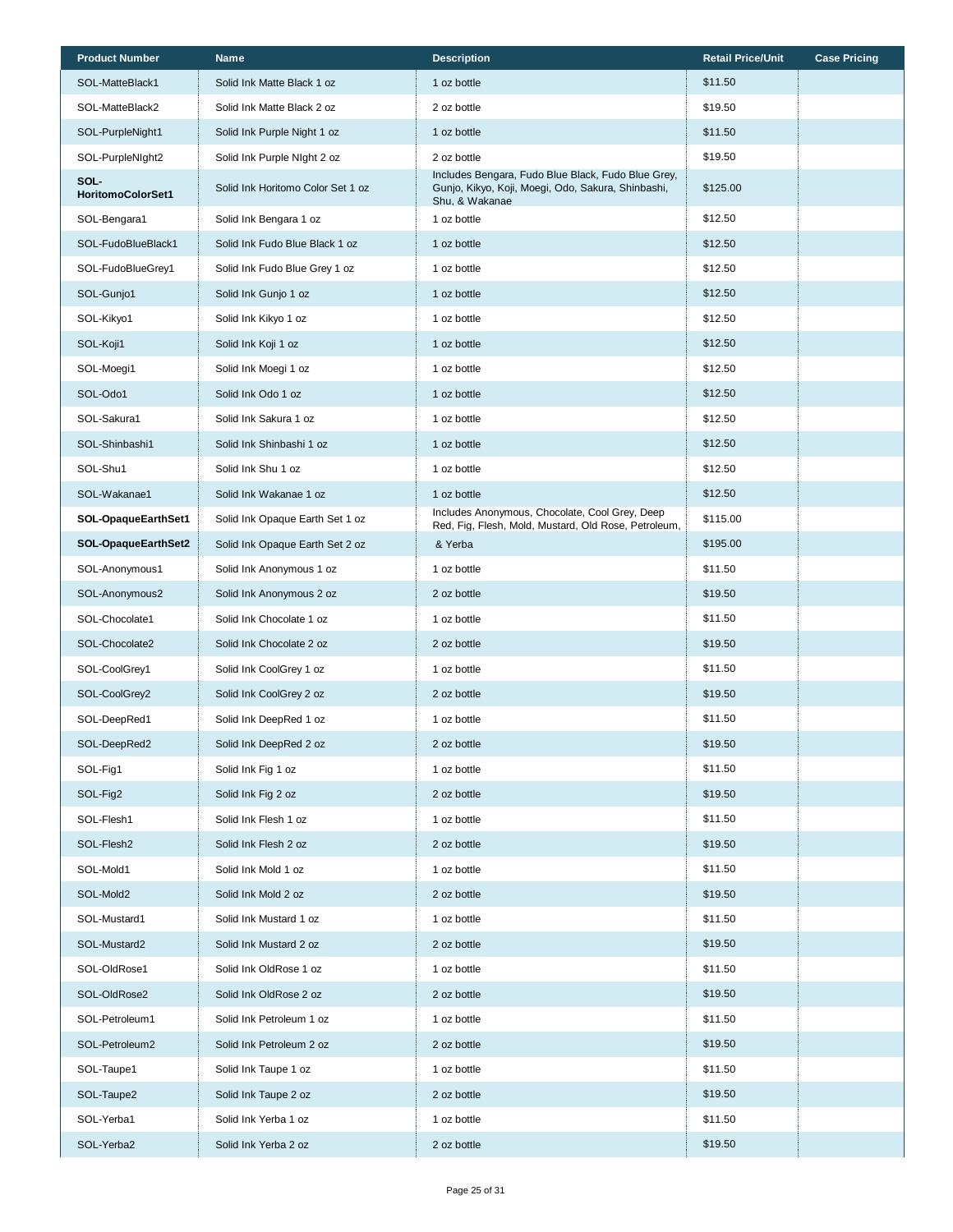| <b>Product Number</b>   | <b>Name</b>                              | <b>Description</b>                                                                                                                                     | <b>Retail Price/Unit</b> | <b>Case Pricing</b> |
|-------------------------|------------------------------------------|--------------------------------------------------------------------------------------------------------------------------------------------------------|--------------------------|---------------------|
| SOL-OpaqueGreySet1      | Solid Ink Opaque Grey Set 1 oz           | Includes Cool Grey, Onyx, Silver, & Smoke                                                                                                              | \$34.50                  |                     |
| SOL-OpaqueGreySet2      | Solid Ink Opaque Grey Set 2 oz           | Includes Cool Grey, Onyx, Silver, & Smoke                                                                                                              | \$58.50                  |                     |
| SOL-CoolGrey1           | Solid Ink Cool Grey 1 oz                 | 1 oz bottle                                                                                                                                            | \$11.50                  |                     |
| SOL-CoolGrey2           | Solid Ink Cool Grey 2 oz                 | 2 oz bottle                                                                                                                                            | \$19.50                  |                     |
| SOL-Onyx1               | Solid Ink Onyx 1 oz                      | 1 oz bottle                                                                                                                                            | \$11.50                  |                     |
| SOL-Onyx2               | Solid Ink Onyx 2 oz                      | 2 oz bottle                                                                                                                                            | \$19.50                  |                     |
| SOL-Silver1             | Solid Ink Silver 1 oz                    | 1 oz bottle                                                                                                                                            | \$11.50                  |                     |
| SOL-Silver <sub>2</sub> | Solid Ink Silver 2 oz                    | 2 oz bottle                                                                                                                                            | \$19.50                  |                     |
| SOL-Smoke1              | Solid Ink Smoke 1 oz                     | 1 oz bottle                                                                                                                                            | \$11.50                  |                     |
| SOL-Smoke2              | Solid Ink Smoke 2 oz                     | 2 oz bottle                                                                                                                                            | \$19.50                  |                     |
| SOL-VictorChil1         | Solid Ink Victor Chil Set 1 oz           | Includes Butano, Chil Blue, Dark Gold, Dark Skin,<br>Fever, Light Skin, Medium Skin, Phantom Blue, Putrid<br>Yellow, Toxic Green, Vampire, & Waterfall | \$125.00                 |                     |
| SOL-Butano1             | Solid Ink Victor Chil Butano 1 oz        | 1 oz bottle                                                                                                                                            | \$12.50                  |                     |
| SOL-ChilBlue1           | Solid Ink Victor Chil Chil Blue 1 oz     | 1 oz bottle                                                                                                                                            | \$12.50                  |                     |
| SOL-DarkGold1           | Solid Ink Victor Chil Dark Gold 1 oz     | 1 oz bottle                                                                                                                                            | \$12.50                  |                     |
| SOL-DarkSkin1           | Solid Ink Victor Chil Dark Skin 1 oz     | 1 oz bottle                                                                                                                                            | \$12.50                  |                     |
| SOL-Fever1              | Solid Ink Victor Chil Fever 1 oz         | 1 oz bottle                                                                                                                                            | \$12.50                  |                     |
| SOL-LightSkin1          | Solid Ink Victor Chil Light Skin 1 oz    | 1 oz bottle                                                                                                                                            | \$12.50                  |                     |
| SOL-MediumSkin1         | Solid Ink Victor Chil Medium Skin 1 oz   | 1 oz bottle                                                                                                                                            | \$12.50                  |                     |
| SOL-PhantomBlue1        | Solid Ink Victor Chil Phantom Blue 1 oz  | 1 oz bottle                                                                                                                                            | \$12.50                  |                     |
| SOL-PutridYellow1       | Solid Ink Victor Chil Putrid Yellow 1 oz | 1 oz bottle                                                                                                                                            | \$12.50                  |                     |
| SOL-ToxicGreen1         | Solid Ink Victor Chil Toxic Green 1 oz   | 1 oz bottle                                                                                                                                            | \$12.50                  |                     |
| SOL-Vampire1            | Solid Ink Victor Chil Vampire 1 oz       | 1 oz bottle                                                                                                                                            | \$12.50                  |                     |
| SOL-Waterfall1          | Solid Ink Victor Chil Waterfall 1 oz     | 1 oz bottle                                                                                                                                            | \$12.50                  |                     |
| <b>SOLID INK</b>        | <b>INDIVIDUAL BOTTLES</b>                |                                                                                                                                                        |                          |                     |
| SOL-Agave1              | Solid Ink Agave 1 oz                     | 1 oz bottle                                                                                                                                            | \$11.50                  |                     |
| SOL-Agave2              | Solid Ink Agave 2 oz                     | 2 oz bottle                                                                                                                                            | \$19.50                  |                     |
| SOL-Anonymous1          | Solid Ink Anonymous 1 oz                 | 1 oz bottle                                                                                                                                            | \$11.50                  |                     |
| SOL-Anonymous2          | Solid Ink Anonymous 2 oz                 | 2 oz bottle                                                                                                                                            | \$19.50                  |                     |
| SOL-BabyBlue1           | Solid Ink Baby Blue 1 oz                 | 1 oz bottle                                                                                                                                            | \$11.50                  |                     |
| SOL-BabyBlue2           | Solid Ink Baby Blue 2 oz                 | 2 oz bottle                                                                                                                                            | \$19.50                  |                     |
| SOL-Banana1             | Solid Ink Banana 1 oz                    | 1 oz bottle                                                                                                                                            | \$11.50                  |                     |
| SOL-Banana2             | Solid Ink Banana 2 oz                    | 2 oz bottle                                                                                                                                            | \$19.50                  |                     |
| SOL-Baroness2           | Solid Ink Baroness 2 oz                  | 2 oz bottle                                                                                                                                            | \$19.50                  |                     |
| SOL-Blood1              | Solid Ink Blood 1 oz                     | 1 oz bottle                                                                                                                                            | \$11.50                  |                     |
| SOL-Blood2              | Solid Ink Blood 2 oz                     | 2 oz bottle                                                                                                                                            | \$19.50                  |                     |
| SOL-BlueHawaii2         | Solid Ink Blue Hawaii 2 oz               | 2 oz bottle                                                                                                                                            | \$19.50                  |                     |
| SOL-BocaBlue1           | Solid Ink Boca Blue 1 oz                 | 1 oz bottle                                                                                                                                            | \$11.50                  |                     |
| SOL-BocaBlue2           | Solid Ink Boca Blue 2 oz                 | 2 oz bottle                                                                                                                                            | \$19.50                  |                     |
| SOL-Bordeaux1           | Solid Ink Bordeaux 1 oz                  | 1 oz bottle                                                                                                                                            | \$11.50                  |                     |
| SOL-Bordeaux2           | Solid Ink Bordeaux 2 oz                  | 2 oz bottle                                                                                                                                            | \$19.50                  |                     |
| SOL-Brown1              | Solid Ink Brown 1 oz                     | 1 oz bottle                                                                                                                                            | \$11.50                  |                     |
| SOL-Brown2              | Solid Ink Brown 2 oz                     | 2 oz bottle                                                                                                                                            | \$19.50                  |                     |
| SOL-Bubblegum1          | Solid Ink Bubblegum 1 oz                 | 1 oz bottle                                                                                                                                            | \$11.50                  |                     |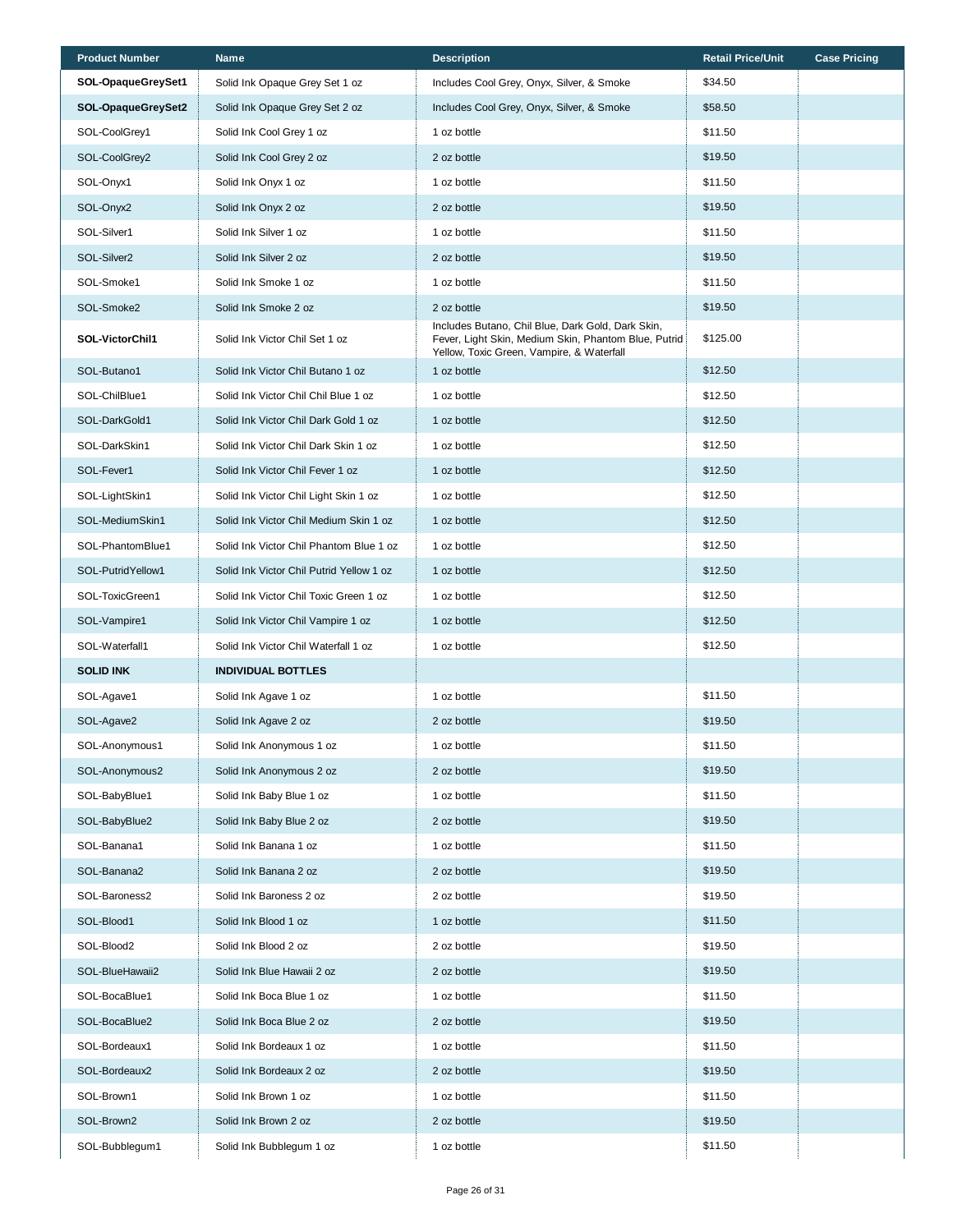| <b>Product Number</b> | <b>Name</b>                     | <b>Description</b> | <b>Retail Price/Unit</b> | <b>Case Pricing</b> |
|-----------------------|---------------------------------|--------------------|--------------------------|---------------------|
| SOL-Bubblegum2        | Solid Ink Bubblegum 2 oz        | 2 oz bottle        | \$19.50                  |                     |
| SOL-Burgundy1         | Solid Ink Burgundy 1 oz         | 1 oz bottle        | \$11.50                  |                     |
| SOL-Burgundy2         | Solid Ink Burgundy 2 oz         | 2 oz bottle        | \$19.50                  |                     |
| SOL-BurntOrange1      | Solid Ink Burnt Orange 1 oz     | 1 oz bottle        | \$11.50                  |                     |
| SOL-BurntOrange2      | Solid Ink Burnt Orange 2 oz     | 2 oz bottle        | \$19.50                  |                     |
| SOL-CancunBlue1       | Solid Ink Cancun Blue 1 oz      | 1 oz bottle        | \$11.50                  |                     |
| SOL-CancunBlue2       | Solid Ink Cancun Blue 2 oz      | 2 oz bottle        | \$19.50                  |                     |
| SOL-Chocolate1        | Solid Ink Chocolate 1 oz        | 1 oz bottle        | \$11.50                  |                     |
| SOL-Chocolate2        | Solid Ink Chocolate 2 oz        | 2 oz bottle        | \$19.50                  |                     |
| SOL-CoolGrey1         | Solid Ink Cool Grey 1 oz        | 1 oz bottle        | \$11.50                  |                     |
| SOL-CoolGrey2         | Solid Ink Cool Grey 2 oz        | 2 oz bottle        | \$19.50                  |                     |
| SOL-Coral1            | Solid Ink Coral 1 oz            | 1 oz bottle        | \$11.50                  |                     |
| SOL-Coral2            | Solid Ink Coral 2 oz            | 2 oz bottle        | \$19.50                  |                     |
| SOL-CreamOrange1      | Solid Ink Cream Orange 1 oz     | 1 oz bottle        | \$11.50                  |                     |
| SOL-CreamOrange2      | Solid Ink Cream Orange 2 oz     | 2 oz bottle        | \$19.50                  |                     |
| SOL-DarkBlood2        | Solid Ink Dark Blood 2 oz       | 2 oz bottle        | \$19.50                  |                     |
| SOL-DarkBlue1         | Solid Ink Dark Blue 1 oz        | 1 oz bottle        | \$11.50                  |                     |
| SOL-DarkBlue2         | Solid Ink Dark Blue 2 oz        | 2 oz bottle        | \$19.50                  |                     |
| SOL-DarkGreen1        | Solid Ink Dark Green 1 oz       | 1 oz bottle        | \$11.50                  |                     |
| SOL-DarkGreen2        | Solid Ink Dark Green 2 oz       | 2 oz bottle        | \$19.50                  |                     |
| SOL-DeepGreen1        | Solid Ink Deep Green 1 oz       | 1 oz bottle        | \$11.50                  |                     |
| SOL-DeepGreen2        | Solid Ink Deep Green 2 oz       | 2 oz bottle        | \$19.50                  |                     |
| SOL-DeepRed1          | Solid Ink Deep Red 1 oz         | 1 oz bottle        | \$11.50                  |                     |
| SOL-DeepRed2          | Solid Ink Deep Red 2 oz         | 2 oz bottle        | \$19.50                  |                     |
| SOL-Diablo1           | Solid Ink Diablo 1 oz           | 1 oz bottle        | \$11.50                  |                     |
| SOL-Diablo2           | Solid Ink Diablo 2 oz           | 2 oz bottle        | \$19.50                  |                     |
| SOL-Dragon1           | Solid Ink Dragon 1 oz           | 1 oz bottle        | \$11.50                  |                     |
| SOL-Dragon2           | Solid Ink Dragon 2 oz           | 2 oz bottle        | \$19.50                  |                     |
| SOL-DulceDeLeche1     | Solid Ink Dulce De Leche 1 oz   | 1 oz bottle        | \$11.50                  |                     |
| SOL-DulceDeLeche2     | Solid Ink Dulce De Leche 2 oz   | 2 oz bottle        | \$19.50                  |                     |
| SOL-ElDoradoYellow1   | Solid Ink El Dorado Yellow 1 oz | 1 oz bottle        | \$11.50                  |                     |
| SOL-EIDoradoYellow2   | Solid Ink El Dorado Yellow 2 oz | 2 oz bottle        | \$19.50                  |                     |
| SOL-FrenchGrey1       | Solid Ink French Grey 1 oz      | 1 oz bottle        | \$11.50                  |                     |
| SOL-FrenchGrey2       | Solid Ink French Grey 2 oz      | 2 oz bottle        | \$19.50                  |                     |
| SOL-Fuchsia1          | Solid Ink Fuchsia 1 oz          | 1 oz bottle        | \$11.50                  |                     |
| SOL-Fuchsia2          | Solid Ink Fuchsia 2 oz          | 2 oz bottle        | \$19.50                  |                     |
| SOL-GoldenOrange2     | Solid Ink Golden Orange 2 oz    | 2 oz bottle        | \$19.50                  |                     |
| SOL-Grape1            | Solid Ink Grape 1 oz            | 1 oz bottle        | \$11.50                  |                     |
| SOL-Grape2            | Solid Ink Grape 2 oz            | 2 oz bottle        | \$19.50                  |                     |
| SOL-GreenApple2       | Solid Ink Green Apple 2 oz      | 2 oz bottle        | \$19.50                  |                     |
| SOL-Lavender1         | Solid Ink Lavender 1 oz         | 1 oz bottle        | \$11.50                  |                     |
| SOL-Lavender2         | Solid Ink Lavender 2 oz         | 2 oz bottle        | \$19.50                  |                     |
| SOL-LightGreen1       | Solid Ink Light Green 1 oz      | 1 oz bottle        | \$11.50                  |                     |
| SOL-LightGreen2       | Solid Ink Light Green 2 oz      | 2 oz bottle        | \$19.50                  |                     |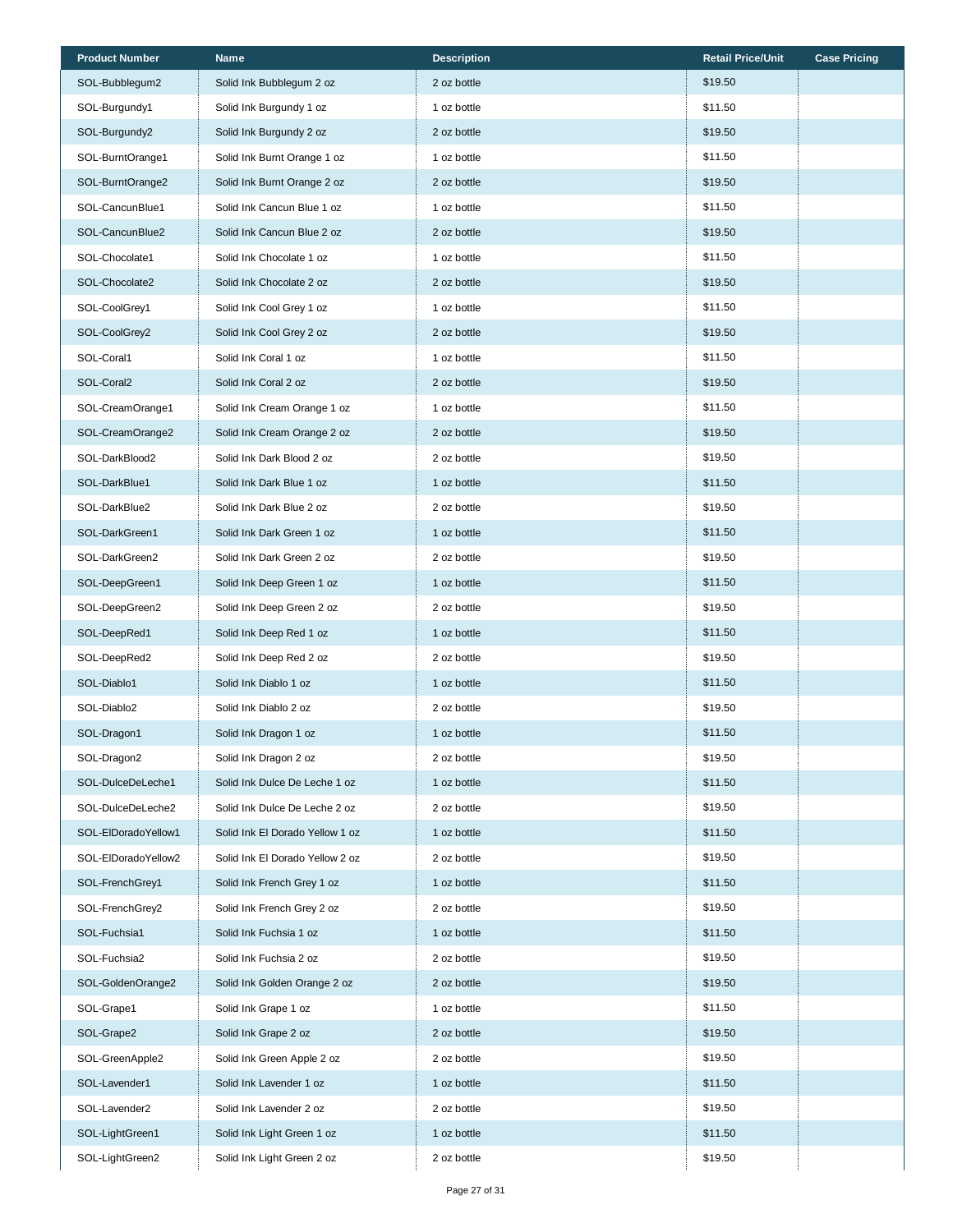| <b>Product Number</b> | <b>Name</b>                 | <b>Description</b> | <b>Retail Price/Unit</b> | <b>Case Pricing</b> |
|-----------------------|-----------------------------|--------------------|--------------------------|---------------------|
| SOL-Lilac1            | Solid Ink Lilac 1 oz        | 1 oz bottle        | \$11.50                  |                     |
| SOL-Lilac2            | Solid Ink Lilac 2 oz        | 2 oz bottle        | \$19.50                  |                     |
| SOL-LiningBlack1      | Solid Ink Lining Black 1 oz | 1 oz bottle        | \$9.00                   |                     |
| SOL-LiningBlack2      | Solid Ink Lining Black 2 oz | 2 oz bottle        | \$15.00                  |                     |
| SOL-LiningBlack4      | Solid Ink Lining Black 4 oz | 4 oz bottle        | \$24.00                  |                     |
| SOL-LiningBlack8      | Solid Ink Lining Black 8 oz | 8 oz bottle        | \$36.00                  |                     |
| SOL-LimeGreen1        | Solid Ink Lime Green 1 oz   | 1 oz bottle        | \$11.50                  |                     |
| SOL-LimeGreen2        | Solid Ink Lime Green 2 oz   | 2 oz bottle        | \$19.50                  |                     |
| SOL-Lollipop1         | Solid Ink Lollipop 1 oz     | 1 oz bottle        | \$11.50                  |                     |
| SOL-Lollipop2         | Solid Ink Lollipop 2 oz     | 2 oz bottle        | \$19.50                  |                     |
| SOL-Magenta1          | Solid Ink Magenta 1 oz      | 1 oz bottle        | \$11.50                  |                     |
| SOL-Magenta2          | Solid Ink Magenta 2 oz      | 2 oz bottle        | \$19.50                  |                     |
| SOL-MatteBlack1       | Solid Ink Matte Black 1 oz  | 1 oz bottle        | \$11.50                  |                     |
| SOL-MatteBlack2       | Solid Ink Matte Black 2 oz  | 2 oz bottle        | \$19.50                  |                     |
| SOL-MatteBlack4       | Solid Ink Matte Black 4 oz  | 4 oz bottle        | \$34.00                  |                     |
| SOL-MediumGreen1      | Solid Ink Medium Green 1 oz | 1 oz bottle        | \$11.50                  |                     |
| SOL-MediumGreen2      | Solid Ink Medium Green 2 oz | 2 oz bottle        | \$19.50                  |                     |
| SOL-MiamiBlue1        | Solid Ink Miami Blue 1 oz   | 1 oz bottle        | \$11.50                  |                     |
| SOL-MiamiBlue2        | Solid Ink Miami Blue 2 oz   | 2 oz bottle        | \$19.50                  |                     |
| SOL-Mint1             | Solid Ink Mint 1 oz         | 1 oz bottle        | \$11.50                  |                     |
| SOL-Mint2             | Solid Ink Mint 2 oz         | 2 oz bottle        | \$19.50                  |                     |
| SOL-Mold1             | Solid Ink Mold 1 oz         | 1 oz bottle        | \$11.50                  |                     |
| SOL-Mold2             | Solid Ink Mold 2 oz         | 2 oz bottle        | \$19.50                  |                     |
| SOL-Neon1             | Solid Ink Neon 1 oz         | 1 oz bottle        | \$11.50                  |                     |
| SOL-Neon2             | Solid Ink Neon 2 oz         | 2 oz bottle        | \$19.50                  |                     |
| SOL-NiceBlue1         | Solid Ink Nice Blue 1 oz    | 1 oz bottle        | \$11.50                  |                     |
| SOL-NiceBlue2         | Solid Ink Nice Blue 2 oz    | 2 oz bottle        | \$19.50                  |                     |
| SOL-Ochre1            | Solid Ink Ochre 1 oz        | 1 oz bottle        | \$11.50                  |                     |
| SOL-Ochre2            | Solid Ink Ochre 2 oz        | 2 oz bottle        | \$19.50                  |                     |
| SOL-Olive1            | Solid Ink Olive 1 oz        | 1 oz bottle        | \$11.50                  |                     |
| SOL-Olive2            | Solid Ink Olive 2 oz        | 2 oz bottle        | \$19.50                  |                     |
| SOL-Orange1           | Solid Ink Orange 1 oz       | 1 oz bottle        | \$11.50                  |                     |
| SOL-Orange2           | Solid Ink Orange 2 oz       | 2 oz bottle        | \$19.50                  |                     |
| SOL-PeachOrange1      | Solid Ink Peach Orange 1 oz | 1 oz bottle        | \$11.50                  |                     |
| SOL-PeachOrange2      | Solid Ink Peach Orange 2 oz | 2 oz bottle        | \$19.50                  |                     |
| SOL-Petroleum1        | Solid Ink Petroleum 1 oz    | 1 oz bottle        | \$11.50                  |                     |
| SOL-Petroleum2        | Solid Ink Petroleum 2 oz    | 2 oz bottle        | \$19.50                  |                     |
| SOL-Peyote2           | Solid Ink Peyote 2 oz       | 2 oz bottle        | \$19.50                  |                     |
| SOL-Pink1             | Solid Ink Pink 1 oz         | 1 oz bottle        | \$11.50                  |                     |
| SOL-Pink2             | Solid Ink Pink 2 oz         | 2 oz bottle        | \$19.50                  |                     |
| SOL-Purple1           | Solid Ink Purple 1 oz       | 1 oz bottle        | \$11.50                  |                     |
| SOL-Purple2           | Solid Ink Purple 2 oz       | 2 oz bottle        | \$19.50                  |                     |
| SOL-Red1              | Solid Ink Red 1 oz          | 1 oz bottle        | \$11.50                  |                     |
| SOL-Red2              | Solid Ink Red 2 oz          | 2 oz bottle        | \$19.50                  |                     |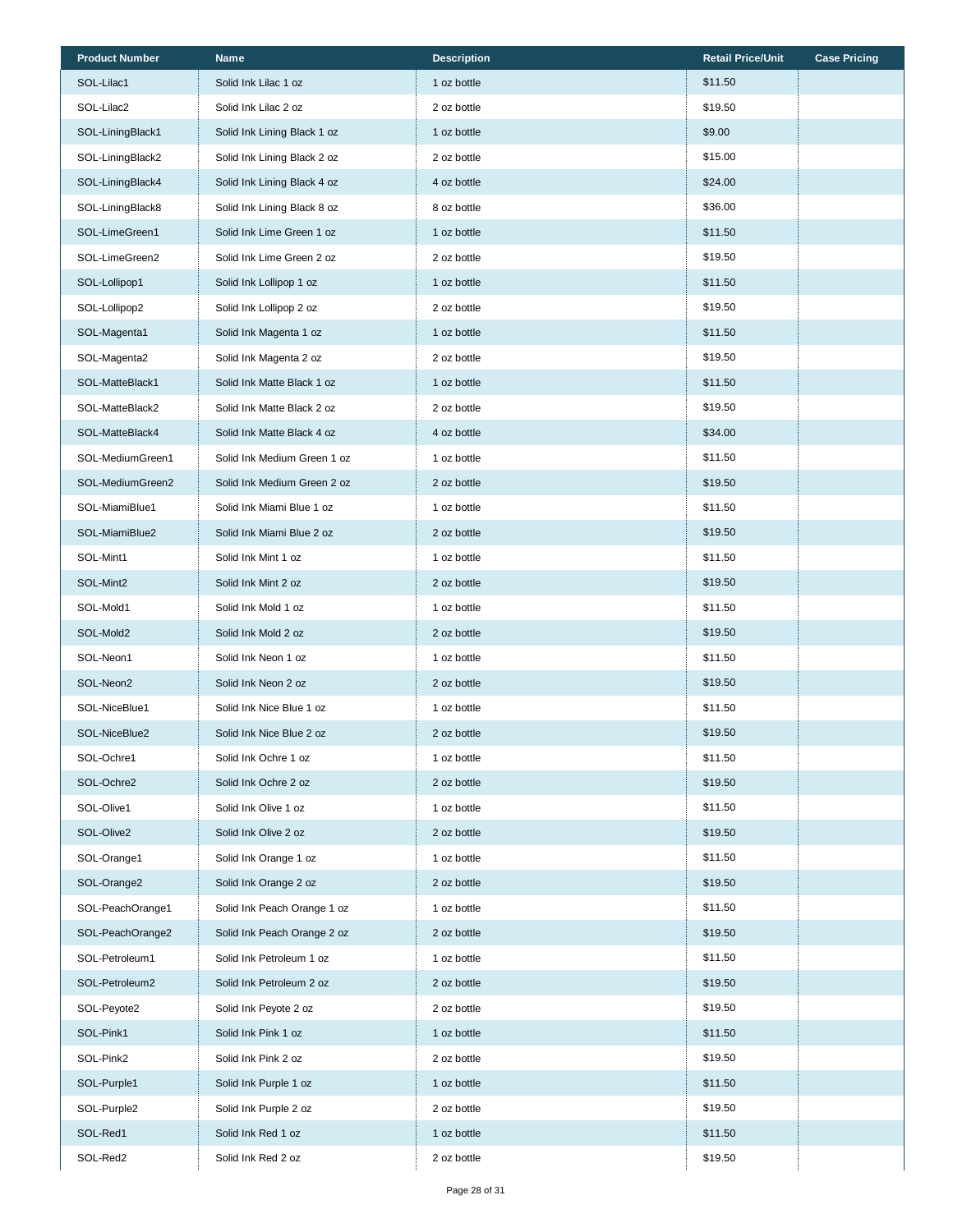| <b>Product Number</b> | <b>Name</b>                     | <b>Description</b> | <b>Retail Price/Unit</b> | <b>Case Pricing</b> |
|-----------------------|---------------------------------|--------------------|--------------------------|---------------------|
| SOL-Rose1             | Solid Ink Rose 1 oz             | 1 oz bottle        | \$11.50                  |                     |
| SOL-Rose2             | Solid Ink Rose 2 oz             | 2 oz bottle        | \$19.50                  |                     |
| SOL-Salmon2           | Solid Ink Salmon 2 oz           | 2 oz bottle        | \$19.50                  |                     |
| SOL-Silver1           | Solid Ink Silver 1 oz           | 1 oz bottle        | \$11.50                  |                     |
| SOL-SIlver2           | Solid Ink SIIver 2 oz           | 2 oz bottle        | \$19.50                  |                     |
| SOL-SkyBlue1          | Solid Ink Sky Blue 1 oz         | 1 oz bottle        | \$11.50                  |                     |
| SOL-SkyBlue2          | Solid Ink Sky Blue 2 oz         | 2 oz bottle        | \$19.50                  |                     |
| SOL-Smoke1            | Solid Ink Smoke 1 oz            | 1 oz bottle        | \$11.50                  |                     |
| SOL-Smoke2            | Solid Ink Smoke 2 oz            | 2 oz bottle        | \$19.50                  |                     |
| SOL-Sunshine1         | Solid Ink Sunshine 1 oz         | 1 oz bottle        | \$11.50                  |                     |
| SOL-Sunshine2         | Solid Ink Sunshine 2 oz         | 2 oz bottle        | \$19.50                  |                     |
| SOL-SuperRed1         | Solid Ink Super Red 1 oz        | 1 oz bottle        | \$11.50                  |                     |
| SOL-SuperRed2         | Solid Ink Super Red 2 oz        | 2 oz bottle        | \$19.50                  |                     |
| SOL-Teal1             | Solid Ink Teal 1 oz             | 1 oz bottle        | \$11.50                  |                     |
| SOL-Teal2             | Solid Ink Teal 2 oz             | 2 oz bottle        | \$19.50                  |                     |
| SOL-Mixer2            | Solid Ink Mixer 2 oz            | 2 oz bottle        | \$7.00                   |                     |
| SOL-Mixer4            | Solid Ink Mixer 4 oz            | 4 oz bottle        | \$10.00                  |                     |
| SOL-Tiger1            | Solid Ink Tiger 1 oz            | 1 oz bottle        | \$11.50                  |                     |
| SOL-Tiger2            | Solid Ink Tiger 2 oz            | 2 oz bottle        | \$19.50                  |                     |
| SOL-Turquoise1        | Solid Ink Turquoise 1 oz        | 1 oz bottle        | \$11.50                  |                     |
| SOL-Turquoise2        | Solid Ink Turquoise 2 oz        | 2 oz bottle        | \$19.50                  |                     |
| SOL-Ultramarine1      | Solid Ink Ultramarine 1 oz      | 1 oz bottle        | \$11.50                  |                     |
| SOL-Ultramarine2      | Solid Ink Ultramarine 2 oz      | 2 oz bottle        | \$19.50                  |                     |
| SOL-Violet1           | Solid Ink Violet 1 oz           | 1 oz bottle        | \$11.50                  |                     |
| SOL-Violet2           | Solid Ink Violet 2 oz           | 2 oz bottle        | \$19.50                  |                     |
| SOL-Watermelon1       | Solid Ink Watermelon 1 oz       | 1 oz bottle        | \$11.50                  |                     |
| SOL-Watermelon2       | Solid Ink Watermelon 2 oz       | 2 oz bottle        | \$19.50                  |                     |
| SOL-White1            | Solid Ink White 1 oz            | 1 oz bottle        | \$11.50                  |                     |
| SOL-White2            | Solid Ink White 2 oz            | 2 oz bottle        | \$19.50                  |                     |
| SOL-White4            | Solid Ink White 4 oz            | 4 oz bottle        | \$34.00                  |                     |
| SOL-White8            | Solid Ink White 8 oz            | 8 oz bottle        | \$47.00                  |                     |
| SOL-Yellow1           | Solid Ink Yellow 1 oz           | 1 oz bottle        | \$11.50                  |                     |
| SOL-Yellow2           | Solid Ink Yellow 2 oz           | 2 oz bottle        | \$19.50                  |                     |
| <b>STARBRITE INK</b>  | STARBRITE INDIVIDUAL BOTTLES    |                    |                          |                     |
| S-AlienAutopsy2       | Starbrite Alien Autopsy 2 oz    | 2 oz bottle        | \$21.00                  |                     |
| S-AntiqueBone2        | Starbrite Antique Bone 2 oz     | 2 oz bottle        | \$21.00                  |                     |
| S-AsterBlue2          | Starbrite Aster Blue 2 oz       | 2 oz bottle        | \$21.00                  |                     |
| S-BabyBlue2           | Starbrite Baby Blue 2 oz        | 2 oz bottle        | \$21.00                  |                     |
| S-BattleshipGray2     | Starbrite Battleship Gray 2 oz  | 2 oz bottle        | \$21.00                  |                     |
| S-BeerGold2           | Starbrite Beer Gold 2 oz        | 2 oz bottle        | \$21.00                  |                     |
| S-BermudaTriangle2    | Starbrite Bermuda Triangle 2 oz | 2 oz bottle        | \$21.00                  |                     |
| S-BlackOutliner2      | Starbrite Black Outliner 2 oz   | 2 oz bottle        | \$21.00                  |                     |
| S-BloodClot2          | Starbrite Blood Clot 2 oz       | 2 oz bottle        | \$21.00                  |                     |
| S-BlueBlast2          | Starbrite Blue Blast 2 oz       | 2 oz bottle        | \$21.00                  |                     |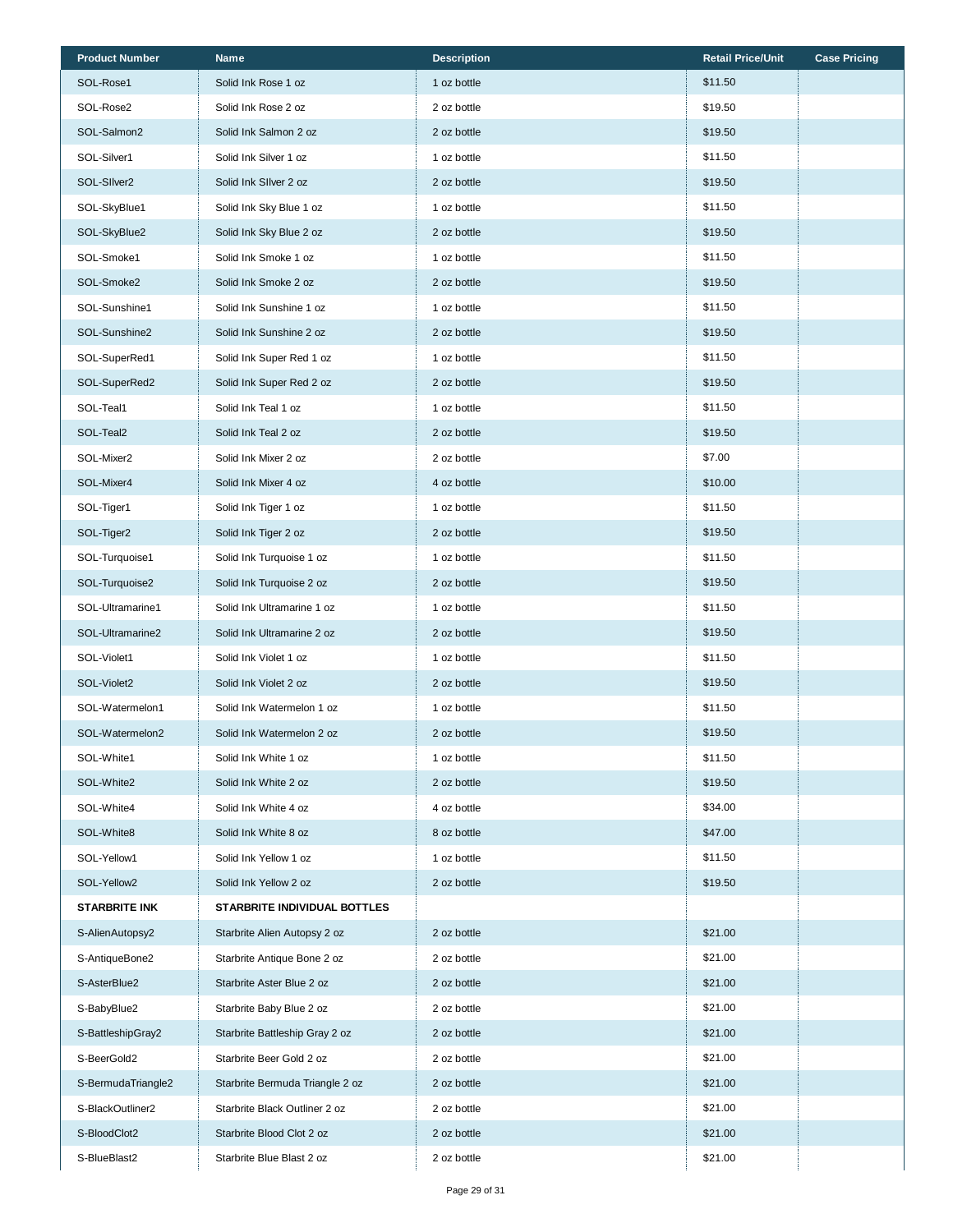| <b>Product Number</b> | <b>Name</b>                     | <b>Description</b> | <b>Retail Price/Unit</b> | <b>Case Pricing</b> |
|-----------------------|---------------------------------|--------------------|--------------------------|---------------------|
| S-BlueFreeze2         | Starbrite Blue Freeze 2 oz      | 2 oz bottle        | \$21.00                  |                     |
| S-BlueViolet2         | Starbrite Blue Violet 2 oz      | 2 oz bottle        | \$21.50                  |                     |
| S-BriteOrange2        | Starbrite Brite Orange 2 oz     | 2 oz bottle        | \$21.00                  |                     |
| S-BriteWhite2         | Starbrite Brite White 2 oz      | 2 oz bottle        | \$21.00                  |                     |
| S-BriteWhite4         | Starbrite Brite White 4 oz      | 4 oz bottle        | \$35.50                  |                     |
| S-BrownSienna2        | Starbrite Brown Sienna 2 oz     | 2 oz bottle        | \$21.00                  |                     |
| S-BubblegumPink2      | Starbrite Bubblegum Pink 2 oz   | 2 oz bottle        | \$21.00                  |                     |
| S-BuckskinTan2        | Starbrite Buckskin Tan 2 oz     | 2 oz bottle        | \$21.00                  |                     |
| S-CamouflageGreen2    | Starbrite Camouflage Green 2 oz | 2 oz bottle        | \$21.00                  |                     |
| S-CanaryYellow2       | Starbrite Canary Yellow 2 oz    | 2 oz bottle        | \$21.00                  |                     |
| S-CanaryYellow4       | Starbrite Canary Yellow 4 oz    | 4 oz bottle        | \$35.50                  |                     |
| S-ChocolateBrown2     | Starbrite Chocolate Brown 2 oz  | 2 oz bottle        | \$21.00                  |                     |
| S-CottonCandy2        | Starbrite Cotton Candy 2 oz     | 2 oz bottle        | \$21.00                  |                     |
| S-CountryBlue2        | Starbrite Country Blue 2 oz     | 2 oz bottle        | \$21.00                  |                     |
| S-CrimsonRed2         | Starbrite Crimson Red 2 oz      | 2 oz bottle        | \$21.00                  |                     |
| S-DarkFleshtone2      | Starbrite Dark Fleshtone 2 oz   | 2 oz bottle        | \$21.00                  |                     |
| S-DeepBlue2           | Starbrite Deep Blue 2 oz        | 2 oz bottle        | \$21.00                  |                     |
| S-DeepBurgandy2       | Starbrite Deep Burgandy 2 oz    | 2 oz bottle        | \$21.00                  |                     |
| S-DeepGreen2          | Starbrite Deep Green 2 oz       | 2 oz bottle        | \$21.00                  |                     |
| S-DeepMagenta2        | Starbrite Deep Magenta 2 oz     | 2 oz bottle        | \$21.00                  |                     |
| S-DeepMaroon2         | Starbrite Deep Maroon 2 oz      | 2 oz bottle        | \$21.00                  |                     |
| S-DeepPurple2         | Starbrite Deep Purple 2 oz      | 2 oz bottle        | \$21.00                  |                     |
| S-DeepTurquoise2      | Starbrite Deep Turquoise 2 oz   | 2 oz bottle        | \$21.00                  |                     |
| S-DeepViolet2         | Starbrite Deep Violet 2 oz      | 2 oz bottle        | \$21.50                  |                     |
| S-FallenSky2          | Starbrite Fallen Sky 2 oz       | 2 oz bottle        | \$21.00                  |                     |
| S-FleshBelly2         | Starbrite Flesh Belly 2 oz      | 2 oz bottle        | \$21.00                  |                     |
| S-FloralWhite2        | Starbrite Floral White 2 oz     | 2 oz bottle        | \$21.00                  |                     |
| S-FloridaMoss2        | Starbrite Florida Moss 2 oz     | 2 oz bottle        | \$21.00                  |                     |
| S-GoldenYellow2       | Starbrite Golden Yellow 2 oz    | 2 oz bottle        | \$21.00                  |                     |
| S-GrassyGreen2        | Starbrite Grassy Green 2 oz     | 2 oz bottle        | \$21.00                  |                     |
| S-Iris2               | Starbrite Iris 2 oz             | 2 oz bottle        | \$21.00                  |                     |
| S-KillerKiwi2         | Starbrite Killer Kiwi 2 oz      | 2 oz bottle        | \$21.00                  |                     |
| S-Lavender2           | Starbrite Lavender 2 oz         | 2 oz bottle        | \$21.50                  |                     |
| S-LeafGreen2          | Starbrite Leaf Green 2 oz       | 2 oz bottle        | \$21.00                  |                     |
| S-LightFleshtone2     | Starbrite Light Fleshtone 2 oz  | 2 oz bottle        | \$21.00                  |                     |
| S-Lilac2              | Starbrite Lilac 2 oz            | 2 oz bottle        | \$21.50                  |                     |
| S-LimeGreen2          | Starbrite Lime Green 2 oz       | 2 oz bottle        | \$21.00                  |                     |
| S-MediumFleshtone2    | Starbrite Medium Fleshtone 2 oz | 2 oz bottle        | \$21.00                  |                     |
| S-MediumSkintone2     | Starbrite Medium Skintone 2 oz  | 2 oz bottle        | \$21.00                  |                     |
| S-MexicanPink2        | Starbrite Mexican Pink 2 oz     | 2 oz bottle        | \$21.00                  |                     |
| S-MidnightBlue2       | Starbrite Midnight Blue 2 oz    | 2 oz bottle        | \$21.00                  |                     |
| S-MidnightPurple2     | Starbrite Midnight Purple 2 oz  | 2 oz bottle        | \$21.00                  |                     |
| S-MilkChocolate2      | Starbrite Milk Chocolate 2 oz   | 2 oz bottle        | \$21.00                  |                     |
| S-MixingWhite2        | Starbrite Mixing White 2 oz     | 2 oz bottle        | \$21.00                  |                     |